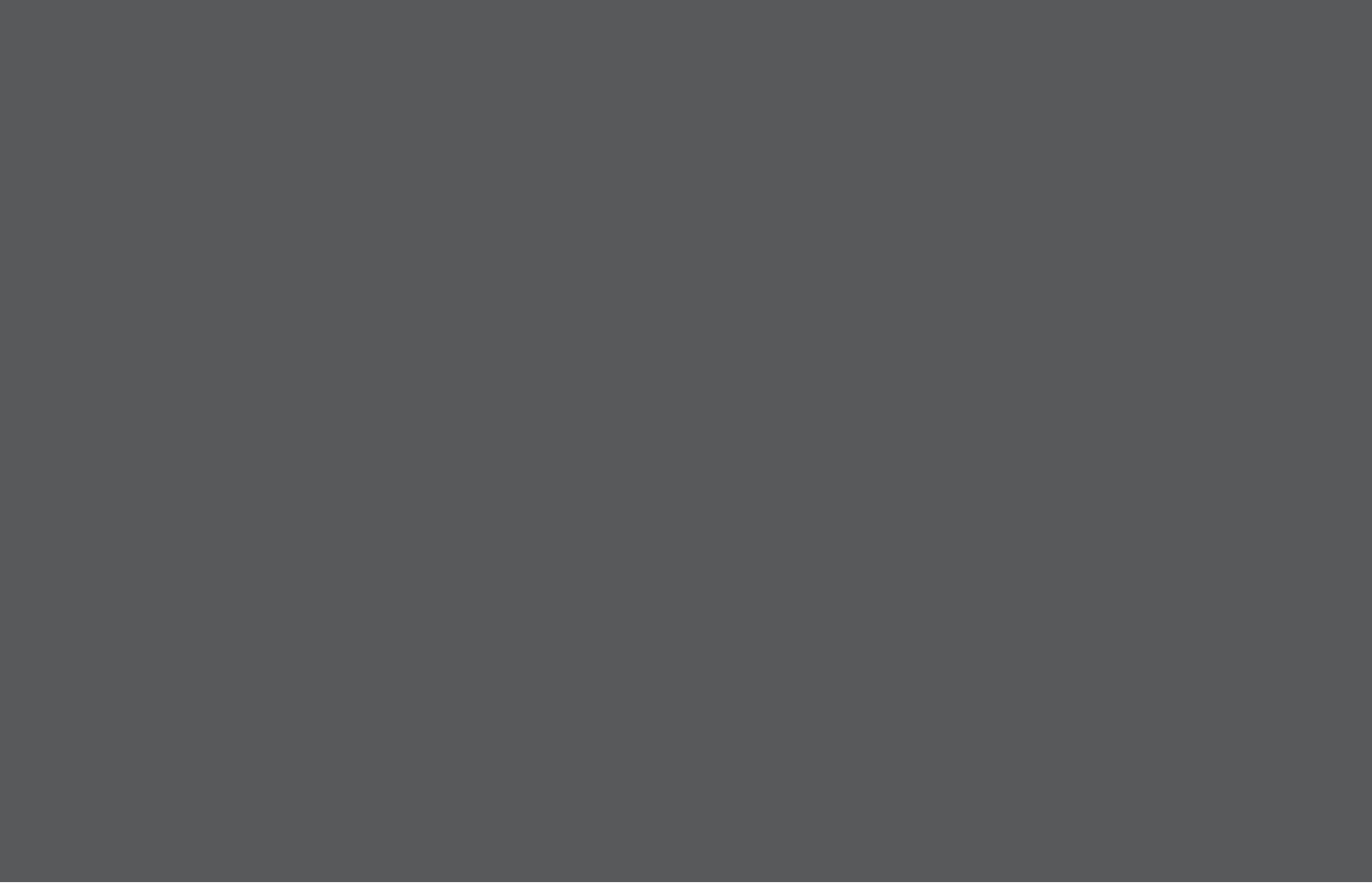| <b>ALFA ROMEO</b>  | 04 | <b>LANCIA</b>     | 27 |
|--------------------|----|-------------------|----|
| <b>AUDI</b>        | 04 | <b>MAN</b>        | 27 |
| <b>AUTOBIANCHI</b> | 06 | <b>MAZDA</b>      | 27 |
| <b>BERTONE</b>     | 06 | <b>MERCEDES</b>   | 29 |
| <b>BMW</b>         | 06 | <b>MINI</b>       | 32 |
| <b>CHEVROLET</b>   | 08 | <b>MITSUBISHI</b> | 32 |
| <b>CHRYSLER</b>    | 08 | <b>NISSAN</b>     | 34 |
| <b>CITROËN</b>     | 08 | <b>OPEL</b>       | 36 |
| <b>DACIA</b>       | 11 | <b>PEUGEOT</b>    | 39 |
| <b>DAEWOO</b>      | 12 | <b>PIAGGIO</b>    | 41 |
| <b>DAF</b>         | 13 | <b>RENAULT</b>    | 42 |
| <b>DAIHATSU</b>    | 13 | <b>ROVER</b>      | 45 |
| <b>DR</b>          | 13 | <b>LAND ROVER</b> | 45 |
| <b>FIAT</b>        | 13 | <b>SAAB</b>       | 46 |
| <b>IVECO</b>       | 17 | <b>SCANIA</b>     | 46 |
| <b>FORD</b>        | 17 | <b>SEAT</b>       | 46 |
| <b>GREAT WALL</b>  | 20 | <b>SKODA</b>      | 48 |
| <b>HONDA</b>       | 20 | <b>SMART</b>      | 49 |
| <b>HYUNDAI</b>     | 21 | <b>SUBARU</b>     | 49 |
| <b>INNOCENTI</b>   | 24 | <b>SUZUKI</b>     | 49 |
| <b>ISUZU</b>       | 24 | <b>TATA</b>       | 51 |
| <b>JEEP</b>        | 24 | <b>TOYOTA</b>     | 51 |
| <b>KIA MOTORS</b>  | 25 | <b>VOLKSWAGEN</b> | 54 |
| <b>LADA</b>        | 26 | <b>VOLVO</b>      | 58 |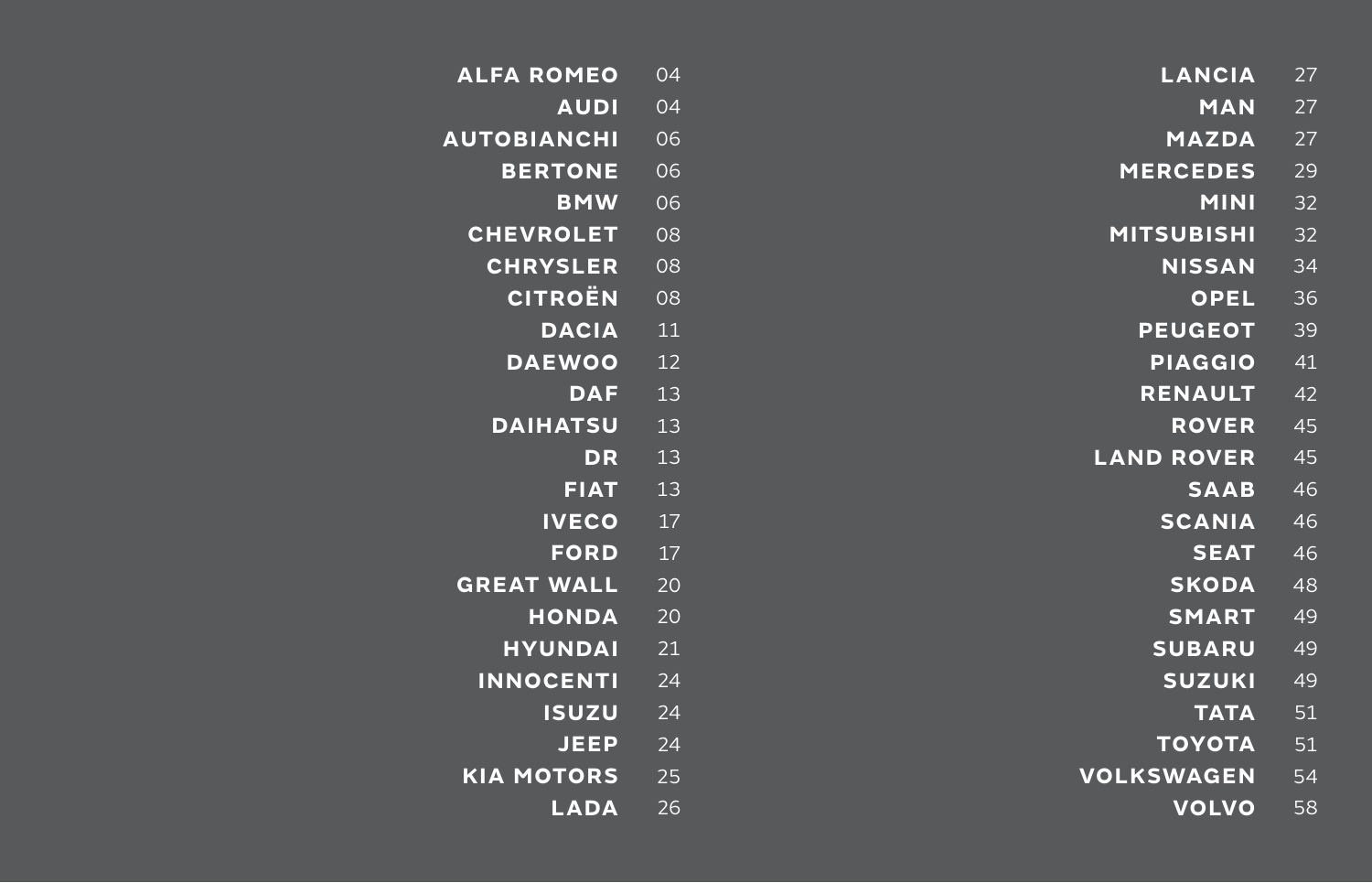|                                                              | MODEL<br>MODELLO       | <b>YEARS</b><br>ANNI | <b>DOORS</b><br>PORTE | P.NR. - ART. | <b>TYPE</b><br><b>PROFILO</b> | APPROVAL<br><b>OMOLOGA</b><br>ABE H | <b>NOTE</b> |
|--------------------------------------------------------------|------------------------|----------------------|-----------------------|--------------|-------------------------------|-------------------------------------|-------------|
|                                                              | ALFA 33 - SW           |                      | 4/5                   | 12.4         | $\mathsf X$                   |                                     |             |
|                                                              | Alfa 75                |                      | $\overline{4}$        | 12.8         | $\mathsf X$                   |                                     |             |
|                                                              | Alfa 145               | 1994>2000            | $\mathfrak{Z}$        | 12.260       | $\times$                      |                                     |             |
|                                                              | Alfa 146               | 1995>2001            | $\overline{4}$        | 12.267       | $\times$                      |                                     |             |
|                                                              | Alfa 147               | 2000 >               | $\mathfrak{Z}$        | 12.358       | $\mathsf X$                   |                                     |             |
|                                                              | Alfa 147               | 2001                 | $5\phantom{.0}$       | 12.356       | $\mathsf X$                   |                                     |             |
| <b>ALFA ROMEO</b>                                            | Alfa 155               | >1997                | $\overline{4}$        | 12.13        | $\times$                      |                                     |             |
|                                                              | Alfa 156 - Sport Wagon | 1997>2004            | 4/5                   | 12.300       | $\times$                      |                                     |             |
|                                                              | <b>ALFA 159 - SW</b>   | 2005                 | $\overline{4}$        | 12.460       | $\mathsf X$                   |                                     |             |
|                                                              | Alfa 164               | >1997                | $\overline{4}$        | 12.12        | $\mathsf X$                   |                                     |             |
|                                                              | Alfa 166               | 1998>                | $\overline{4}$        | 12.325       | $\mathsf X$                   |                                     |             |
|                                                              | o Giulia               | 2016                 | $\overline{4}$        | 12.657       | $\mathsf X$                   |                                     |             |
|                                                              | Alfa Giulietta         | $2010-$              | 5                     | 12.558       | $\mathsf X$                   |                                     |             |
|                                                              | · Stelvio              | 2017                 | 5                     | 14.194M      | $\mathsf X$                   |                                     |             |
|                                                              | o Giulia               | 2016>                | $\overline{4}$        | 16.039       | $X+Z$                         |                                     |             |
| ALFA ROMEO<br>REAR AND FRONT KIT<br>KIT ANTERIORE POSTERIORE | o Stelvio              | 2017                 | $\mathsf S$           | 17.040 KIT   | $X+Z$                         |                                     |             |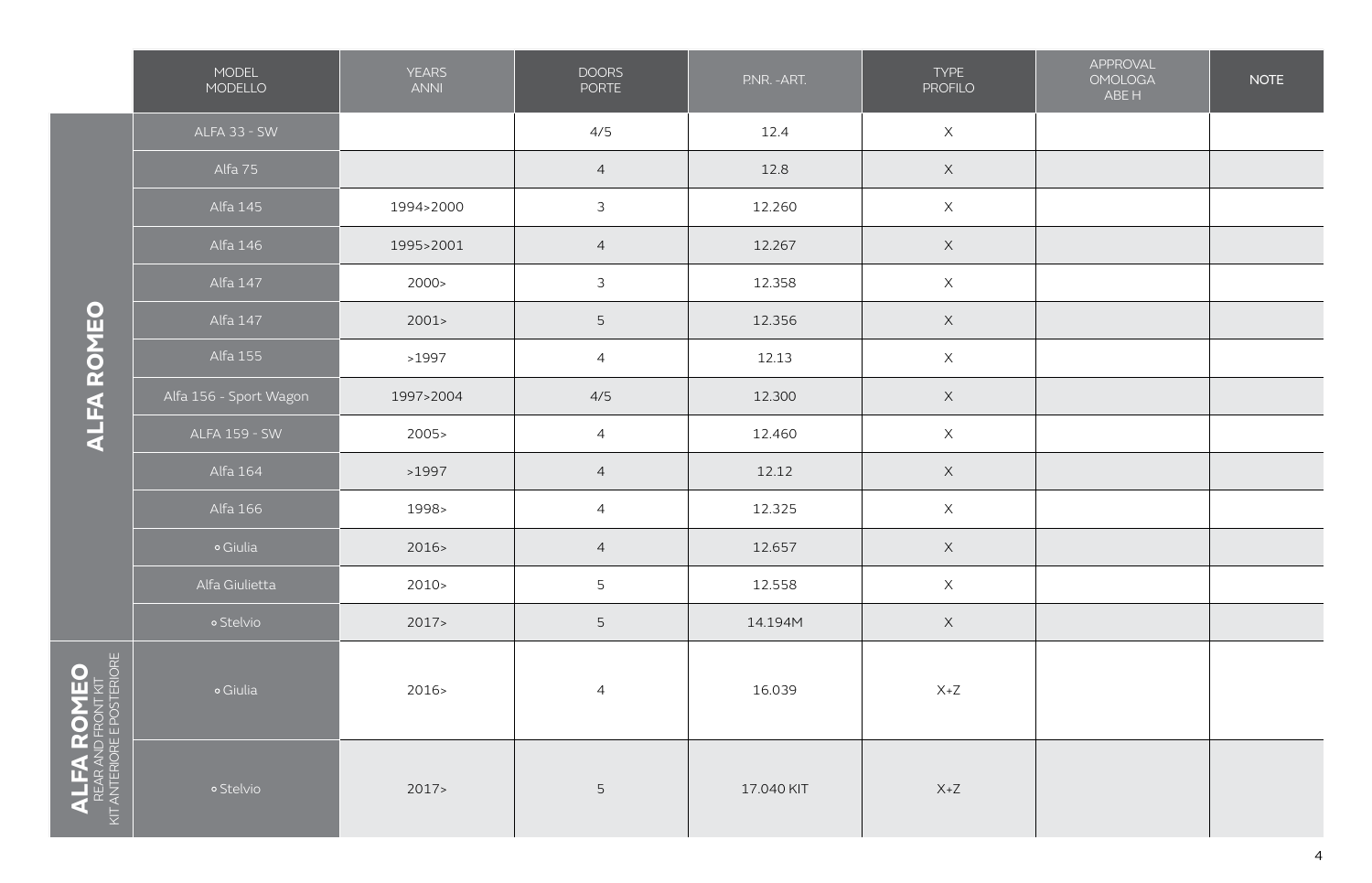|                                                                                                    | $80 - 90$           | >1986     | $\overline{4}$ | 12.16      | $\times$                  |  |
|----------------------------------------------------------------------------------------------------|---------------------|-----------|----------------|------------|---------------------------|--|
|                                                                                                    | 80 - 90 - SW        | 1987>1993 | 4/5            | 12.17      | $\mathsf X$               |  |
|                                                                                                    | 80 Coupè            | 1980>1996 | $\overline{2}$ | 12.18      | $\mathsf X$               |  |
|                                                                                                    | A1                  | 2010 >    | $\mathfrak{Z}$ | 13.100M    | $\mathsf X$               |  |
|                                                                                                    | A1 Sportback        | 2012      | $\mathsf S$    | 12.593     | $\mathsf X$               |  |
|                                                                                                    | o A1 Sportback      | $2019-$   | $\overline{5}$ | 12.756     | $\boldsymbol{\mathsf{X}}$ |  |
|                                                                                                    | A2                  | 2000 >    | $\overline{5}$ | 12.365     | $\mathsf X$               |  |
|                                                                                                    | A3                  | >2003     | $\mathfrak{Z}$ | 12.308     | $\boldsymbol{\mathsf{X}}$ |  |
|                                                                                                    | A3                  | 2000>2012 | $\mathsf S$    | 12.345     | $\boldsymbol{\mathsf{X}}$ |  |
| <b>Idny</b>                                                                                        | A3                  | 2003>2013 | $\mathfrak{Z}$ | 12.428     | $\mathsf X$               |  |
|                                                                                                    | A3 Sportback        | 2004>2012 | $\mathsf S$    | 12.453     | $\times$                  |  |
|                                                                                                    | A3 Sportback- Sedan | 2013      | 5              | 12.607     | $\times$                  |  |
|                                                                                                    | A4/Avant            | >2001     | 4/5            | 12.309     | $\mathsf X$               |  |
|                                                                                                    | A4/Avant            | 2001>2007 | 4/5            | 12.374     | $\mathsf X$               |  |
|                                                                                                    | $AA - SW$           | 2008 >    | $\overline{4}$ | 12.532     | $\times$                  |  |
|                                                                                                    | A4 (B9) Berlina     | 2016>     | $\overline{4}$ | 12.673     | $\boldsymbol{\mathsf{X}}$ |  |
|                                                                                                    | A4 (B9) Avant       | 2016      | 5              | 12.673     | $\times$                  |  |
|                                                                                                    | A6/Avant            | 1997>2003 | 4/5            | 12.383     | $\times$                  |  |
|                                                                                                    | o A6/Avant          | 2004>2010 | 4/5            | 12.449     | $\boldsymbol{\mathsf{X}}$ |  |
|                                                                                                    | Q <sub>3</sub>      | 2012 >    | $\overline{5}$ | 14.162M    | $\times$                  |  |
| <b>AUDI</b><br>OFFROADS 4X4                                                                        | Q <sub>5</sub>      | 2009      | 5              | 14.138M    | $\mathsf X$               |  |
|                                                                                                    | A1 Sportback        | 2012 >    | $\overline{5}$ | 16.005 KIT | $X+Z$                     |  |
|                                                                                                    | o A1 Sportback      | $2019-$   | $\mathsf S$    | 16.079     | $X+Z$                     |  |
|                                                                                                    | A3 Sedan            | 2013      | $\overline{4}$ | 16.006 KIT | $X+Z$                     |  |
|                                                                                                    | A3 Sportback        | 2013      | $\mathsf S$    | 16.007 KIT | $X+Z$                     |  |
|                                                                                                    | A4 Berlina          | 2008 >    | $\overline{4}$ | 16.008 KIT | $X+Z$                     |  |
| $\bigcup_{\mathsf{REAR}\mathsf{AND}\mathsf{FPONT}} \bigcup_{\mathsf{RT}\mathsf{ANT} \mathsf{ENT}}$ | A4 (B9) Avant       | 2016      | $\mathsf S$    | 16.001 KIT | $X+Z$                     |  |
|                                                                                                    | Q <sub>3</sub>      | 2012      | 5              | 17.001 KIT | $X+Z$                     |  |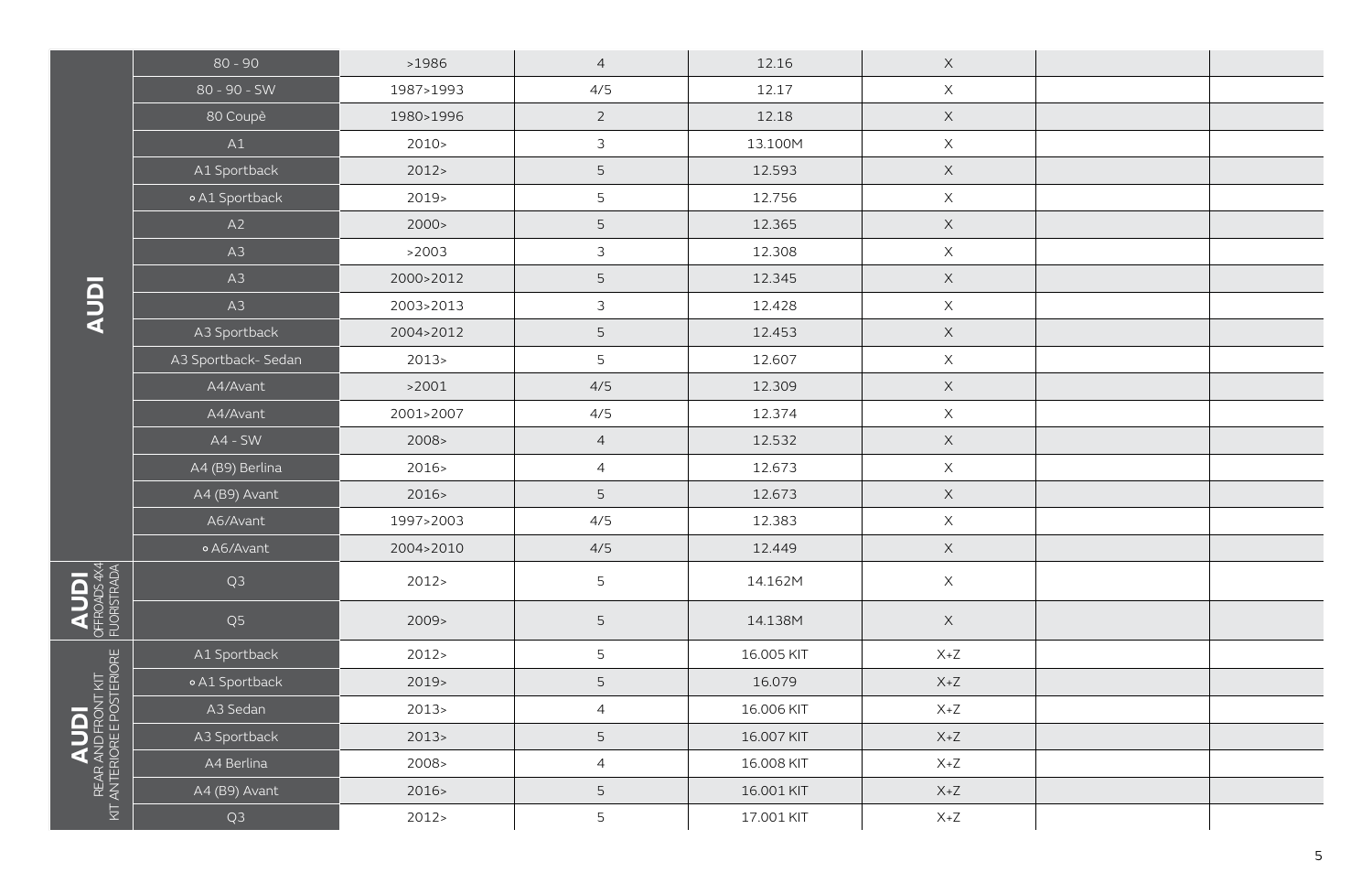|                                         | MODEL<br>MODELLO                                  | <b>YEARS</b><br><b>ANNI</b> | <b>DOORS</b><br><b>PORTE</b> | P.NR. - ART. | <b>TYPE</b><br><b>PROFILO</b> | APPROVAL<br><b>OMOLOGA</b><br>ABE H | <b>NOTE</b> |
|-----------------------------------------|---------------------------------------------------|-----------------------------|------------------------------|--------------|-------------------------------|-------------------------------------|-------------|
| AUTOBIANCHI                             | A 112                                             |                             | $\mathfrak{Z}$               | 12.19 V      | $\mathsf X$                   |                                     |             |
|                                         | Y 10                                              | >1995                       | $\mathfrak{Z}$               | 12.20        | $\boldsymbol{\times}$         |                                     |             |
| BERTONE<br>OFF ROADS 4X4<br>FUORISTRADA | Freeclimber 1° serie                              | 1989>1992                   | $\mathfrak{Z}$               | 14.037 M     | $\times$                      |                                     |             |
|                                         | Serie 1 - E87                                     | 2004>2011                   | 5                            | 12.506       | $\mathsf X$                   |                                     |             |
|                                         | Serie 1 - F20                                     | 2012                        | 5                            | 12.611       | $\mathsf X$                   |                                     |             |
|                                         | Serie 2 Active Tourer (F45)                       | 2014                        | $\overline{5}$               | 12.641       | $\mathsf X$                   |                                     |             |
|                                         | Serie 3 - E30                                     | 1982>1994                   | $\overline{2}$               | 12.30        | $\mathsf X$                   |                                     |             |
|                                         | Serie 3 - E30                                     | 1982>1994                   | $\overline{4}$               | 12.27        | $\mathsf X$                   |                                     |             |
| <b>BMW</b>                              | Serie 3<br>with sticker - fissaggio con biadesivo | 1991>1998                   | $\overline{4}$               | 12.469       | $\mathsf X$                   |                                     |             |
|                                         | Serie 3 - Touring E36                             | 1990>2001                   | 4/5                          | 12.25        | $\mathsf X$                   |                                     |             |
|                                         | Serie 3 - Touring E46                             | 1997>2006                   | 4/5                          | 12.381       | $\mathsf X$                   |                                     |             |
|                                         | Serie 3 - Touring E90/E91                         | 2004>2012                   | 4/5                          | 12.507       | $\mathsf X$                   |                                     |             |
|                                         | Serie 3 (F30)-Touring (F31)                       | 2012                        | $\overline{4}$               | 12.610       | $\mathsf X$                   |                                     |             |
|                                         | Serie 3 Berlina (G20)                             | 2019>                       | $\overline{4}$               | 12.746       | $\mathsf X$                   |                                     |             |
|                                         | Serie 3 Touring (G21)                             | 2019>                       | $\overline{4}$               | 12.746       | $\mathsf X$                   |                                     |             |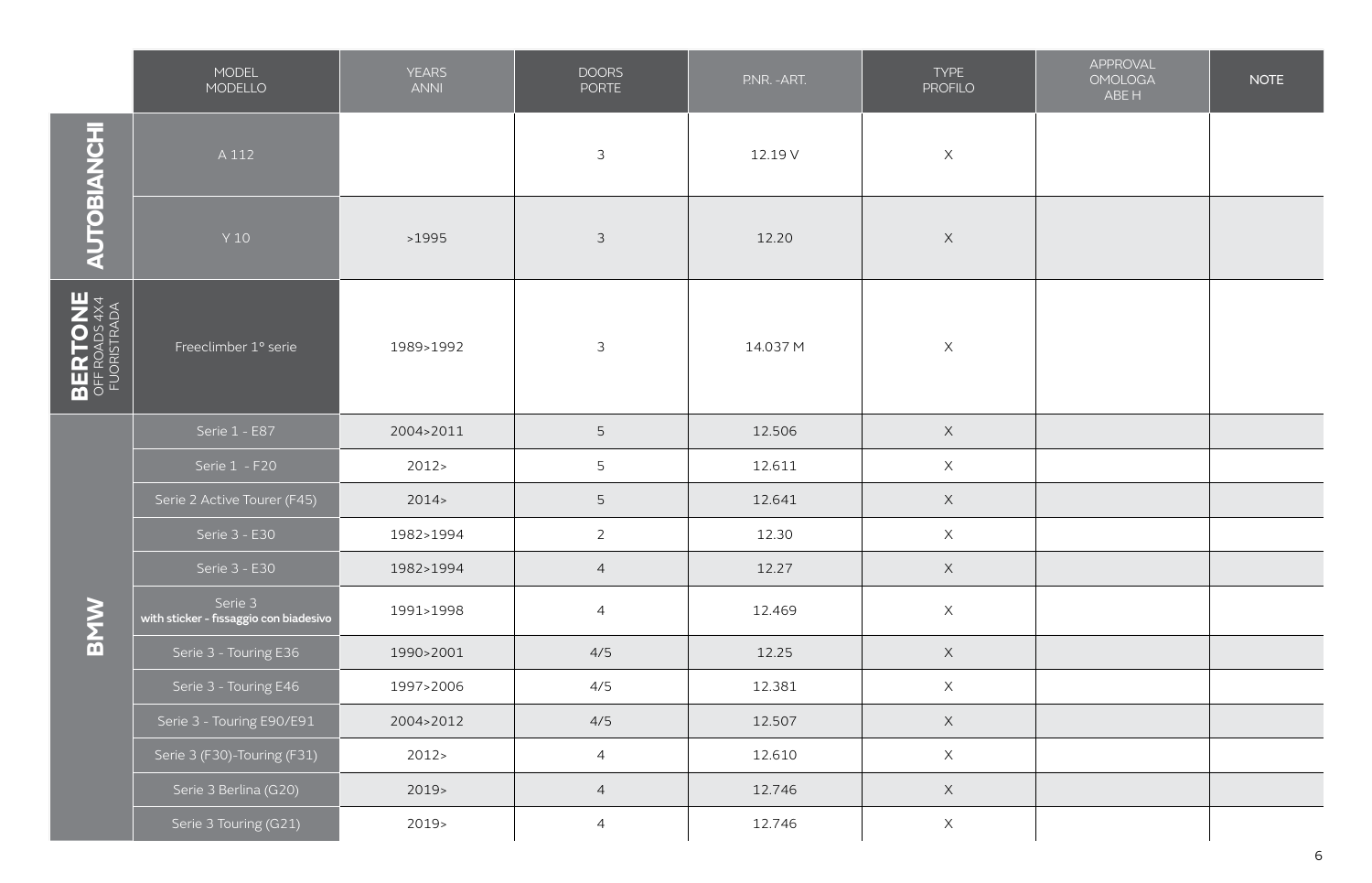|                            | Serie 5 - E28                          | 1981>1988 | 4/5            | 12.31      | X           |  |
|----------------------------|----------------------------------------|-----------|----------------|------------|-------------|--|
|                            | Serie 5 - Touring E34                  | 1988>1995 | 4/5            | 12.32      | $\mathsf X$ |  |
|                            | Serie 5 - Touring E39                  | 1996>2003 | 4/5            | 12.382     | $\mathsf X$ |  |
|                            | Serie 5 - Touring E60/E61              | 2003>2010 | 4/5            | 12.456     | $\mathsf X$ |  |
|                            | Serie 5 Berlina (F10)<br>Touring (F11) | $2010-$   | 4/5            | 12.685     | $\mathsf X$ |  |
|                            | X1 (E84)                               | 2009>2015 | $5\phantom{.}$ | 14.165M    | $\mathsf X$ |  |
|                            | X1(F48)                                | $2015 -$  | $\overline{5}$ | 14.181M    | $\mathsf X$ |  |
|                            | X2                                     | $2018-$   | 5              | 14.199M    | $\mathsf X$ |  |
|                            | X3 (E83)                               | 2004>2010 | $\overline{5}$ | 14.147M    | $\mathsf X$ |  |
|                            | X3 (F25)                               | 2011      | $5\phantom{.}$ | 14.151M    | $\mathsf X$ |  |
|                            | X3 (G01)                               | 2018>     | $\overline{5}$ | 14.198M    | $\mathsf X$ |  |
|                            | X4 (F26)                               | 2014      | $\overline{5}$ | 14.172M    | $\mathsf X$ |  |
|                            | $\frac{\circ}{4}$ X4 (G02)             | 2018>     | $\overline{5}$ | 14.205M    | $\mathsf X$ |  |
|                            | X5(E53)                                | >2006     | $\mathsf S$    | 14.123 M   | $\mathsf X$ |  |
|                            | X5 (E70)                               | 2007>2013 | $\overline{5}$ | 14.167M    | $\mathsf X$ |  |
|                            | X5 (F15)                               | 2014      | $\overline{5}$ | 14.167M    | $\mathsf X$ |  |
|                            | X6 (E71)                               | 2008>     | 5              | 14.168M    | $\mathsf X$ |  |
|                            | Serie 1 F20                            | 2012      | 5              | 16.010 KIT | $X+Z$       |  |
|                            | Serie 3 Berlina E90                    | 2004>2012 | $\overline{4}$ | 16.011 KIT | $X+Z$       |  |
|                            | Serie 3 Berlina F30                    | 2012      | $\overline{4}$ | 16.012 KIT | $X+Z$       |  |
|                            | Serie 3 Berlina (G20)                  | $2019-$   | $\overline{4}$ | 16.064 KIT | $X+Z$       |  |
|                            | X1                                     | 2009>2015 | $\overline{5}$ | 17.002 KIT | $X+Z$       |  |
|                            | X1 (F48)                               | $2015 -$  | 5              | 17.003 KIT | $X+Z$       |  |
| KIT ANTERIORE E POSTERIORE | X2                                     | 2018      | $\overline{5}$ | 17.045     | $X+Z$       |  |
|                            | X3 (F25)                               | 2011      | $\overline{5}$ | 17.004 KIT | $X+Z$       |  |
|                            | X3 (G01)                               | $2018-$   | 5              | 17.044M    | $X+Z$       |  |

**BMW**

B**MW**<br>REAR AND FRONT KIT Rear and front kit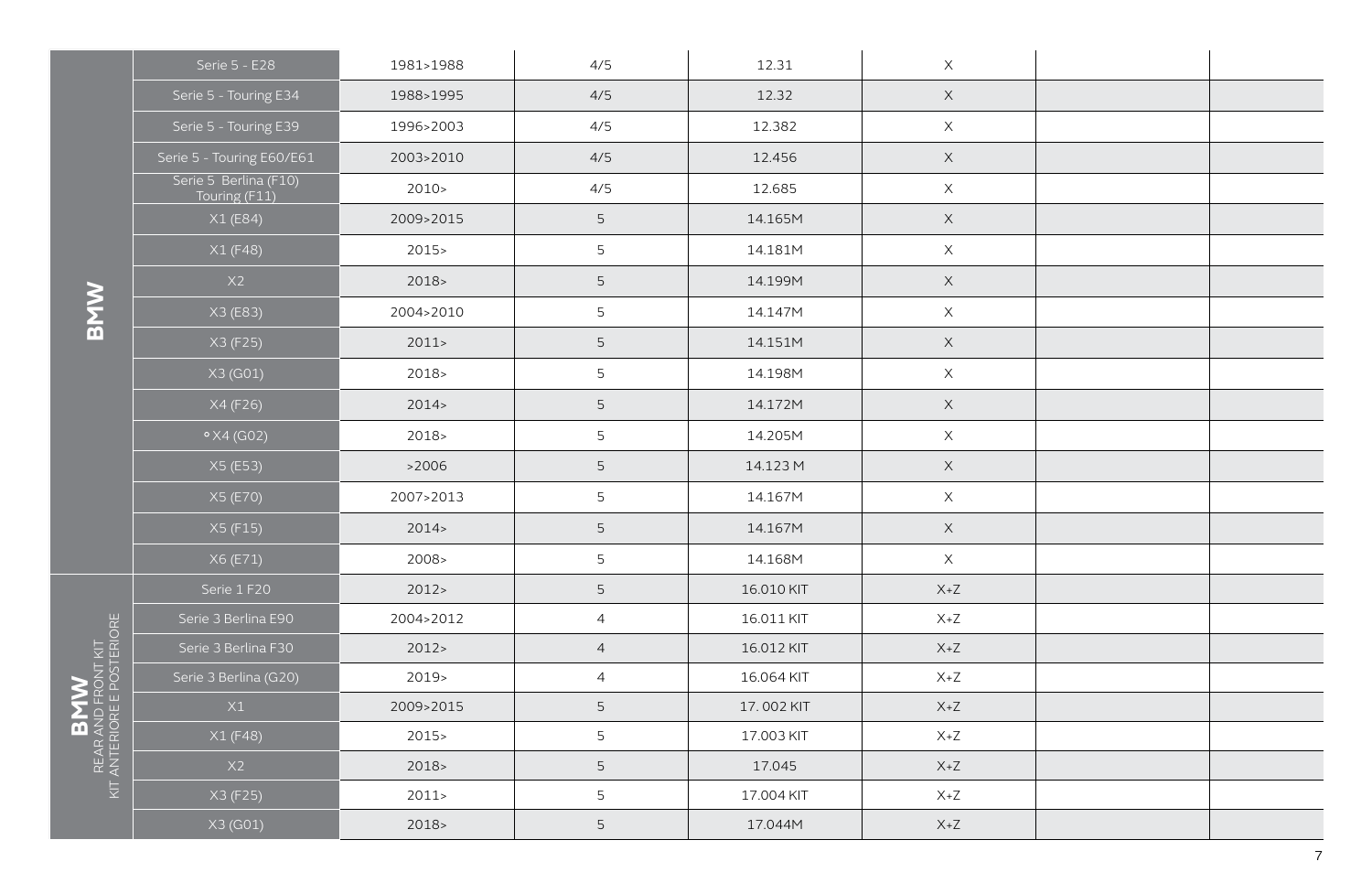|                 | <b>MODEL</b><br>MODELLO   | <b>YEARS</b><br><b>ANNI</b> | <b>DOORS</b><br><b>PORTE</b> | P.NR. - ART. | TYPE<br><b>PROFILO</b> | APPROVAL<br><b>OMOLOGA</b><br>ABE H | <b>NOTE</b> |
|-----------------|---------------------------|-----------------------------|------------------------------|--------------|------------------------|-------------------------------------|-------------|
|                 | Aveo                      | 2012                        | $\overline{5}$               | 12.618       | $\mathsf X$            |                                     |             |
|                 | Captiva                   | 2007                        | 5                            | 14.130 M     | $\mathsf X$            |                                     |             |
|                 | Cruze/SW                  | 2009>                       | 4/5                          | 12.563       | $\times$               |                                     |             |
|                 | Matiz                     | 2006 >                      | 5                            | 12.518       | $\mathsf X$            |                                     |             |
| CHEVROLET       | Orlando                   | $2010-$                     | 5                            | 13.098M      | $\mathsf X$            |                                     |             |
|                 | Spark                     | 2010 >                      | 5                            | 12.565       | $\mathsf X$            |                                     |             |
|                 | Trax                      | 2013                        | 5                            | 14.158M      | $\mathsf X$            |                                     |             |
|                 | PT                        | 2000 >                      | 5                            | 12.368       | $\times$               |                                     |             |
| <b>CHRYSLER</b> | Voyager                   | >1995                       |                              | 13.001 M     | $\times$               |                                     |             |
|                 | Voyager                   | 1996>2007                   |                              | 13.048 M     | $\times$               |                                     |             |
|                 | AX (solo parte superiore) | >1999                       | $\mathfrak{Z}$               | 12.62        | $\mathsf Z$            |                                     |             |
|                 | ${\sf AX}$                | >1999                       | 5                            | 12.63        | $\mathsf X$            |                                     |             |
|                 | Berlingo                  | 1996>2010                   | $\overline{2}$               | 12.297       | $\times$               |                                     |             |
| CITROËN         | Berlingo                  | 2008>                       | 3/5                          | 12.539       | $\mathsf X$            |                                     |             |
|                 | Berlingo                  | 2018>                       | 3/5                          | 13.088M      | $\mathsf X$            |                                     |             |
|                 | BX - SW                   | >1996                       | 5                            | 12.61        | $\mathsf X$            |                                     |             |
|                 | C Elisée                  | 2013                        | $\overline{4}$               | 12.590       | $\mathsf X$            |                                     |             |
|                 | C1                        | 2005>2013                   | $\mathfrak{Z}$               | 12.497       | $\mathsf X$            |                                     |             |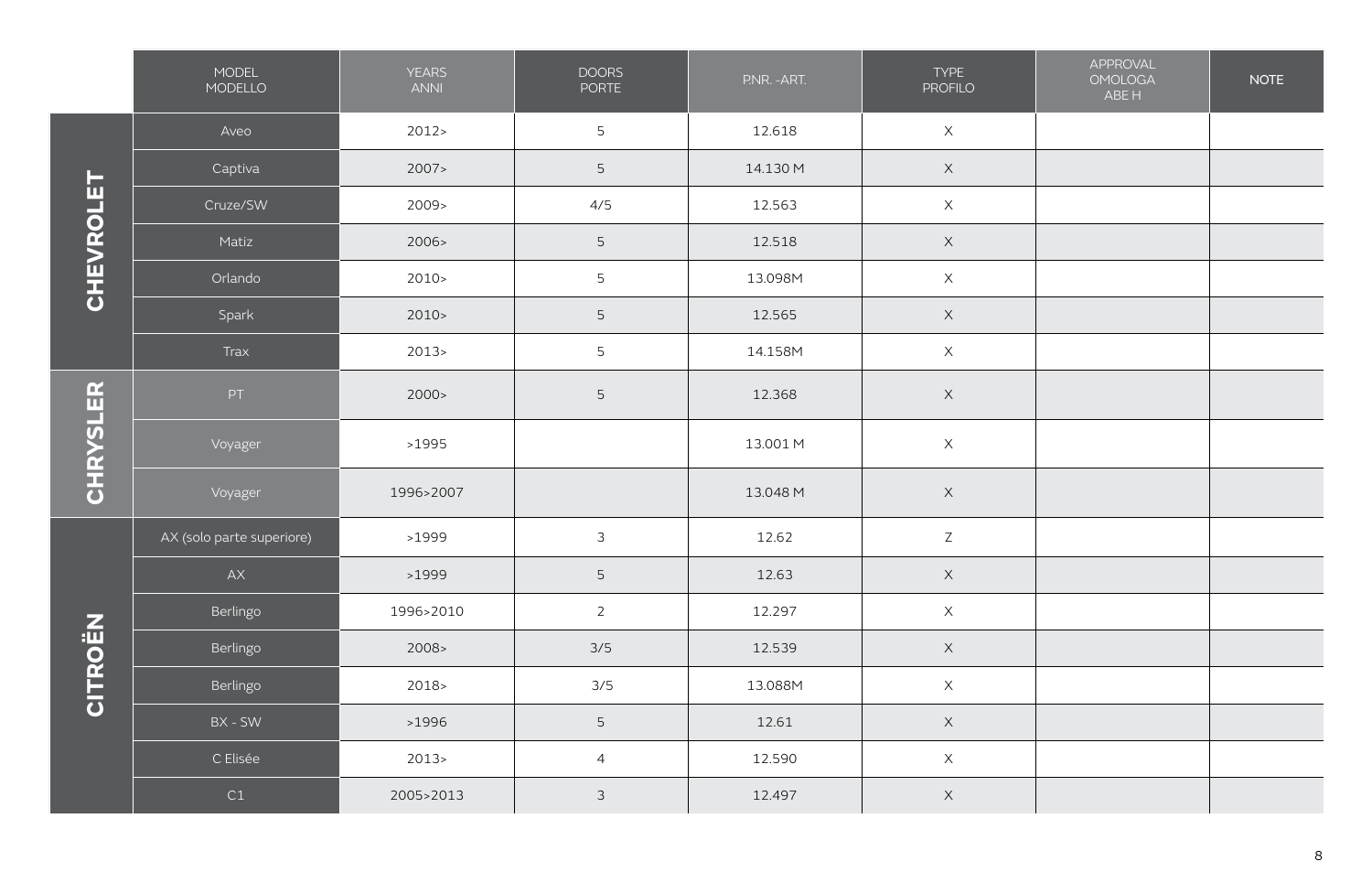| C1                              | 2005>2013 | 5               | 12.496   | $\mathsf X$ |                |  |
|---------------------------------|-----------|-----------------|----------|-------------|----------------|--|
| C1                              | 2014      | $\mathfrak{Z}$  | 12.613   | $\mathsf X$ | $\blacksquare$ |  |
| C1                              | 2014      | 5               | 12.601   | $\mathsf X$ | $\blacksquare$ |  |
| C2                              | 2003      | $\mathfrak{Z}$  | 12.439   | $\mathsf X$ |                |  |
| C3                              | 2002>2009 | 5               | 12.405   | $\mathsf X$ |                |  |
| C3                              | $2010-$   | 5               | 12.562   | $\mathsf X$ |                |  |
| C3                              | 2016      | $5\phantom{.0}$ | 12.692   | $\mathsf X$ | $\blacksquare$ |  |
| ∘C3 Aircross                    | 2017      | 5               | 12.707   | $\mathsf X$ | $\blacksquare$ |  |
| C3 Picasso                      | 2009      | 5               | 12.553   | $\mathsf X$ |                |  |
| C4                              | 2005>2010 | $\mathfrak{Z}$  | 12.495   | $\mathsf X$ |                |  |
| C4                              | 2005>2010 | $5\phantom{.0}$ | 12.468   | $\times$    |                |  |
| C4                              | $2010-$   | 5               | 12.566   | $\mathsf X$ | $\blacksquare$ |  |
| C4 Aircross                     | 2012      | 5               | 14.136M  | $\mathsf X$ |                |  |
| C4 Picasso / Gran Picasso / MK1 | 2006>2013 | 5               | 12.527   | $\mathsf X$ | $\blacksquare$ |  |
| C4 Picasso / Gran Picasso       | 2013      | 5               | 12.668   | $\mathsf X$ |                |  |
| o C5 Aircross                   | $2018 -$  | 5               | 12.691   | $\mathsf X$ |                |  |
| $CS$ - SW                       | 2000>2007 | 4/5             | 12.380   | $\mathsf X$ |                |  |
| $C5 - SW$                       | 2008>     | 4/5             | 12.582   | $\mathsf X$ |                |  |
| C8                              | 2002 >    | 5               | 13.075 M | $\mathsf X$ |                |  |
| Cactus                          | 2014      | 5               | 12.616   | $\mathsf X$ | $\blacksquare$ |  |
| DS3                             | 2010 >    | $\mathfrak{Z}$  | 13.089 M | $\mathsf X$ |                |  |
| · DS3 Crossback                 | 2019>     | 5               | 12.730   | $\times$    |                |  |
| DS4                             | 2011      | 5               | 12.573   | $\mathsf X$ | $\blacksquare$ |  |

## **CITROËN**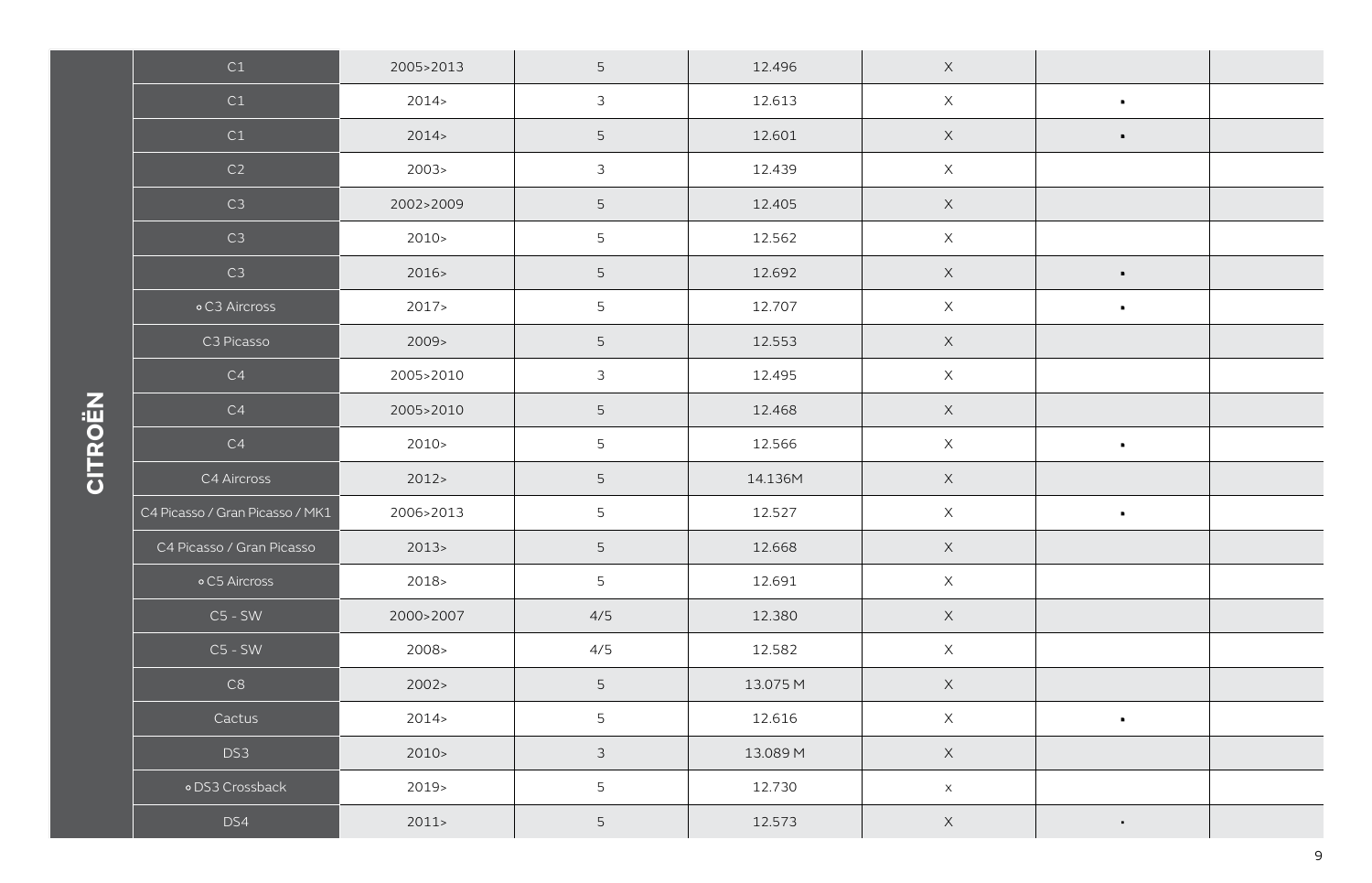|                | MODEL<br>MODELLO     | <b>YEARS</b><br><b>ANNI</b> | <b>DOORS</b><br>PORTE | P.NR. - ART. | <b>TYPE</b><br><b>PROFILO</b> | APPROVAL<br><b>OMOLOGA</b><br>ABE H | <b>NOTE</b> |
|----------------|----------------------|-----------------------------|-----------------------|--------------|-------------------------------|-------------------------------------|-------------|
|                | DS5                  | 2011                        | 5                     | 12.575       | $\mathsf X$                   | $\blacksquare$                      |             |
|                | o DS7 Crossback      | 2017                        | $\mathsf S$           | 14.193M      | $\mathsf X$                   |                                     |             |
|                | Evasion              | >2002                       |                       | 13.009 M     | $\mathsf X$                   |                                     |             |
|                | Saxo                 | 1996>2004                   | $\mathfrak{Z}$        | 12.288       | $\mathsf X$                   |                                     |             |
|                | Saxo                 | 1996>2004                   | $5\phantom{.0}$       | 12.289       | $\times$                      |                                     |             |
|                | Visa - C15 (2 doors) |                             | $\overline{2}$        | 12.60        | $\mathsf X$                   |                                     |             |
| CITROËN        | Xantia - Break       | 1994>1998                   | 4/5                   | 12.65        | $\mathsf X$                   |                                     |             |
|                | Xsara                | 1998>2005                   | $\mathfrak{Z}$        | 12.310       | $\mathsf X$                   |                                     |             |
|                | Xsara - SW           | 1998>2005                   | $5\phantom{.0}$       | 12.305       | $\mathsf X$                   |                                     |             |
|                | Xsara Picasso        | 1999>2010                   | 5                     | 12.334       | $\mathsf X$                   |                                     |             |
|                | XM                   | >2001                       | $\overline{4}$        | 12.64        | $\mathsf X$                   |                                     |             |
|                | ZX                   | >1998                       | $\mathfrak{Z}$        | 12.54        | $\mathsf X$                   |                                     |             |
|                | $\mathsf{ZX}{}$      | >1998                       | $5\phantom{.0}$       | 12.55        | $\mathsf X$                   |                                     |             |
| <b>CITROËN</b> | C-Crosser            | 2007>2012                   | 5                     | 14.136M      | $\mathsf X$                   |                                     |             |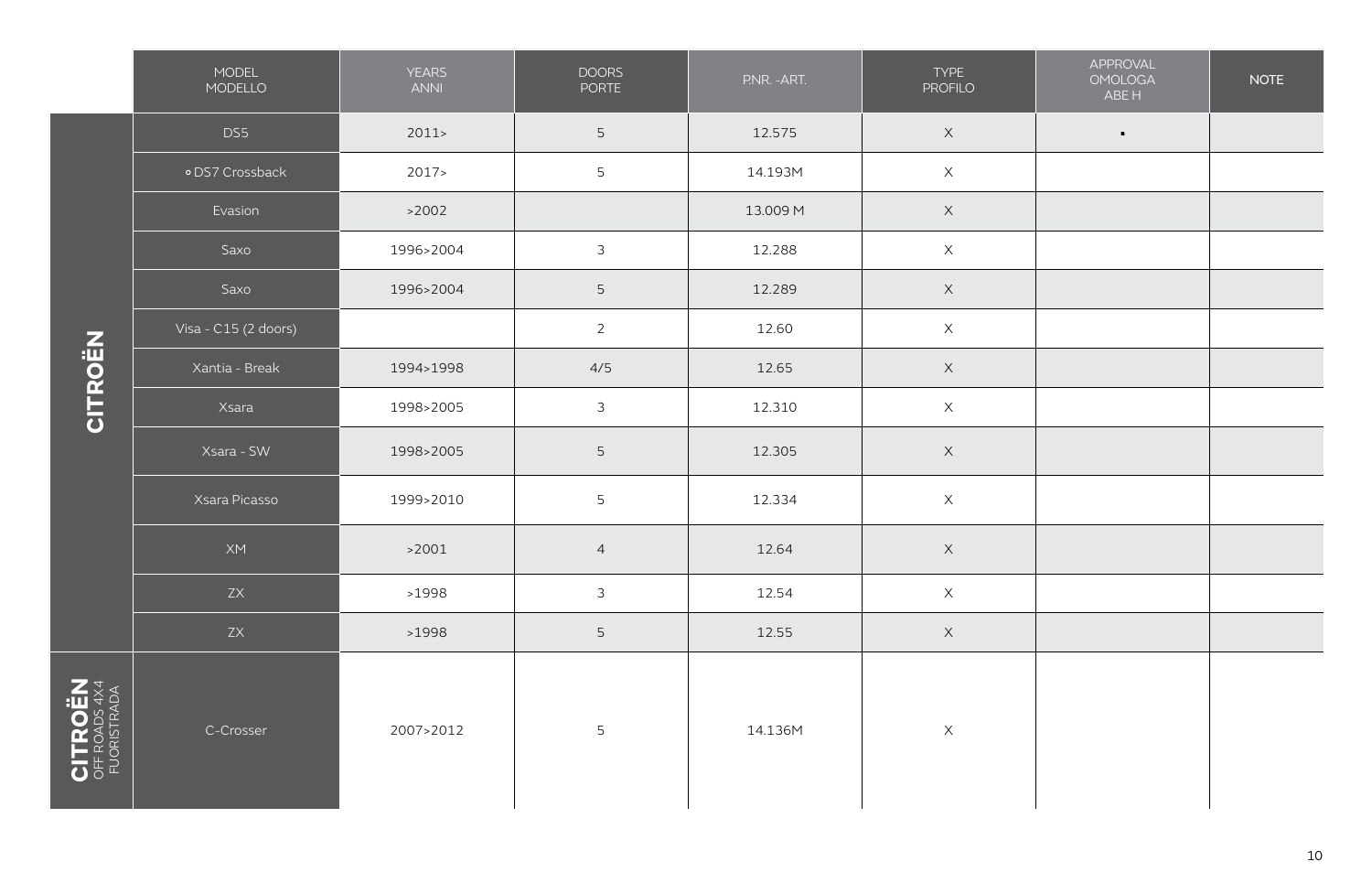|                                                                                                            | C Elisée                      | 2013      | $\overline{4}$  | 16.016 KIT | $X+Z$                              |                |  |
|------------------------------------------------------------------------------------------------------------|-------------------------------|-----------|-----------------|------------|------------------------------------|----------------|--|
| $\begin{array}{c} \text{CITROEN} \ \text{RFAAD FRONT KIT} \ \text{MT AT ANTERONE E POSTEROSE} \end{array}$ | C3                            | $2010-$   | 5               | 16.017 KIT | $X+Z$                              |                |  |
|                                                                                                            | $\circ$ C3                    | 2016>     | 5               | 16.013 KIT | $X+Z$                              |                |  |
|                                                                                                            | DS5                           | 2012 >    | 5               | 16.018 KIT | $\mathsf{X} \texttt{+} \mathsf{Z}$ |                |  |
|                                                                                                            | Jumper                        | 1994>2006 |                 | 13.007 M   | $\mathsf X$                        |                |  |
|                                                                                                            | Jumper (solo parte superiore) | 1994>2006 |                 | 13.071 M   | $\mathsf Z$                        |                |  |
|                                                                                                            | Jumper                        | 2006>     | $\overline{2}$  | 13.085 M   | $\mathsf X$                        |                |  |
| <b>CITROËN</b>                                                                                             | Jumper (solo parte superiore) | 2006>     | $\overline{2}$  | 13.080 M   | $\mathsf Z$                        |                |  |
|                                                                                                            | Jumpy                         | 1994>2006 |                 | 13.009 M   | $\mathsf X$                        |                |  |
|                                                                                                            | Jumpy                         | 2007>     |                 | 13.086 M   | $\mathsf X$                        |                |  |
|                                                                                                            | Jumpy                         | 2016      | 3/5             | 13.108 M   | $\mathsf X$                        |                |  |
|                                                                                                            | Nemo                          | 2008>     | $\overline{2}$  | 13.087 M   | $\mathsf X$                        | $\blacksquare$ |  |
|                                                                                                            | Dokker                        | 2013      | 5               | 12.585     | $\mathsf X$                        |                |  |
|                                                                                                            | Lodgy                         | 2012 >    | 5               | 12.585     | $\mathsf X$                        | $\blacksquare$ |  |
| <b>DACIA</b>                                                                                               | Logan 1 / Pick Up             | 2006>2013 | 4/5             | 12.524     | $\mathsf X$                        |                |  |
|                                                                                                            | Logan MCV 2                   | 2014      | 5               | 12.612     | $\mathsf X$                        |                |  |
|                                                                                                            | Sandero (Sandero Stepway)     | 2008>2013 | $5\overline{)}$ | 12.545     | $\mathsf X$                        |                |  |
|                                                                                                            | Sandero (Sandero Stepway)     | 2013      | 5               | 12.612     | $\mathsf X$                        |                |  |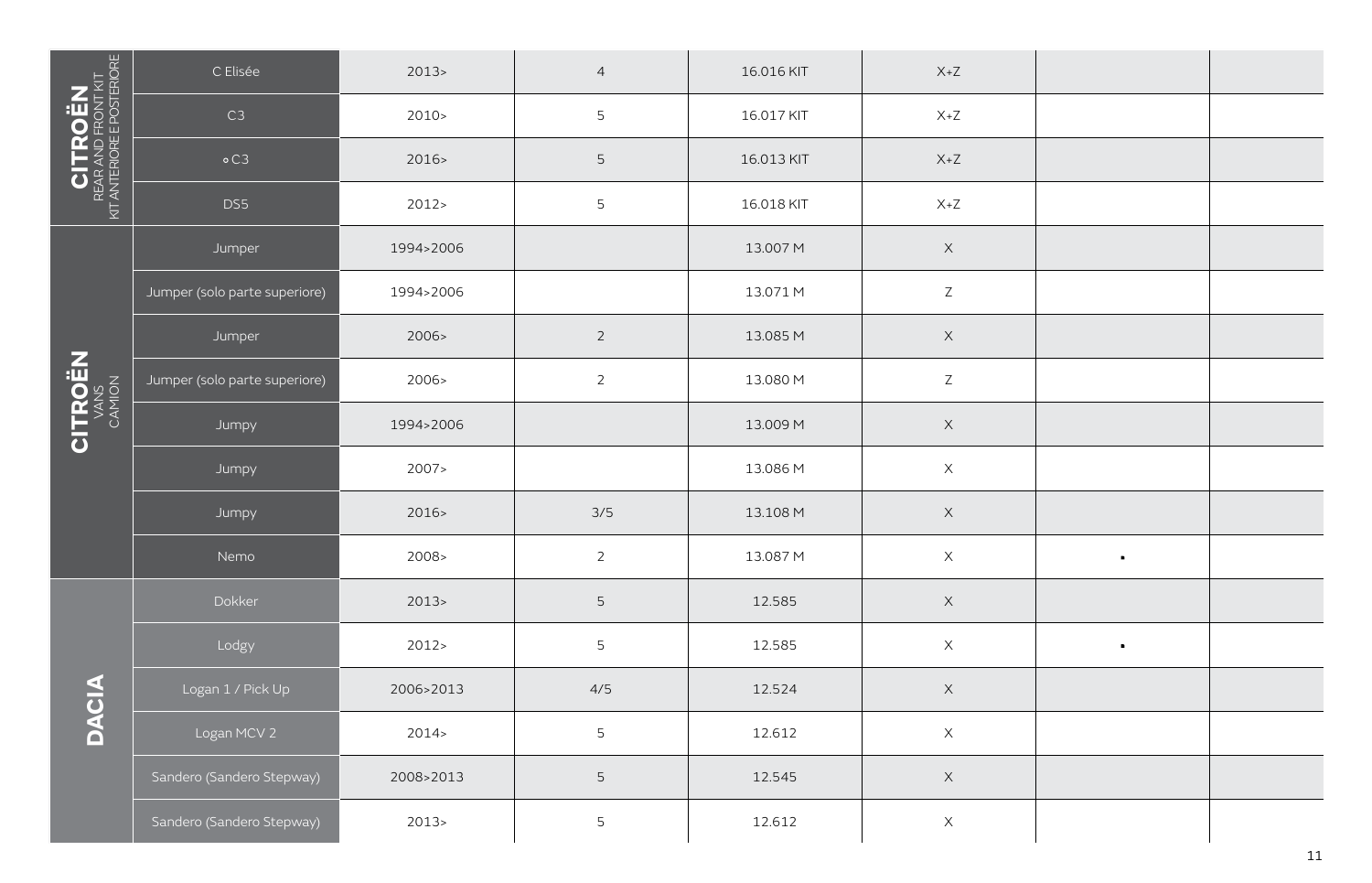|                                                                  | MODEL<br>MODELLO | <b>YEARS</b><br><b>ANNI</b> | <b>DOORS</b><br>PORTE | P.NR. - ART. | <b>TYPE</b><br><b>PROFILO</b> | APPROVAL<br><b>OMOLOGA</b><br>ABE H | <b>NOTE</b> |
|------------------------------------------------------------------|------------------|-----------------------------|-----------------------|--------------|-------------------------------|-------------------------------------|-------------|
|                                                                  | Duster           | 2010>2013                   | 5                     | 14.134M      | $\mathsf X$                   |                                     |             |
| DACIA<br>OFF ROADS 4X4<br>FUORISTRADA                            | Duster           | 2014                        | 5                     | 14.175M      | $\mathsf X$                   |                                     |             |
|                                                                  | · Duster         | $2018-$                     | 5                     | 14.196M      | $\mathsf X$                   |                                     |             |
| <b>DACIA</b><br>REAR AND FRONT KIT<br>KIT ANTERIORE E POSTERIORE | Duster           | 2010>2013                   | 5                     | 17.005 KIT   | $X+Z$                         |                                     |             |
|                                                                  | Duster           | 2014                        | 5                     | 17.026 KIT   | $X+Z$                         |                                     |             |
|                                                                  | · Duster         | 2018                        | 5                     | 17.042       | $X+Z$                         |                                     |             |
|                                                                  | Lanos            | 1997>                       | $\mathfrak{Z}$        | 12.321       | $\mathsf X$                   |                                     |             |
|                                                                  | Lanos            | 1997>                       | 4/5                   | 12.322       | $\mathsf X$                   |                                     |             |
|                                                                  | Matiz            | 1998>2005                   | 5                     | 12.324       | $\mathsf X$                   |                                     |             |
| <b>DAEWOO</b>                                                    | Nexia (Cielo)    | 1995>1999                   | $\overline{4}$        | 12.338       | $\boldsymbol{\mathsf{X}}$     |                                     |             |
|                                                                  | Nubira - SW      | 1998>2001                   | 4/5                   | 12.323       | $\mathsf X$                   |                                     |             |
|                                                                  | Tacuma           | 2001                        | 5                     | 12.433       | $\mathsf X$                   |                                     |             |
| DAEWOO<br>REAR DOORS<br>PORTIERA POSTERIORE                      | Cielo            | 2002 >                      | 5                     | 12.415       | $\mathsf Z$                   |                                     |             |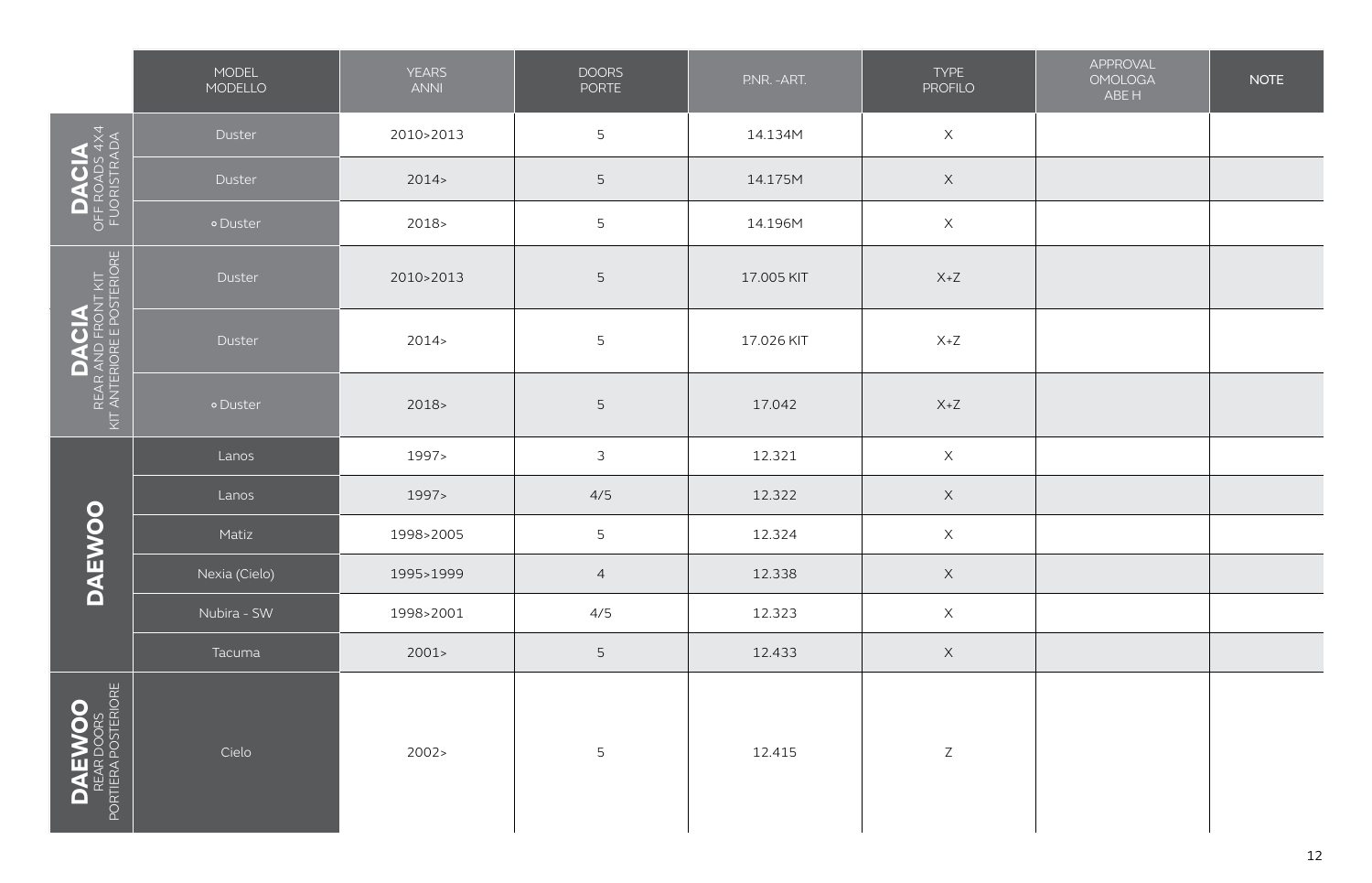|                                  | Serie CF                |           | $\overline{2}$  | 15.019 M | $\mathsf X$ |  |
|----------------------------------|-------------------------|-----------|-----------------|----------|-------------|--|
| DANS<br>VANS<br>CAMON            | Serie LF                | 2001      | $\overline{2}$  | 15.020 M | $\mathsf X$ |  |
|                                  | Serie XF                | 2000>2014 | $\overline{2}$  | 15.018 M | $\mathsf X$ |  |
|                                  | o XF Euro 6             | 2014      | $\overline{2}$  | 15.025M  | $\mathsf X$ |  |
|                                  | Applause                | 1991>1997 | $\overline{4}$  | 12.344   | $\mathsf X$ |  |
| DAIHATSU                         | Charade                 | 1996>2000 | $\overline{2}$  | 12.258   | $\mathsf X$ |  |
|                                  | YRV                     | 2000 >    | 5               | 12.378   | $\mathsf X$ |  |
|                                  | Feroza                  | >1998     | $\mathfrak{Z}$  | 14.038 M | $\mathsf X$ |  |
|                                  | Rocky                   | 1990>1997 | $\mathfrak{Z}$  | 14.037 M | $\mathsf X$ |  |
| <b>DAIHATSU</b><br>OFF ROADS 4X4 | Terios                  | 1998>2006 | 5               | 14.077 M | $\mathsf X$ |  |
|                                  | Terios                  | 2006>     | $5\phantom{.0}$ | 14.118 M | $\mathsf X$ |  |
| E                                | Dr5                     | 2009      | 5               | 14.148M  | $\times$    |  |
|                                  | 500                     | 2007>     | $\mathfrak{Z}$  | 12.517   | $\mathsf X$ |  |
|                                  | 500L/ Living / Trekking | 2012      | $\mathsf S$     | 12.584   | $\mathsf X$ |  |
|                                  | 500X                    | $2015 -$  | $\overline{5}$  | 12.663   | $\mathsf X$ |  |
| FIAT                             | Brava                   | 1995>2001 | 5               | 12.276   | $\mathsf X$ |  |
|                                  | Bravo                   | 1995>2001 | $\mathfrak{Z}$  | 12.275   | $\mathsf X$ |  |
|                                  | Bravo 2 / Nuova Bravo   | 2007>2014 | 5               | 12.510   | $\mathsf X$ |  |
|                                  | Cinquecento             | 1992>1999 | 3               | 12.80 A  | $\times$    |  |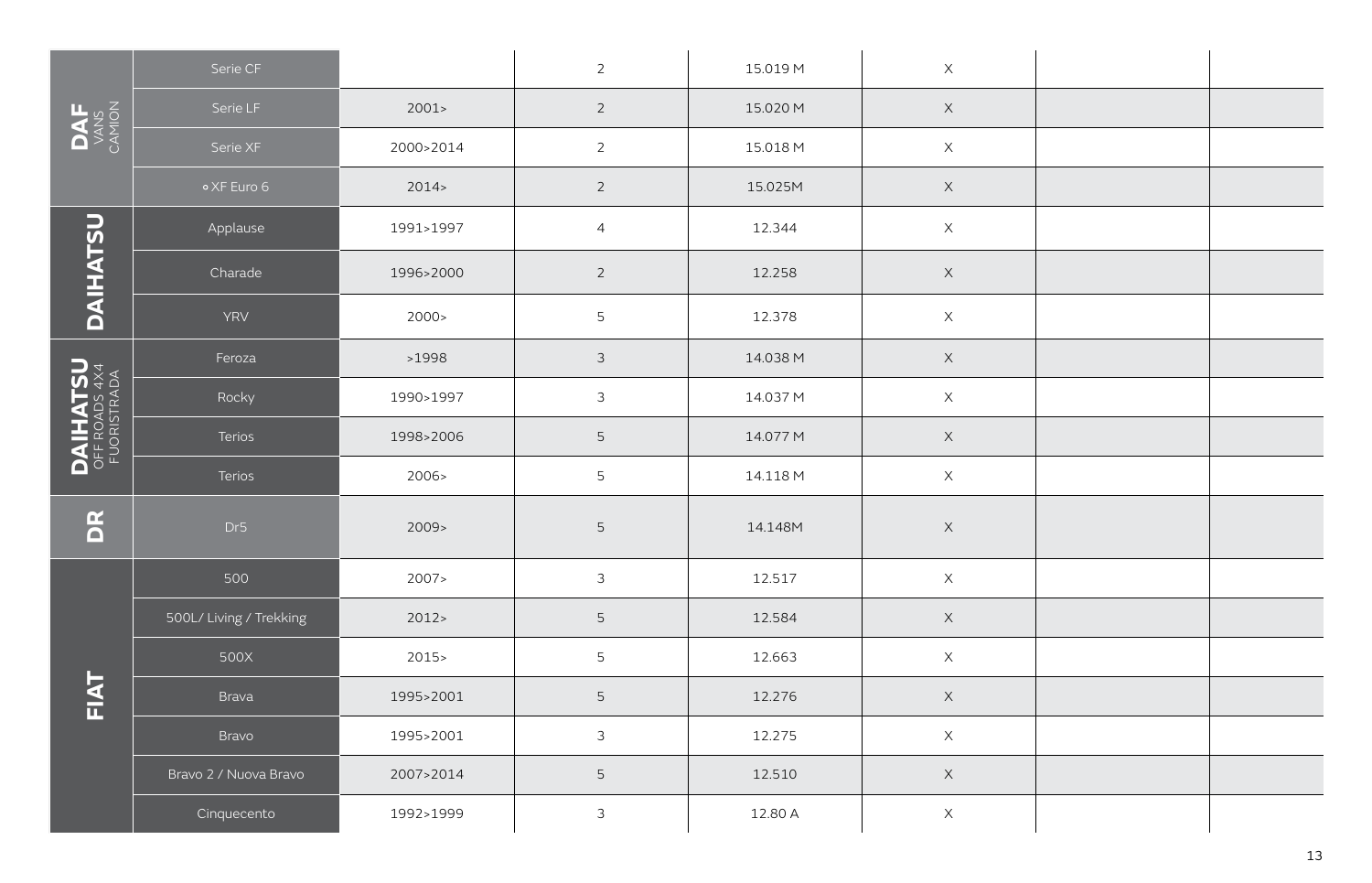|            | MODEL<br>MODELLO | <b>YEARS</b><br><b>ANNI</b> | <b>DOORS</b><br>PORTE | P.NR. - ART. | <b>TYPE</b><br><b>PROFILO</b> | APPROVAL<br><b>OMOLOGA</b><br>ABE H | <b>NOTE</b> |
|------------|------------------|-----------------------------|-----------------------|--------------|-------------------------------|-------------------------------------|-------------|
|            | Croma            | >1997                       | 5                     | 12.99        | $\mathsf X$                   |                                     |             |
|            | Croma            | 2005                        | 5                     | 12.459       | $\mathsf X$                   |                                     |             |
|            | Doblò            | 2001>2009                   | $2/5$                 | 12.355       | $\mathsf X$                   |                                     |             |
|            | Doblò            | 2010 >                      | 5                     | 12.556       | $\mathsf X$                   |                                     |             |
|            | Duna             | >1995                       | 4/5                   | 12.77        | $\mathsf X$                   |                                     |             |
|            | Elba             | >1995                       | 4/5                   | 12.77        | $\mathsf X$                   |                                     |             |
|            | Fiorino QUBO     | 2008>                       | 5                     | 13.087 M     | $\mathsf X$                   |                                     |             |
|            | Freemont         | 2011                        | $5\phantom{.0}$       | 13.092 M     | $\mathsf X$                   |                                     |             |
| <b>TNT</b> | o Fullback       | 2016>                       | $\overline{4}$        | 14.184 M     | $\mathsf X$                   |                                     |             |
|            | Grande Punto     | 2005                        | $\mathfrak{Z}$        | 12.465       | $\mathsf X$                   |                                     |             |
|            | Grande Punto     | 2005                        | 5                     | 12.466       | $\mathsf X$                   |                                     |             |
|            | Idea             | 2003                        | $\mathsf S$           | 12.424       | $\mathsf X$                   |                                     |             |
|            | Linea            | 2007                        | $\overline{a}$        | 12.466       | $\mathsf X$                   |                                     |             |
|            | Marea            | 1995>2001                   | 5                     | 12.276       | $\mathsf X$                   |                                     |             |
|            | Multipla         | 1998>                       | 5                     | 12.318       | $\mathsf X$                   |                                     |             |
|            | Palio - SW       | 1997>                       | 5                     | 12.287       | $\mathsf X$                   |                                     |             |
|            | Palio            | 1999>                       | $\mathfrak{Z}$        | 12.286       | $\mathsf X$                   |                                     |             |
|            | Panda            | >1985                       | $\mathfrak{Z}$        | 12.69 V      | $\mathsf X$                   |                                     |             |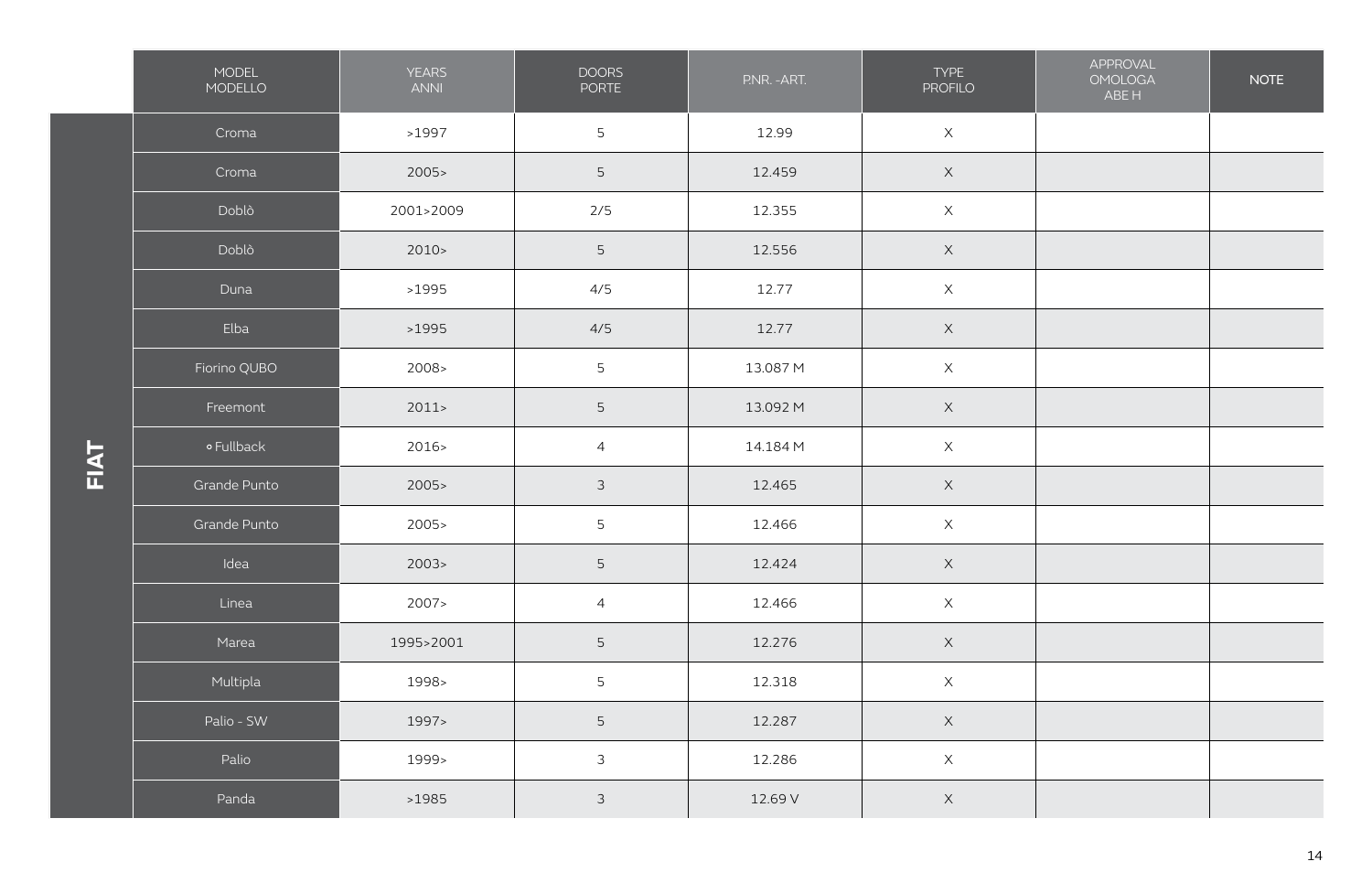| Panda (Super Nova)               | 1986>2003 | $\mathfrak{Z}$ | 12.68    | $\mathsf X$ |  |
|----------------------------------|-----------|----------------|----------|-------------|--|
| Panda                            | 2003>2012 | 5              | 12.419   | $\mathsf X$ |  |
| Panda                            | 2012      | 5              | 12.588   | $\mathsf X$ |  |
| Punto                            | >1999     | $\mathfrak{Z}$ | 12.250   | $\mathsf X$ |  |
| Punto                            | >1999     | 5              | 12.251   | $\mathsf X$ |  |
| Punto                            | 1999>2011 | $\mathfrak{Z}$ | 12.335   | $\mathsf X$ |  |
| Punto                            | 1999>2011 | 5              | 12.340   | $\mathsf X$ |  |
| Regata 1ª serie - Ritmo 2ª serie | >1986     | 4/5            | 12.73    | $\mathsf X$ |  |
| Regata 2ª serie                  | 1986>     | $\overline{4}$ | 12.79    | $\mathsf X$ |  |
| Seicento                         | 1998>     | $\mathfrak{Z}$ | 12.331   | $\mathsf X$ |  |
| Stilo                            | 2001>2007 | $\mathfrak{Z}$ | 12.375   | $\mathsf X$ |  |
| Stilo                            | 2001>2007 | 5              | 12.376   | $\mathsf X$ |  |
| Strada Pick up                   | 1999>     | $\mathfrak{Z}$ | 12.286   | $\mathsf X$ |  |
| Suv Sedici                       | 2005>2014 | 5              | 14.109 M | $\mathsf X$ |  |
| Tempra                           | >1995     | 4/5            | 12.80    | $\mathsf X$ |  |
| Tipo                             | >1995     | $\mathfrak{Z}$ | 12.79 A  | $\mathsf X$ |  |
| Tipo                             | >1995     | 4/5            | 12.80    | $\mathsf X$ |  |
| o Tipo SW                        | 2015      | 4/5            | 12571    | $\mathsf X$ |  |
| Ulysse                           | >2002     |                | 13.009 M | $\mathsf X$ |  |
| Ulysse                           | 2002 >    |                | 13.075 M | $\mathsf X$ |  |

**FIAT**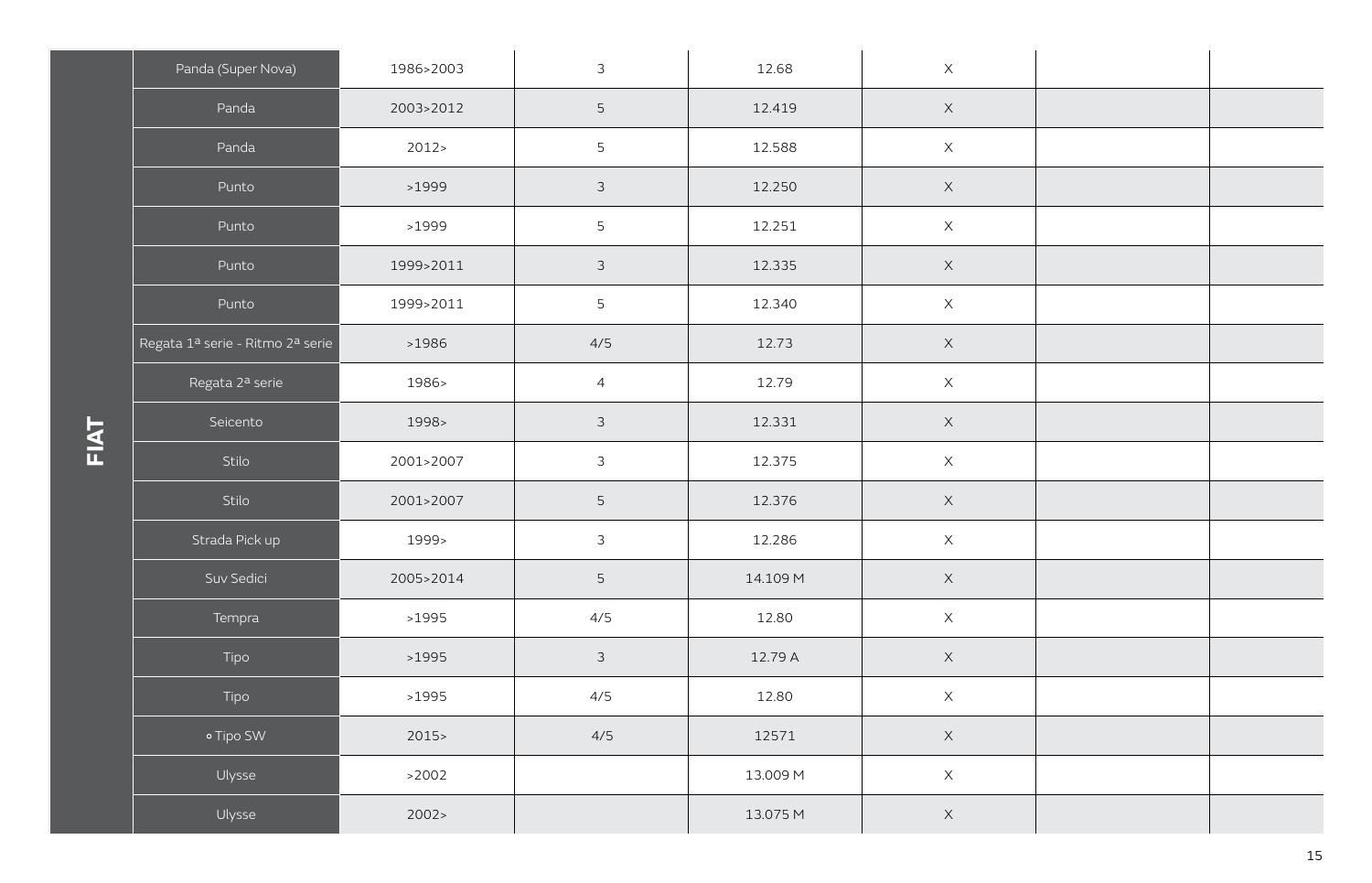|                                                          | <b>MODEL</b><br>MODELLO       | <b>YEARS</b><br><b>ANNI</b> | <b>DOORS</b><br><b>PORTE</b> | P.NR. - ART. | <b>TYPE</b><br><b>PROFILO</b> | APPROVAL<br><b>OMOLOGA</b><br>ABE H | <b>NOTE</b> |
|----------------------------------------------------------|-------------------------------|-----------------------------|------------------------------|--------------|-------------------------------|-------------------------------------|-------------|
| <b>FIAT</b>                                              | UNO - PENNY                   | >1995                       | 3                            | 12.76        | $\mathsf X$                   |                                     |             |
|                                                          | Uno - Uno Fiorino             | >1995                       | 4/5                          | 12.77        | $\mathsf X$                   |                                     |             |
|                                                          | $\circ$ 500L                  | 2012                        | 5                            | 16.022 KIT   | $X+Z$                         |                                     |             |
|                                                          | $\circ$ 500X                  | $2015 -$                    | 5                            | 16.023 KIT   | $X+Z$                         |                                     |             |
|                                                          | o Bravo 2 / Nuova Bravo       | 2007                        | 5                            | 16.024 KIT   | $X+Z$                         |                                     |             |
|                                                          | o Freemont                    | 2011                        | 5                            | 17.006 KIT   | $X+Z$                         |                                     |             |
|                                                          | o Fullback                    | 2016                        | $\overline{4}$               | 17.032 KIT   | $X+Z$                         |                                     |             |
| REAR AND FRONT KIT<br>KIT ANTERIORE E POSTERIORE<br>FIAT | <sup>o</sup> Idea             | 2003                        | 5                            | 16.027 KIT   | $X+Z$                         |                                     |             |
|                                                          | o Multipla                    | 1998>                       | 5                            | 16.028 KIT   | $X+Z$                         |                                     |             |
|                                                          | o Palio                       | 1997>                       | 5                            | 16.029 KIT   | $X+Z$                         |                                     |             |
|                                                          | o Panda                       | 2012                        | 5                            | 16.030 KIT   | $X+Z$                         |                                     |             |
|                                                          | o Suv sedici                  | 2005>2014                   | 5                            | 17.007 KIT   | $X+Z$                         |                                     |             |
|                                                          | o Tipo                        | 2015                        | $\overline{4}$               | 16.032 KIT   | $X+Z$                         |                                     |             |
|                                                          | o Tipo Hatchback              | 2016                        | 5                            | 16.009 KIT   | $X+Z$                         |                                     |             |
|                                                          | Ducato - Talento              | 1981>1993                   |                              | 13.002 M     | $\mathsf X$                   |                                     |             |
|                                                          | Ducato                        | 1994>2006                   |                              | 13.007 M     | $\times$                      |                                     |             |
|                                                          | Ducato (solo parte superiore) | 1994>2006                   |                              | 13.071 M     | $\mathsf Z$                   |                                     |             |
| FIAT<br>VANS<br>CAMION                                   | Ducato                        | 2006>                       |                              | 13.085 M     | $\mathsf X$                   |                                     |             |
|                                                          | Ducato (solo parte superiore) | 2006>                       |                              | 13.080 M     | $\mathsf Z$                   |                                     |             |
|                                                          | Scudo                         | 1994>2007                   |                              | 13.009 M     | $\mathsf X$                   |                                     |             |
|                                                          | Scudo                         | 2007 >                      |                              | 13.086 M     | $\boldsymbol{\times}$         |                                     |             |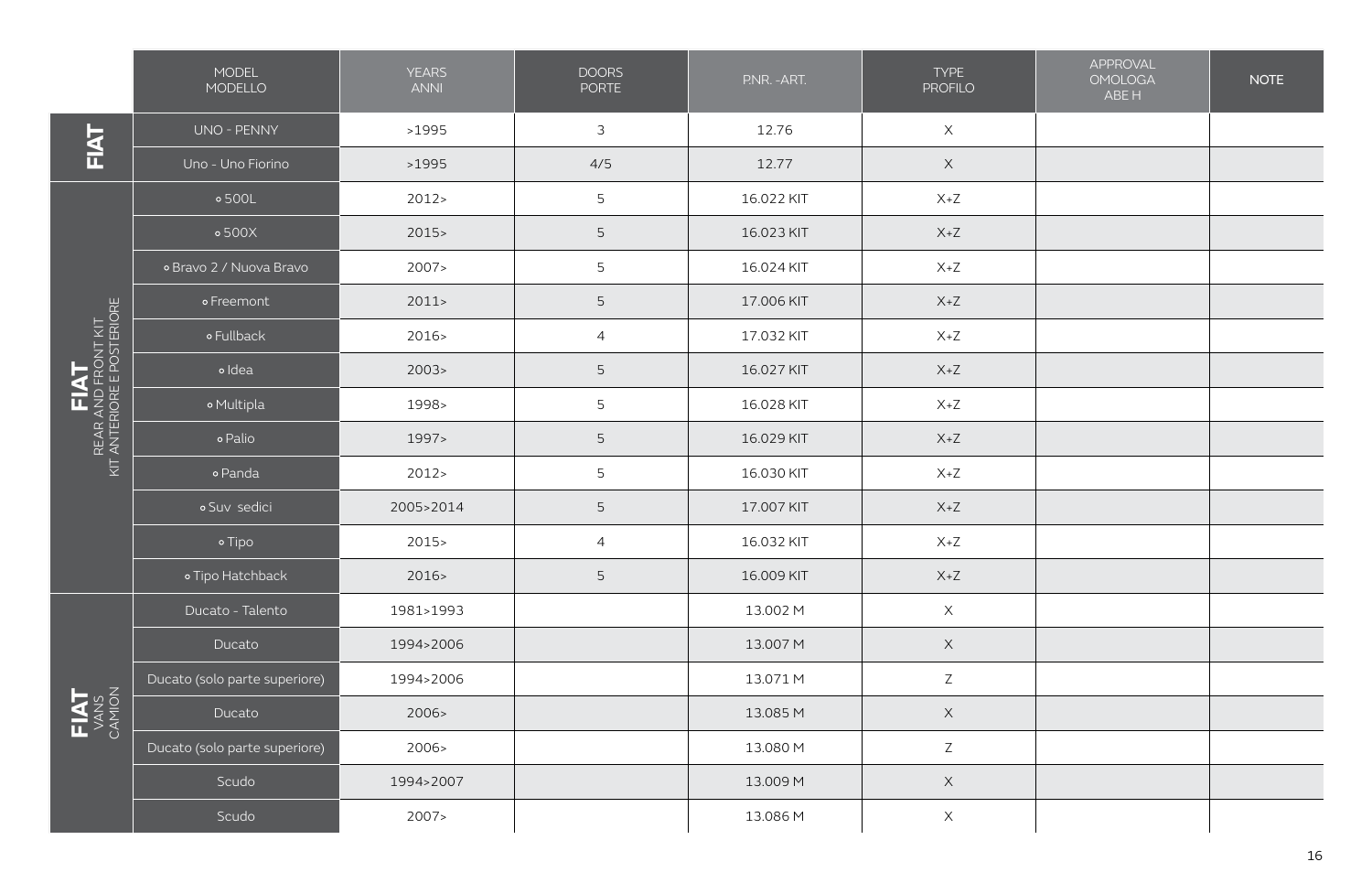|                                                                         | Daily (solo parte superiore)                                | 2006>     |                | 13.083 M | Z                         |  |
|-------------------------------------------------------------------------|-------------------------------------------------------------|-----------|----------------|----------|---------------------------|--|
|                                                                         | Daily                                                       | 1989>1999 |                | 13.006 M | $\times$                  |  |
|                                                                         | Daily                                                       | 1999>2006 |                | 13.063 M | $\times$                  |  |
|                                                                         | Daily (solo parte superiore)                                | 1999>2006 |                | 13.064 M | $\mathsf Z$               |  |
|                                                                         | Daily                                                       | 2006>     |                | 13.082 M | $\boldsymbol{\mathsf{X}}$ |  |
| $\begin{matrix} \text{NECO} \\ \text{VANS} \\ \text{VANS} \end{matrix}$ | · Daily 5 serie                                             | 2014      |                | 13,107M  | $\mathsf X$               |  |
|                                                                         | Euro Cargo/Euro Star/Euro Teck                              | 1992>2002 |                | 15.001 M | $\times$                  |  |
|                                                                         | Stalis                                                      | 2002 >    |                | 15.011 M | $\times$                  |  |
|                                                                         | Stralis (solo parte superiore)                              | 2002>2020 |                | 15.012 M | $\mathsf Z$               |  |
|                                                                         | o Iveco S-Way                                               | 2020      | $\overline{2}$ | 15.028M  | $\mathsf X$               |  |
|                                                                         | o Iveco S-Way                                               | 2020      | $\overline{2}$ | 15.029M  | $\mathsf Z$               |  |
|                                                                         | Turbo Star                                                  | 1984>1993 |                | 15.009 M | $\mathsf X$               |  |
| $\left \underset{\text{FUORISTRADA}}{\text{NE}}\right $                 | Massif-Campagnola<br>with sticker - fissaggio con biadesivo | 2008>     | 3/5            | 14.119 M | $\boldsymbol{\mathsf{X}}$ |  |
|                                                                         | <b>B-MAX</b>                                                | 2012      | $\mathsf S$    | 12.603   | $\times$                  |  |
|                                                                         | C-MAX - GRAND C-MAX                                         | 2010 >    | 5              | 12.577   | $\boldsymbol{\mathsf{X}}$ |  |
|                                                                         | Courier                                                     | 1997>2002 | $\overline{2}$ | 12.281   | $\mathsf X$               |  |
| FORD                                                                    | Ecosport                                                    | 2014      | 5              | 12.652   | $\boldsymbol{\mathsf{X}}$ |  |
|                                                                         | Escort                                                      | 1981>1990 | $\mathfrak{Z}$ | 12.87    | $\mathsf X$               |  |
|                                                                         | Escort                                                      | 1981>1990 | 4/5            | 12.88    | $\times$                  |  |
|                                                                         | Escort                                                      | 1991>1998 | $\mathfrak{Z}$ | 12.87 A  | $\mathsf X$               |  |
|                                                                         | Escort - Van                                                | 1991>1998 | $\overline{4}$ | 12.88 A  | $\boldsymbol{\times}$     |  |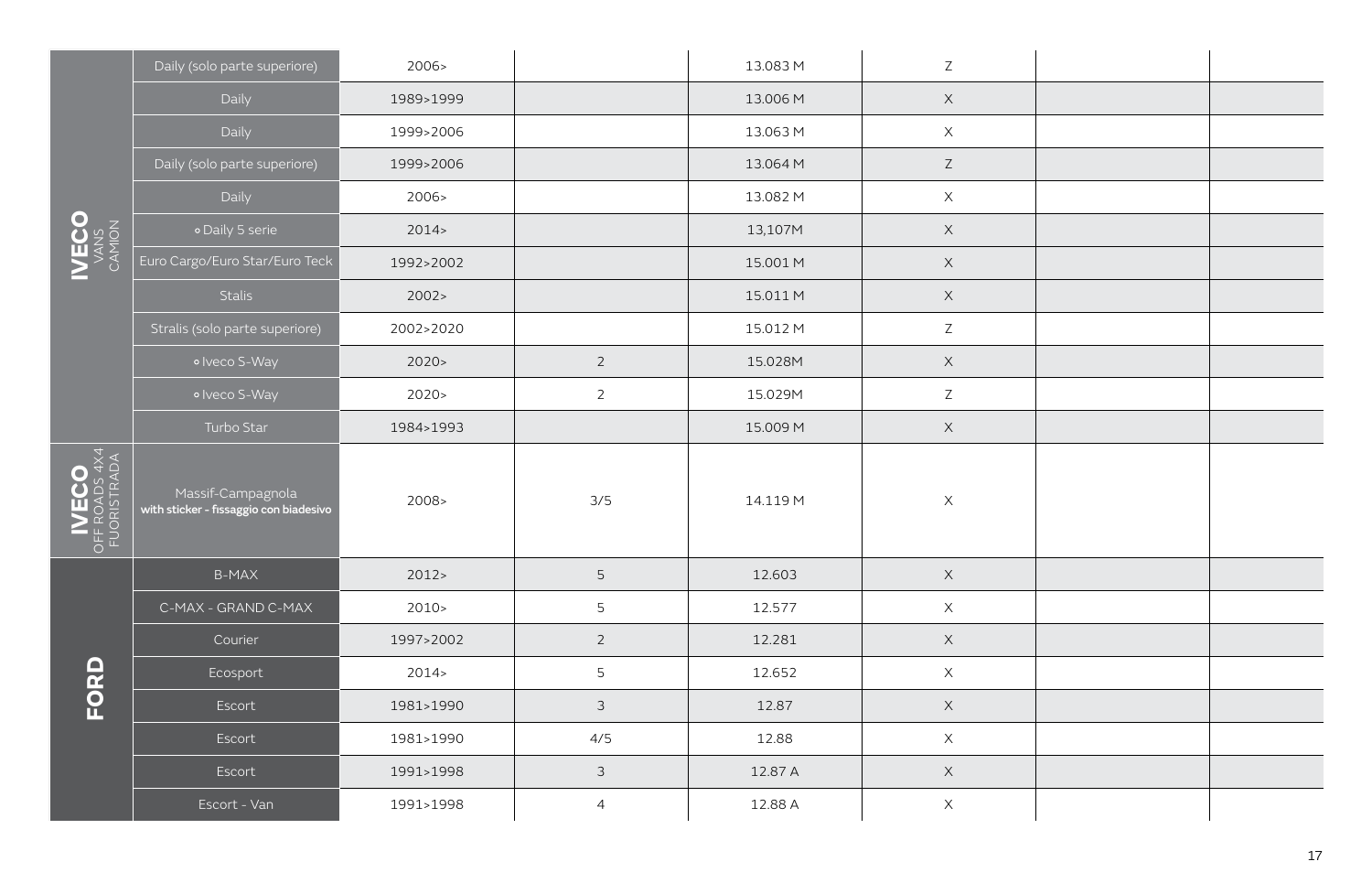|      | MODEL<br>MODELLO                                | <b>YEARS</b><br><b>ANNI</b> | <b>DOORS</b><br>PORTE | P.NR. - ART. | <b>TYPE</b><br><b>PROFILO</b> | APPROVAL<br><b>OMOLOGA</b><br>ABE H | <b>NOTE</b> |
|------|-------------------------------------------------|-----------------------------|-----------------------|--------------|-------------------------------|-------------------------------------|-------------|
|      | Fiesta                                          | 1976>1989                   | $\mathfrak{Z}$        | 12.91 V      | $\mathsf X$                   |                                     |             |
|      | Fiesta                                          | 1989>1995                   | $\mathfrak{Z}$        | 12.85        | $\mathsf X$                   |                                     |             |
|      | Fiesta                                          | 1989>1995                   | $5\phantom{.}$        | 12.86        | $\times$                      |                                     |             |
|      | Fiesta                                          | 1996>2003                   | $\mathfrak{Z}$        | 12.280       | $\mathsf X$                   |                                     |             |
|      | Fiesta                                          | 1996>2003                   | 5                     | 12.281       | $\times$                      |                                     |             |
|      | Fiesta                                          | 2003>2008                   | $\mathfrak{Z}$        | 12.421       | $\mathsf X$                   |                                     |             |
|      | Fiesta                                          | 2002>2008                   | 5                     | 12.412       | $\mathsf X$                   |                                     |             |
|      | Fiesta                                          | 2008>                       | $\mathfrak{Z}$        | 12.547       | $\mathsf X$                   |                                     |             |
|      | Fiesta                                          | 2008>                       | 5                     | 12.546       | $\mathsf X$                   |                                     |             |
|      | <b>oFiesta</b>                                  | 2017                        | 5                     | 12.722       | $\mathsf X$                   |                                     |             |
| FORD | Focus                                           | 1998>2005                   | $\mathfrak{Z}$        | 12.336       | $\boldsymbol{\mathsf{X}}$     |                                     |             |
|      | Focus<br>with sticker - fissaggio con biadesivo | 1998>2005                   | 5                     | 12.470       | $\mathsf X$                   |                                     |             |
|      | Focus                                           | 2005>2011                   | $\mathfrak{Z}$        | 12.461       | $\mathsf X$                   |                                     |             |
|      | o Focus                                         | $2018-$                     | 5                     | 12.773       | $\mathsf X$                   |                                     |             |
|      | o Focus Berlina                                 | 2018>                       | 5                     | 16.060       | $X+Z$                         |                                     |             |
|      | Focus / SW                                      | 1998>2005                   | 5                     | 12.337       | $\mathsf X$                   |                                     |             |
|      | Focus / SW                                      | 2005>2011                   | 5                     | 12.462       | $\times$                      |                                     |             |
|      | Focus / SW                                      | 2011                        | 5                     | 12.580       | $\mathsf X$                   |                                     |             |
|      | o Focus IV serie / SW                           | 2018>                       | 5                     | 16.061       | $X + Z$                       |                                     |             |
|      | Focus C-MAX                                     | 2003>2010                   | 5                     | 12.442       | $\mathsf X$                   |                                     |             |
|      | Fusion                                          | 2002 >                      | 5                     | 12.414       | $\mathsf X$                   |                                     |             |
|      | Galaxy                                          | 1996>2006                   |                       | 13.049 M     | $\mathsf X$                   |                                     |             |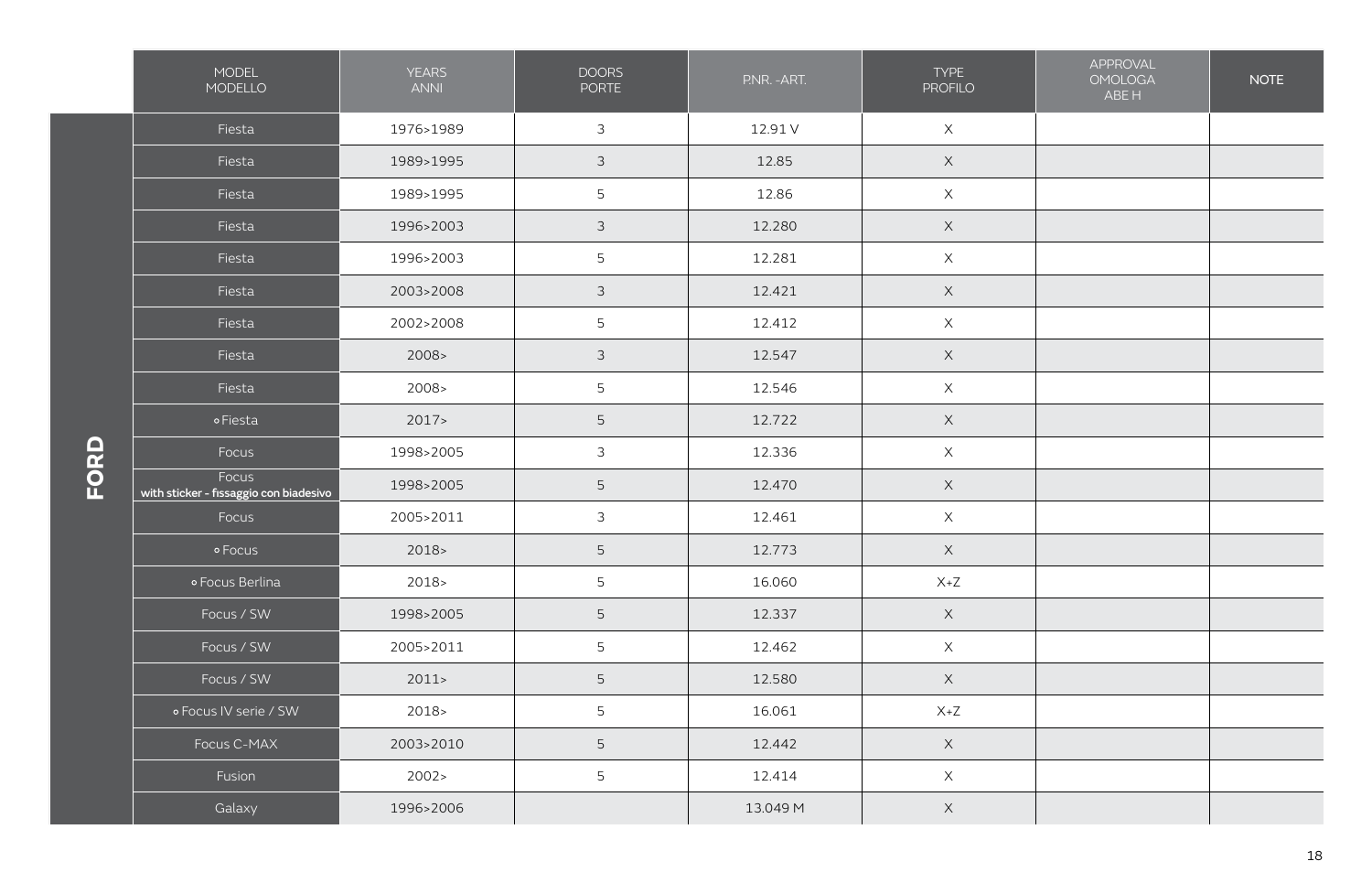| KA                                | 1996>2008 | $\mathfrak{Z}$            | 12.296     | $\mathsf X$ |  |
|-----------------------------------|-----------|---------------------------|------------|-------------|--|
| KA                                | 2009>     | $\mathfrak{Z}$            | 12.552     | $\mathsf X$ |  |
| <b>o KA PLUS</b>                  | 2017      | $\mathsf S$               | 12.627     | $\mathsf X$ |  |
| Mondeo                            | >2000     | 4/5                       | 12.92 A    | $\mathsf X$ |  |
| Mondeo - SW                       | 2000>2006 | 4/5                       | 12.370     | $\mathsf X$ |  |
| Mondeo - SW                       | 2007>2014 | $\overline{5}$            | 12.536     | $\mathsf X$ |  |
| Mondeo - SW                       | 2014      | 4/5                       | 12.682     | $\mathsf X$ |  |
| Orion                             | 1981>1990 | 4/5                       | 12.88      | $\mathsf X$ |  |
| Orion                             | 1991>1998 | $\overline{4}$            | 12.88 A    | $\mathsf X$ |  |
| Puma                              | 1997>     | $\ensuremath{\mathsf{3}}$ | 12.316     | $\mathsf X$ |  |
| o Puma                            | 2020      | $\mathsf S$               | 12.761     | $\mathsf X$ |  |
| Sierra                            | 1987>1992 | $\overline{4}$            | 12.92      | $\mathsf X$ |  |
| S-Max                             | 2006>     | $\mathsf S$               | 12.523     | $\mathsf X$ |  |
| Transit Courier - Tourneo Courier | 2014      | 3/5                       | 13.104M    | $\times$    |  |
| Kuga                              | 2008>2013 | $\mathsf S$               | 14.135 M   | $\mathsf X$ |  |
| Kuga                              | 2013      | 5                         | 14.159M    | $\mathsf X$ |  |
| Maverick                          | 1993>1999 | 2/4                       | 14.018 M   | $\mathsf X$ |  |
| Ranger Pick-up                    | 2000>2006 | 2/4                       | 14.088 M   | $\mathsf X$ |  |
| Ranger                            | 2007>2012 | 2/4                       | 14.132 M   | $\mathsf X$ |  |
| Ranger                            | 2012 >    | $\overline{4}$            | 14.155M    | $\mathsf X$ |  |
| Ecosport                          | 2014      | $\mathsf S$               | 16.033 KIT | $X+Z$       |  |
| Fiesta                            | 2008>     | 5                         | 16.034 KIT | $X+Z$       |  |
| o Fiesta                          | 2017      | $\mathsf S$               | 16.041 KIT | $X+Z$       |  |
| <b>OKA PLUS</b>                   | 2017      | 5                         | 16.015     | $X+Z$       |  |
| o Puma                            | 2020      | 5                         | 16.091     | $X+Z$       |  |
| Ranger                            | 2012 >    | $\overline{4}$            | 17.008 KIT | $X+Z$       |  |
|                                   |           |                           |            |             |  |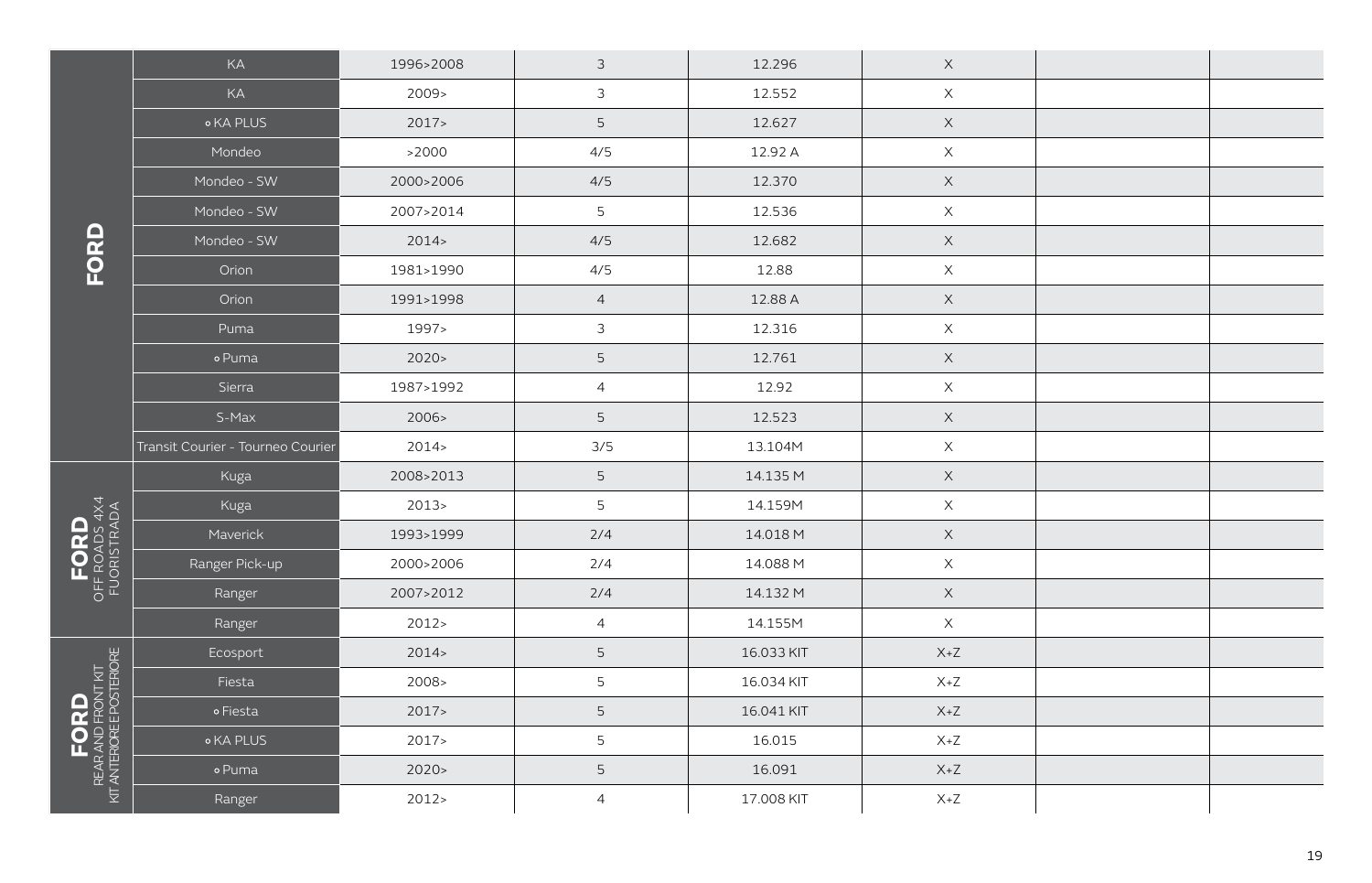|                                                       | MODEL<br>MODELLO              | <b>YEARS</b><br><b>ANNI</b> | <b>DOORS</b><br>PORTE     | P.NR. - ART. | <b>TYPE</b><br><b>PROFILO</b> | APPROVAL<br><b>OMOLOGA</b><br>ABE H | <b>NOTE</b> |
|-------------------------------------------------------|-------------------------------|-----------------------------|---------------------------|--------------|-------------------------------|-------------------------------------|-------------|
|                                                       | Tourneo Connect               | 2014                        | 3/5                       | 13.103M      | $\boldsymbol{\mathsf{X}}$     |                                     |             |
|                                                       | Transit                       | 1986>2000                   |                           | 13.011 M     | $\mathsf X$                   |                                     |             |
| $\text{FORD}_{\text{VANS}}$                           | Transit                       | 2000>2013                   |                           | 13.070 M     | $\mathsf X$                   |                                     |             |
|                                                       | Transit                       | 2014                        | $\overline{2}$            | 13.102M      | $\mathsf X$                   |                                     |             |
|                                                       | Transit Connect               | 2002>2014                   |                           | 13.074 M     | $\times$                      |                                     |             |
|                                                       | Transit Custom/Tourneo Custom | 2013                        | $\overline{2}$            | 13.096M      | $\mathsf X$                   |                                     |             |
| 2<br><b>GREAT WAL</b><br>OFF ROADS 4X4<br>FUORISTRADA | Great Wall Steed              | 2009>                       | 2/4                       | 14.145M      | $\boldsymbol{\mathsf{X}}$     |                                     |             |
|                                                       | Accord /SW                    | 1993>2004                   | 4/5                       | 12.B1        | $\mathsf X$                   |                                     |             |
|                                                       | Accord                        | 2004>2007                   | $\overline{4}$            | 12.B13       | $\times$                      |                                     |             |
|                                                       | Accord / SW                   | 2008>2015                   | 4/5                       | 12.B18       | $\mathsf X$                   | (not for UK market 08-12)           |             |
| HONDA                                                 | Civic                         | 1992>1995                   | $\overline{2}$            | 12.B3        | $\boldsymbol{\mathsf{X}}$     |                                     |             |
|                                                       | Civic                         | 1992>1994                   | $\overline{4}$            | 12.B4        | $\mathsf X$                   |                                     |             |
|                                                       | Civic                         | 1996>2001                   | 3                         | 12.B6        | $\boldsymbol{\mathsf{X}}$     |                                     |             |
|                                                       | Civic                         | 1995>2001                   | $\mathsf S$               | 12.B7        | $\mathsf X$                   |                                     |             |
|                                                       | Civic                         | 2001>2005                   | $\ensuremath{\mathsf{3}}$ | 12.B10       | $\times$                      |                                     |             |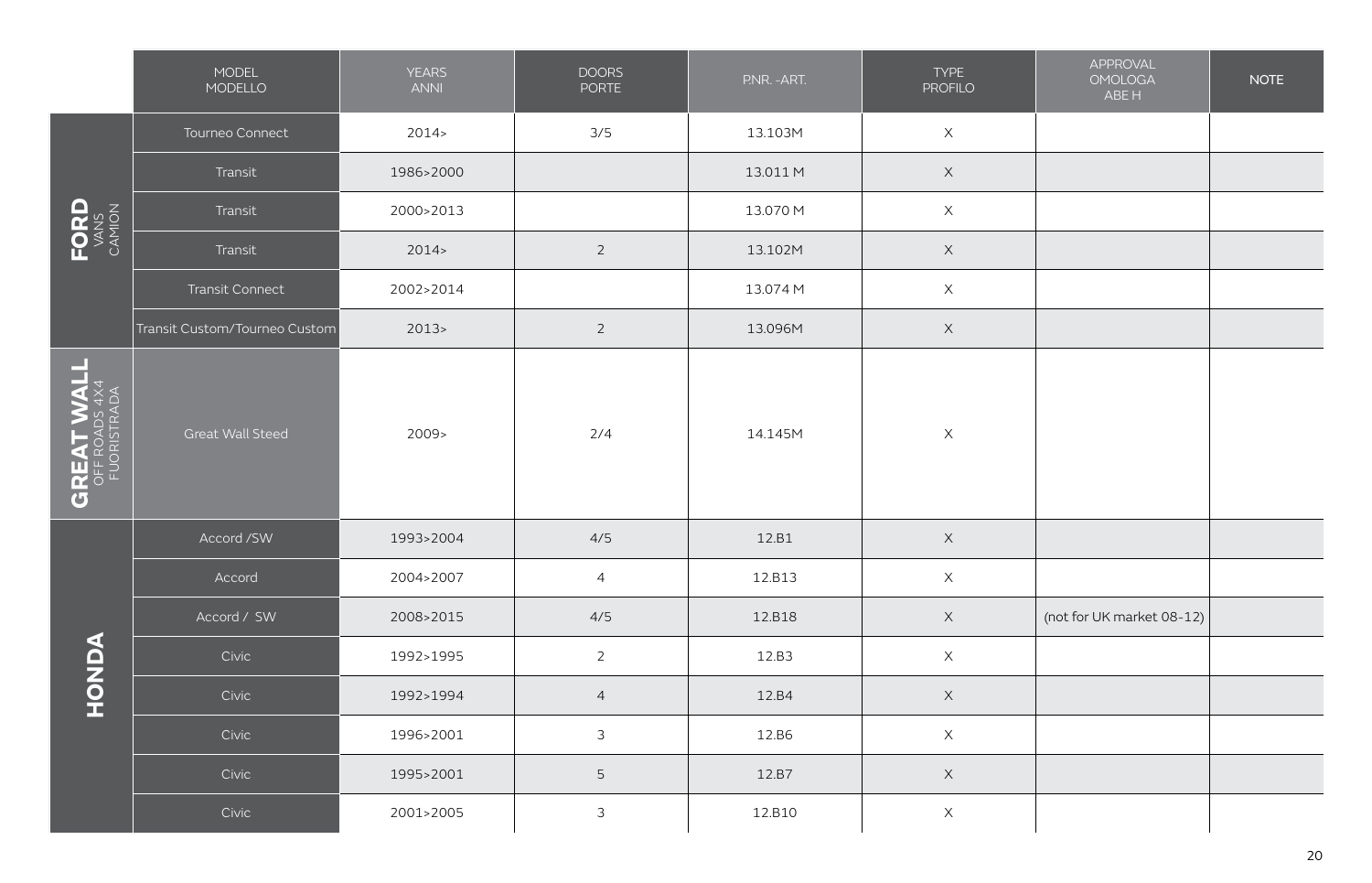|                                       | Civic                                            | 2001>2005 | 5                         | 12.B9    | $\times$                  |  |
|---------------------------------------|--------------------------------------------------|-----------|---------------------------|----------|---------------------------|--|
|                                       | Civic                                            | 2006>2012 | $\mathsf S$               | 12.B14   | $\mathsf X$               |  |
|                                       | Civic                                            | 2012      | 5                         | 12.B20   | $\times$                  |  |
|                                       | Civic Hybrid                                     | 2007      | $\overline{4}$            | 12.B16   | $\boldsymbol{\mathsf{X}}$ |  |
| <b>AQNOH</b>                          | Concerto                                         | 1989>2003 | $\overline{a}$            | 12.B2    | $\mathsf X$               |  |
|                                       | $FR-V$                                           | 2005      | $\mathsf S$               | 12.B15   | $\boldsymbol{\mathsf{X}}$ |  |
|                                       | Jazz                                             | 2002>2007 | 5                         | 12.B12   | $\times$                  |  |
|                                       | Jazz                                             | 2008>     | $\mathsf S$               | 12.B17   | $\mathsf X$               |  |
|                                       | Logo                                             | 1999>     | $\ensuremath{\mathsf{3}}$ | 12.B8    | $\mathsf X$               |  |
|                                       | $CR-V$                                           | 1996>2002 | $\mathsf S$               | 14.061 M | $\times$                  |  |
|                                       | $CR-V$                                           | 2002>2007 | $\mathsf S$               | 14.103 M | $\mathsf X$               |  |
|                                       | $CR-V$                                           | 2007>2012 | $\mathsf S$               | 14.128 M | $\times$                  |  |
| HONDA<br>OFF ROADS 4X4<br>FUORISTRADA | $HR-V$                                           | 1999>     | $\ensuremath{\mathsf{3}}$ | 14.073 M | $\boldsymbol{\times}$     |  |
|                                       | $HR-V$                                           | 1999>     | $\mathsf S$               | 14.074 M | $\boldsymbol{\mathsf{X}}$ |  |
|                                       | Accent                                           | >1999     | $\mathsf 3$               | 12.282   | $\times$                  |  |
|                                       | Accent                                           | >1999     | $\overline{4}$            | 12.265   | $\times$                  |  |
|                                       | Accent<br>with sticker - fissaggio con biadesivo | >1999     | $\overline{4}$            | 12.471   | $\mathsf X$               |  |
| <b>INQNDAH</b>                        | Accent                                           | 2000>2003 | $\mathfrak{Z}$            | 12.363   | $\mathsf X$               |  |
|                                       | Accent                                           | 2000>2003 | 4/5                       | 12.351   | $\times$                  |  |
|                                       | Accent<br>with sticker - fissaggio con biadesivo | 2000>2003 | 4/5                       | 12.473   | $\times$                  |  |
|                                       | Accent                                           | 2003>2005 | 4/5                       | 12.429   | $\times$                  |  |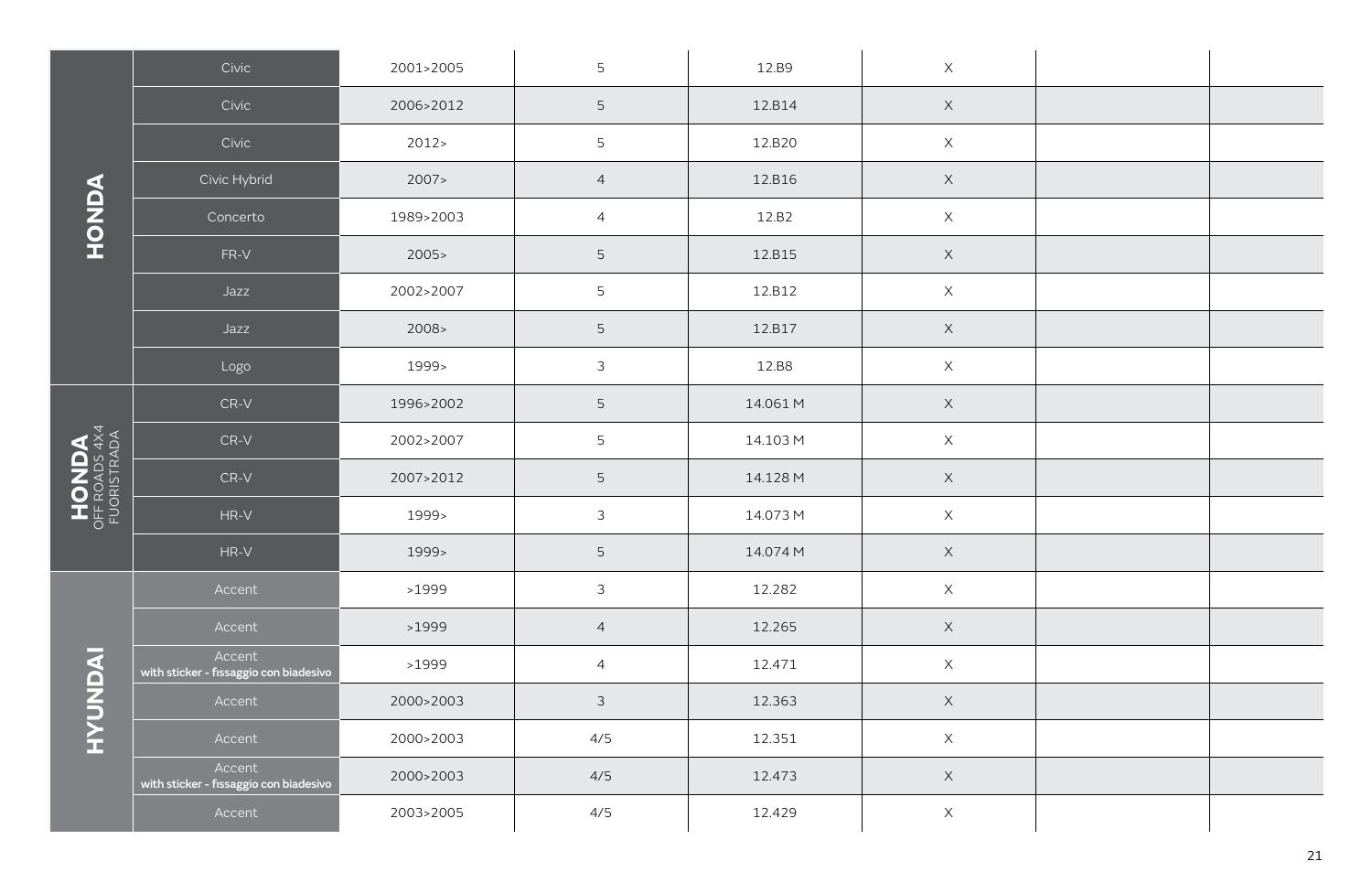| MODEL<br>MODELLO                                 | <b>YEARS</b><br><b>ANNI</b> | <b>DOORS</b><br><b>PORTE</b> | P.NR. - ART. | TYPE<br><b>PROFILO</b> | APPROVAL<br><b>OMOLOGA</b><br>ABE H | <b>NOTE</b> |
|--------------------------------------------------|-----------------------------|------------------------------|--------------|------------------------|-------------------------------------|-------------|
| Accent<br>with sticker - fissaggio con biadesivo | 2003>2005                   | $5\phantom{.}$               | 12.474       | $\mathsf X$            |                                     |             |
| Accent                                           | 2007>                       | $\mathfrak{Z}$               | 12.509       | $\mathsf X$            |                                     |             |
| Accent                                           | 2006>                       | $5\phantom{.}$               | 12.515       | $\mathsf X$            |                                     |             |
| Atos                                             | 1998>2004                   | $\mathsf S$                  | 12.317       | $\mathsf X$            |                                     |             |
| Atos Prime                                       | 2000>2007                   | $5\phantom{.}$               | 12.352       | $\mathsf X$            |                                     |             |
| Coupé                                            | >1992                       | $\overline{2}$               | 12.93 A      | $\mathsf X$            |                                     |             |
| Elantra                                          | 2000>2006                   | $\overline{4}$               | 12.373       | $\mathsf X$            |                                     |             |
| Getz                                             | 2002>2007                   | $5\phantom{.}$               | 12.417       | $\mathsf X$            |                                     |             |
| Getz<br>with sticker - fissaggio con biadesivo   | 2002>2007                   | 5                            | 12.472       | $\mathsf X$            |                                     |             |
| Getz                                             | 2003>2007                   | $\mathfrak{Z}$               | 12.423       | $\mathsf X$            |                                     |             |
| 110                                              | 2008>2013                   | $5\phantom{.}$               | 12.537       | $\mathsf X$            |                                     |             |
| 110                                              | 2014                        | $5\phantom{.}$               | 12.625       | $\mathsf X$            |                                     |             |
| 120                                              | 2009>2014                   | $5\phantom{.0}$              | 12.543       | $\mathsf X$            |                                     |             |
| 120                                              | 2015                        | 5                            | 12.665       | $\mathsf X$            |                                     |             |
| 130                                              | 2012                        | 5                            | 12.595       | $\mathsf X$            |                                     |             |
| 130                                              | 2007>2012                   | 5                            | 12.528       | $\mathsf X$            |                                     |             |
| 140 SW                                           | 2011                        | $5\phantom{.}$               | 12.586       | $\mathsf X$            |                                     |             |
| IX20                                             | 2011                        | $\overline{5}$               | 12.564       | $\mathsf X$            |                                     |             |
| ∘ Kona                                           | 2017>                       | 5                            | 12.728       | $\mathsf X$            |                                     |             |
| Lantra                                           | >1995                       | $\overline{4}$               | 12.93 B      | $\mathsf X$            |                                     |             |
| Lantra                                           | 1996>                       | $\overline{4}$               | 12.283       | $\mathsf X$            |                                     |             |
|                                                  |                             |                              |              |                        |                                     |             |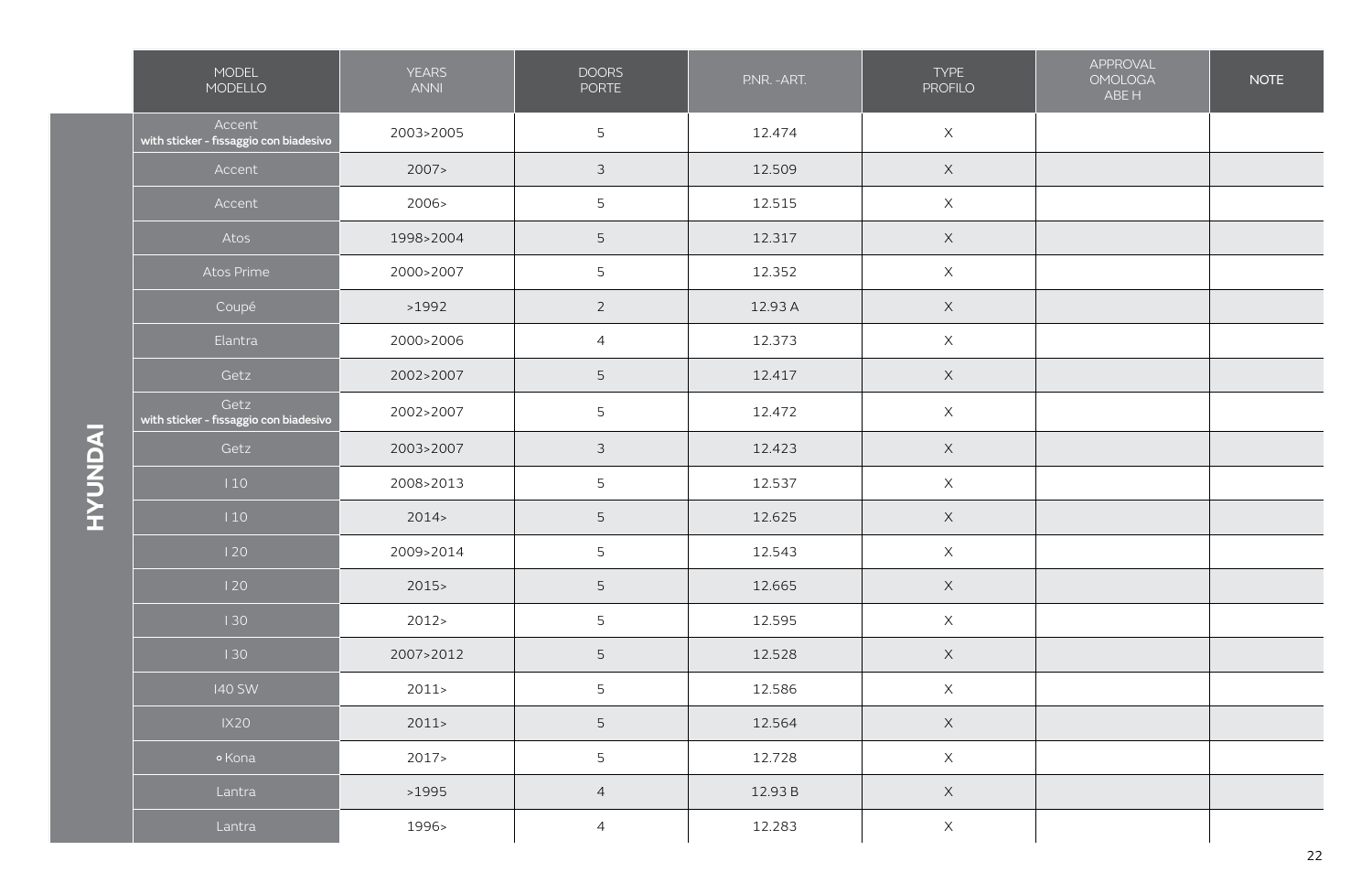|                                                                 | Matrix       | 2002 >    | 5              | 12.385     | $\mathsf X$ |                     |  |
|-----------------------------------------------------------------|--------------|-----------|----------------|------------|-------------|---------------------|--|
|                                                                 | Pony 2° s.   | 1991>     | $\mathfrak{Z}$ | 12.98      | $\mathsf X$ |                     |  |
|                                                                 | Pony 2° s.   | 1991>     | $\overline{4}$ | 12.98 A    | $\mathsf X$ |                     |  |
|                                                                 | S-coupe      | 1990>1995 | $\sqrt{2}$     | 12.252     | $\mathsf X$ |                     |  |
|                                                                 | Santamo      | 1999>     | 5              | 12.372     | $\mathsf X$ |                     |  |
| INONDAI                                                         | Sonata       | 1989>1993 | $\overline{4}$ | 12.97      | $\mathsf X$ |                     |  |
|                                                                 | Sonica       | 1996>2000 | $\overline{4}$ | 12.255     | $\mathsf X$ |                     |  |
|                                                                 | Sonica       | 2001      | $\overline{4}$ | 12.386     | $\mathsf X$ |                     |  |
|                                                                 | Trajet       | 2000 >    | 5              | 12.387     | $\mathsf X$ |                     |  |
|                                                                 | Veloster     | 2011      | $\mathfrak{Z}$ | 12.587     | $\mathsf X$ | (not for UK market) |  |
|                                                                 | Galloper     | 1997>2001 | 3/5            | 14.071 M   | $\mathsf X$ |                     |  |
|                                                                 | <b>IX35</b>  | 2010 >    | $\mathsf S$    | 14.144M    | $\mathsf X$ |                     |  |
|                                                                 | Santafè      | 2000>2005 | $\mathsf S$    | 14.085 M   | $\mathsf X$ |                     |  |
|                                                                 | Santafè      | 2006>2012 | $\mathsf S$    | 14.116 M   | $\mathsf X$ |                     |  |
| HYUNDAI<br>OFF ROADS 4X4<br>FUORISTRADA                         | Santafè      | 2012      | 5              | 14.157M    | $\mathsf X$ |                     |  |
|                                                                 | Terracan 4x4 | 2000 >    | $\mathsf S$    | 14.090 M   | $\mathsf X$ |                     |  |
|                                                                 | Tucson       | 2004>2015 | 5              | 14.101 M   | $\mathsf X$ |                     |  |
|                                                                 | Tucson       | 2015      | $\mathsf S$    | 14.179M    | $\mathsf X$ |                     |  |
|                                                                 | 110          | 2014      | 5              | 16.036 KIT | $X+Z$       |                     |  |
|                                                                 | 120          | 2015      | 5              | 16.037 KIT | $X+Z$       |                     |  |
|                                                                 | IX 35        | 2010 >    | 5              | 17.009 KIT | $X+Z$       |                     |  |
| <b>HYUNDAI</b><br>REAR AND FRONT KIT<br>IT ANTERIORE POSTERIORE | ∘ Kona       | 2017      | $\mathsf S$    | 16.058     | $X+Z$       |                     |  |
|                                                                 | Tucson       | 2004>2015 | $\mathsf S$    | 17.010 KIT | $X+Z$       |                     |  |
| 호                                                               | Tucson       | 2015      | 5              | 17.011 KIT | $X+Z$       |                     |  |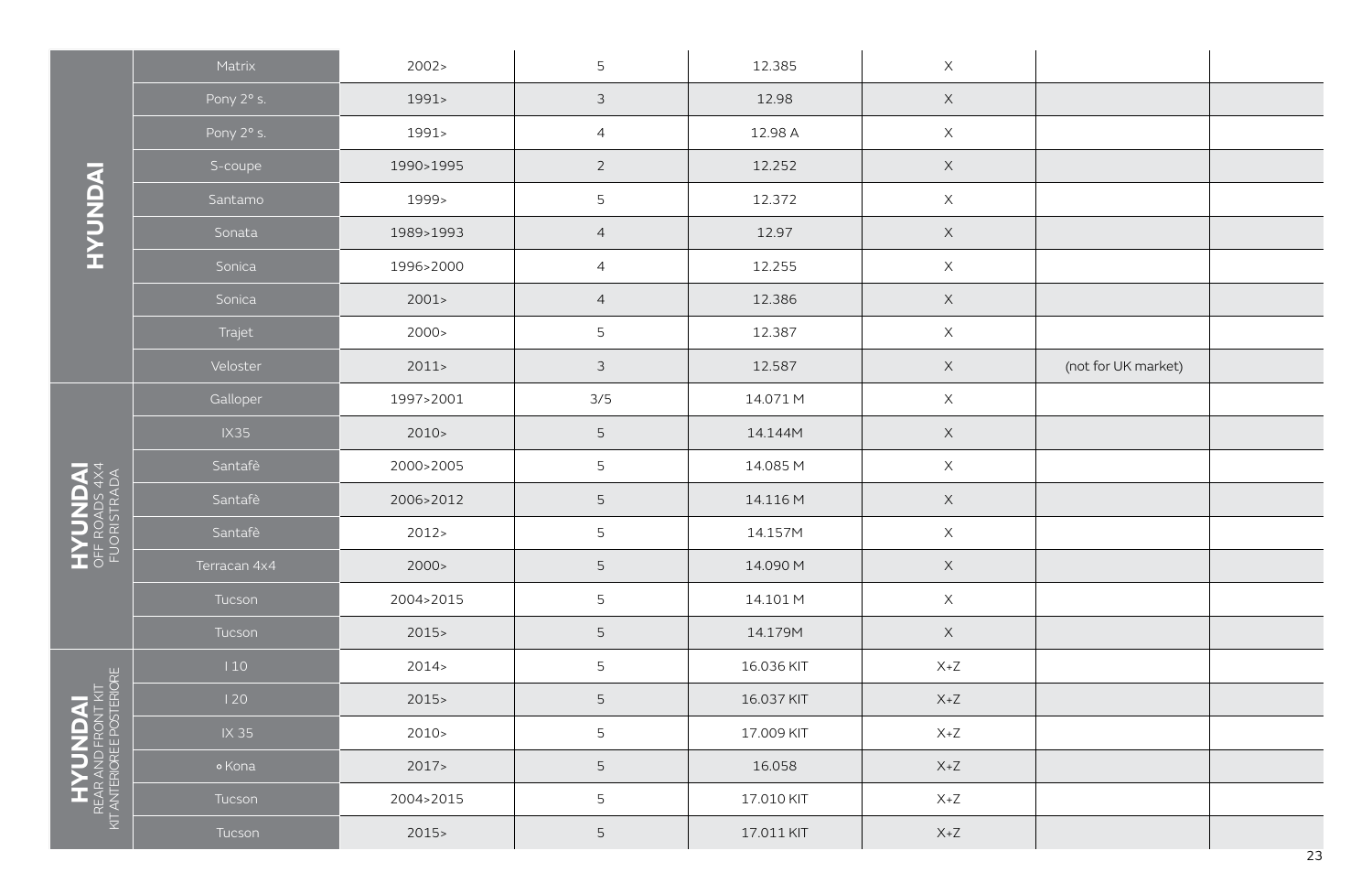|                                                                                        | MODEL<br>MODELLO | <b>YEARS</b><br><b>ANNI</b> | <b>DOORS</b><br>PORTE | P.NR. - ART. | <b>TYPE</b><br><b>PROFILO</b> | APPROVAL<br><b>OMOLOGA</b><br>ABE H | <b>NOTE</b> |
|----------------------------------------------------------------------------------------|------------------|-----------------------------|-----------------------|--------------|-------------------------------|-------------------------------------|-------------|
| HYUNDAI                                                                                | H100             | >1998                       |                       | 13.045 M     | $\mathsf X$                   |                                     |             |
|                                                                                        | H100             | 1998>1999                   |                       | 13.069 M     | $\mathsf X$                   |                                     |             |
|                                                                                        | H1 Satellite     | 1999>2008                   |                       | 13.067 M     | $\mathsf X$                   |                                     |             |
| <b>INNOCENTI</b>                                                                       | Koral            |                             | $\mathfrak{Z}$        | 12.96 A      | $\mathsf X$                   |                                     |             |
|                                                                                        | Mini 990         |                             | $\mathfrak{Z}$        | 12.96        | $\times$                      |                                     |             |
|                                                                                        | D-Max Pickup     | 2004 >                      | $\overline{4}$        | 14.099 M     | $\mathsf X$                   |                                     |             |
|                                                                                        | Faster           |                             | 3                     | 14.063 M     | $\boldsymbol{\mathsf{X}}$     |                                     |             |
| ISUZU<br>OFF ROADS 4X4<br>FUORISTRADA                                                  | Faster           |                             | 5                     | 14.064 M     | $\mathsf X$                   |                                     |             |
|                                                                                        | Trooper          | >1996                       | $\overline{2}$        | 14.043 M     | $\mathsf X$                   |                                     |             |
|                                                                                        | Trooper          | 1997>                       | 3/5                   | 14.129 M     | $\times$                      |                                     |             |
|                                                                                        | Cherokee         | 1980>1987                   | $\overline{c}$        | 14.035M      | $\mathsf X$                   |                                     |             |
|                                                                                        | Cherokee         | 1980>1987                   | $\overline{4}$        | 14.036 M     | $\times$                      |                                     |             |
|                                                                                        | Cherokee         | 1987>1992                   | $\mathsf S$           | 14.067 M     | $\mathsf X$                   |                                     |             |
|                                                                                        | Cherokee         | 2013                        | 5                     | 14.173M      | $\mathsf X$                   |                                     |             |
|                                                                                        | o Compass        | 2017                        | $\overline{5}$        | 14.195M      | $\mathsf X$                   |                                     |             |
| $\begin{array}{c}\n\text{JEEP} \\ \text{OF ROOT 4} \\ \text{FUORISTRADA}\n\end{array}$ | Grand Cherokee   | 1992>1999                   | $\overline{4}$        | 14.049 M     | $\mathsf X$                   |                                     |             |
|                                                                                        | Grand Cherokee   | 1999>2005                   | 5                     | 14.072 M     | $\mathsf X$                   |                                     |             |
|                                                                                        | Renegade         | 2014                        | 5                     | 14.171M      | $\mathsf X$                   |                                     |             |
|                                                                                        | Wrangler         | 1998>2007                   | $\overline{2}$        | 14.050 M     | $\times$                      |                                     |             |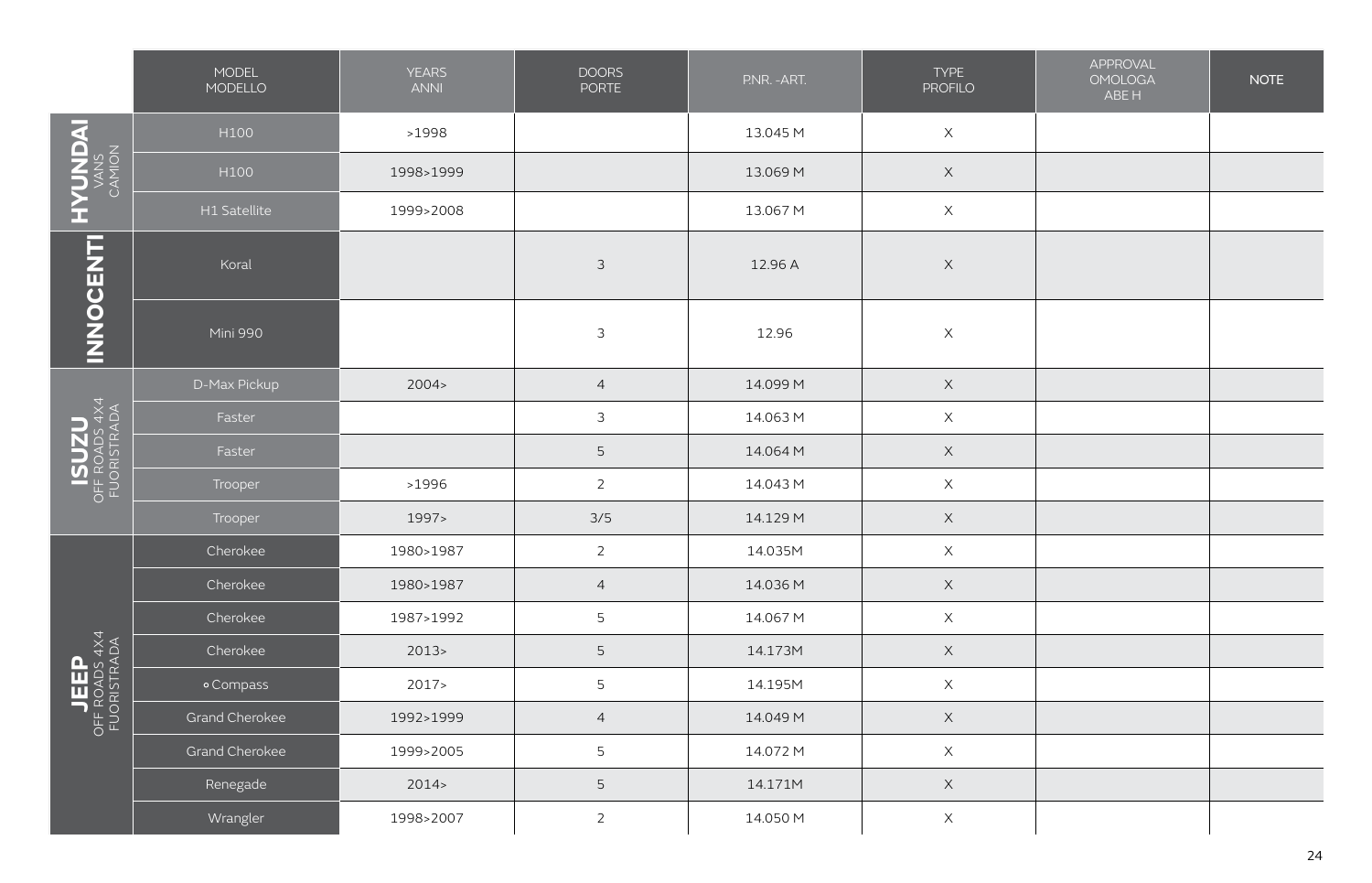|                                                                              | o Compass  | 2017      | 5               | 17.041     | $X+Z$                     |  |
|------------------------------------------------------------------------------|------------|-----------|-----------------|------------|---------------------------|--|
| <b>JEEP</b><br>OFROUS4XARORSTRUA<br>REARANDROTROTRI<br>KITANTEROREEPOSTERORE | Renegade   | 2014      | 5               | 17.012 KIT | $X+Z$                     |  |
|                                                                              | Carens     | 2003>2007 | 5               | 12.435     | $\mathsf X$               |  |
|                                                                              | Carens     | 2007>2013 | 5               | 12.549     | $\mathsf X$               |  |
|                                                                              | Carnival   | 1999>2006 | 5               | 12.399     | $\mathsf X$               |  |
|                                                                              | Carnival   | 2006>     | 5               | 12.512     | $\mathsf X$               |  |
|                                                                              | Cee'd / SW | 2007>2011 | 5               | 12.519     | $\mathsf X$               |  |
|                                                                              | Cee'd / SW | 2012      | $5\phantom{.0}$ | 12.599     | $\mathsf X$               |  |
|                                                                              | Cerato     | 2004 >    | 5               | 12.455     | $\mathsf X$               |  |
|                                                                              | Clarus     | 1998>     | $\overline{4}$  | 12.304     | $\mathsf X$               |  |
|                                                                              | Picanto    | 2004>2007 | 5               | 12.446     | $\mathsf X$               |  |
|                                                                              | Picanto    | 2008>2011 | 5               | 12.544     | $\mathsf X$               |  |
|                                                                              | Picanto    | 2011      | 5               | 12.581     | $\mathsf X$               |  |
|                                                                              | · Picanto  | 2018>     | 5               | 12.741     | $\mathsf X$               |  |
| KIA MOTORS                                                                   | Rio        | 2000>2005 | 5               | 12.398     | $\mathsf X$               |  |
|                                                                              | Rio        | 2005>2011 | 5               | 12.504     | $\mathsf X$               |  |
|                                                                              | Rio        | 2011      | 5               | 12.589     | $\mathsf X$               |  |
|                                                                              | Rio        | 2017      | 5               | 12.715     | $\mathsf X$               |  |
|                                                                              | Sephia     | 1993>1998 | $\overline{4}$  | 12.253     | $\mathsf X$               |  |
|                                                                              | Shuma      | 1998>2001 | $\overline{4}$  | 12.362     | $\mathsf X$               |  |
|                                                                              | Soul       | 2009>2014 | 5               | 12.568     | $\mathsf X$               |  |
|                                                                              | Soul       | 2014      | 5               | 12.654     | $\mathsf X$               |  |
|                                                                              | Stonic     | 2017      | 5               | 12.715     | $\mathsf X$               |  |
|                                                                              | • Xceed    | 2019>     | 5               | 12.752     | $\boldsymbol{\mathsf{X}}$ |  |
|                                                                              | Venga      | $2010-$   | 5               | 12.564     | $\mathsf X$               |  |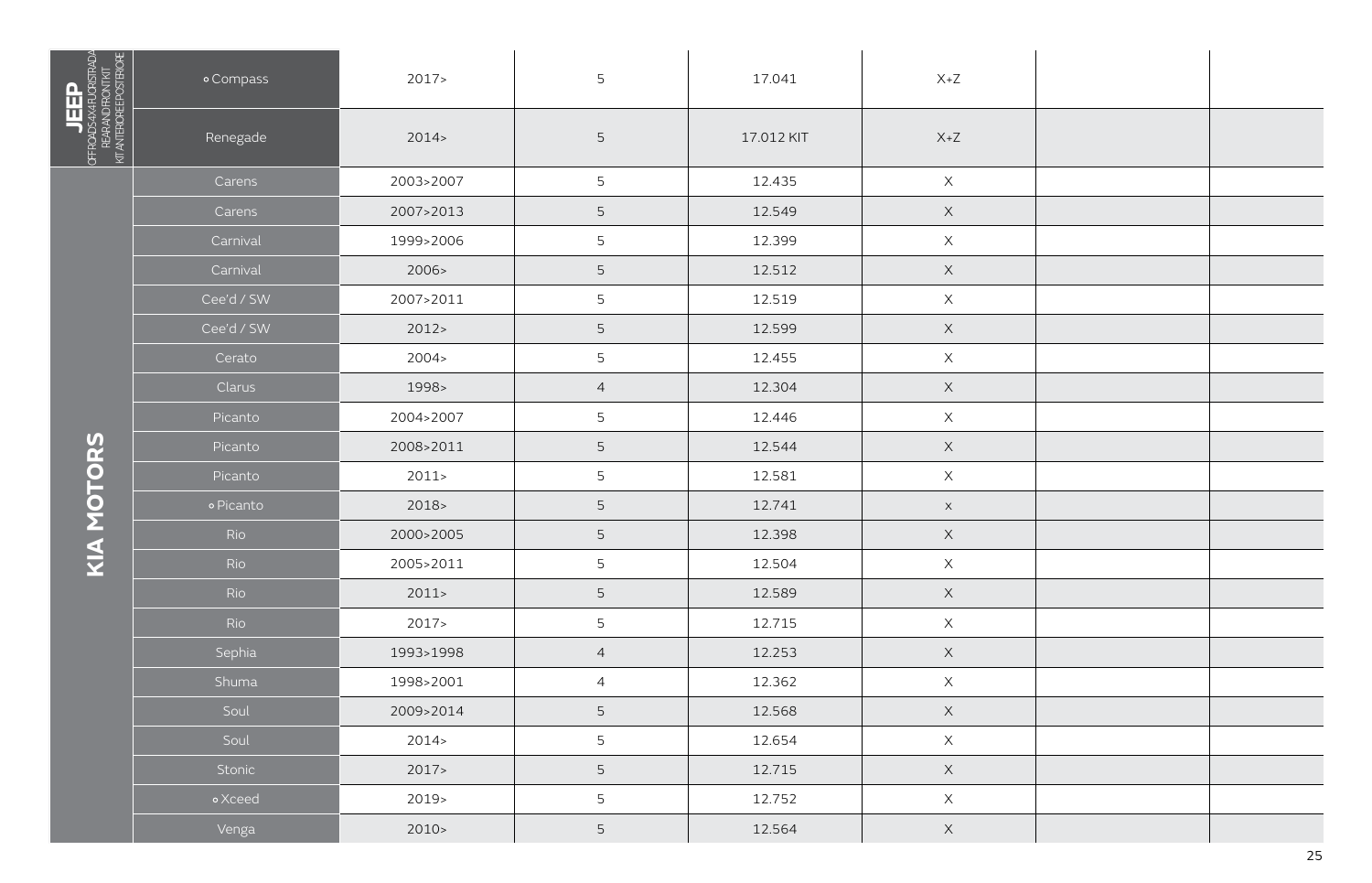|                                                              | MODEL<br>MODELLO | <b>YEARS</b><br><b>ANNI</b> | <b>DOORS</b><br><b>PORTE</b> | P.NR. - ART. | <b>TYPE</b><br><b>PROFILO</b> | APPROVAL<br><b>OMOLOGA</b><br>ABE H | <b>NOTE</b> |
|--------------------------------------------------------------|------------------|-----------------------------|------------------------------|--------------|-------------------------------|-------------------------------------|-------------|
|                                                              | Sorento 4x4      | 2002>2010                   | 5                            | 14.094 M     | $\mathsf X$                   |                                     |             |
|                                                              | Sorento 4x4      | 2011                        | $\mathsf S$                  | 14.146M      | $\mathsf X$                   |                                     |             |
|                                                              | Sportage 4x4     | 1996>2004                   | 5                            | 14.052 M     | $\mathsf X$                   |                                     |             |
|                                                              | Sportage 4x4     | 2004>2011                   | 5                            | 14.102 M     | $\mathsf X$                   |                                     |             |
| <b>KIA MOTORS<br/>OFFROADS 4X4<br/>FUORISTRADA</b>           | Sportage 4x4     | 2011                        | 5                            | 14.152 M     | $\mathsf X$                   |                                     |             |
|                                                              | Sportage 4x4     | 2016                        | 5                            | 14.182M      | $\mathsf X$                   |                                     |             |
|                                                              | Picanto          | 2011                        | 5                            | 16.042 KIT   | $X+Z$                         |                                     |             |
|                                                              | o Picanto        | 2018                        | 5                            | 16.080 KIT   | $X+Z$                         |                                     |             |
| KIA MOTORS<br>REAR AND FRONT KIT<br>KIT ANTERIORE POSTERIORE | Rio              | 2017                        | 5                            | 16.025 KIT   | $X+Z$                         |                                     |             |
|                                                              | Soul             | 2009>2014                   | 5                            | 16.043 KIT   | $X+Z$                         |                                     |             |
|                                                              | Sportage 4x4     | 2016>                       | 5                            | 17.013 KIT   | $X+Z$                         |                                     |             |
|                                                              | Stonic           | 2017                        | 5                            | 16.031 KIT   | $X+Z$                         |                                     |             |
|                                                              | • Xceed          | $2019-$                     | 5                            | 16.074       | $X+Z$                         |                                     |             |
|                                                              | 2105             |                             | $\overline{4}$               | 12.108       | $\mathsf X$                   |                                     |             |
| LADA                                                         | Samara           |                             | $\mathfrak{Z}$               | 12.109       | $\mathsf X$                   |                                     |             |
|                                                              | Samara           |                             | 5                            | 12.110       | $\mathsf X$                   |                                     |             |
| OFF<br>FUC                                                   | Niva             | >1999                       | $\ensuremath{\mathsf{3}}$    | 14.040 M     | $\mathsf X$                   |                                     |             |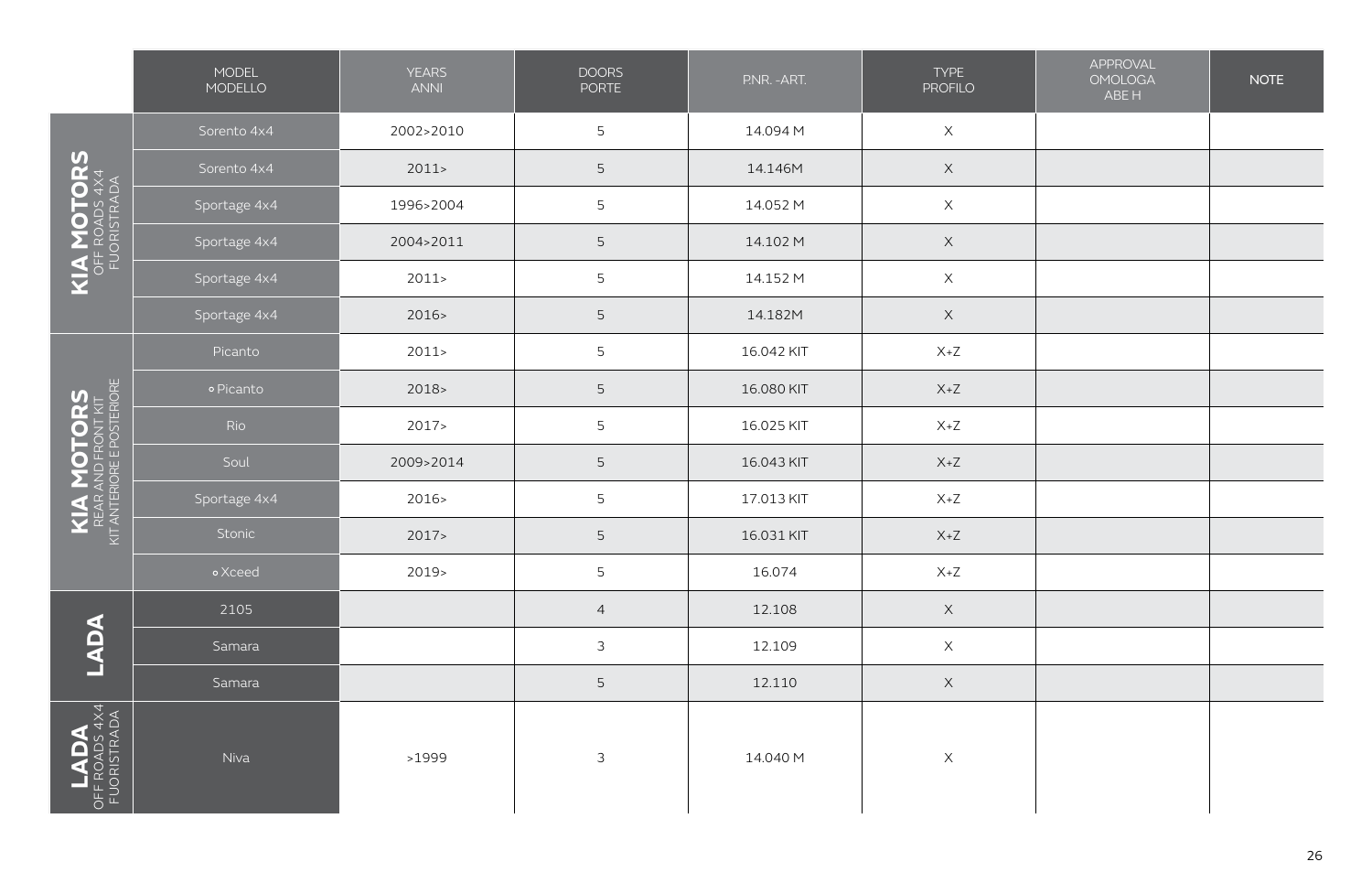|                        | Beta - Trevi                 |           | $\overline{4}$ | 12.103   | $\mathsf X$ |  |
|------------------------|------------------------------|-----------|----------------|----------|-------------|--|
|                        | Dedra - Delta                | 1993>2001 | 4/5            | 12.105   | $\mathsf X$ |  |
|                        | Delta HPE                    | 1994>2001 | $\mathfrak{Z}$ | 12.270   | $\times$    |  |
|                        | Delta - Prisma               | >1992     | 4/5            | 12.100   | $\mathsf X$ |  |
|                        | Delta                        | 2008>     | 5              | 12.510   | $\mathsf X$ |  |
|                        | $K - SW$                     | >2002     | 4/5            | 12.259   | $\mathsf X$ |  |
|                        | Libra - SW                   | 1999>     | 4/5            | 12.341   | $\times$    |  |
| LANCIA                 | Musa                         | 2004 >    | 5              | 12.424   | $\mathsf X$ |  |
|                        | Phedra                       | 2002 >    | 5              | 13.075 M | $\mathsf X$ |  |
|                        | Thema - SW                   | >2001     | 4/5            | 12.99    | $\mathsf X$ |  |
|                        | $\langle \mathsf{Y} \rangle$ | 1996>2002 | $\mathfrak{Z}$ | 12.277   | $\mathsf X$ |  |
|                        | Ypsilon                      | 2003>2011 | $\mathfrak{Z}$ | 12.420   | $\mathsf X$ |  |
|                        | Ypsilon                      | 2011      | $\overline{5}$ | 12.574   | $\mathsf X$ |  |
|                        | Z                            | >2002     |                | 13.009 M | $\mathsf X$ |  |
|                        | T. G. A.                     | 2000 >    | $\overline{2}$ | 15.014 M | $\mathsf X$ |  |
| LANS<br>VANS<br>CAMION | T. G. A.                     | 2000>2007 | $\overline{2}$ | 15.014 M | $\mathsf X$ |  |
|                        | T.G.X.                       | 2007>     | $\overline{2}$ | 15.014 M | $\mathsf X$ |  |
|                        | 121                          | >1995     | $\overline{4}$ | 12.D3    | $\times$    |  |
|                        | 121                          | 1996>     | $\overline{2}$ | 12.D7    | $\mathsf X$ |  |
|                        | 121                          | 1996>     | $\overline{4}$ | 12.D8    | $\mathsf X$ |  |
| MAZDA                  | 323 Hatchback                | 1990>1996 | $\mathfrak{Z}$ | 12.D2    | $\mathsf X$ |  |
|                        | 323 Lantis                   | 1997>     | $\overline{5}$ | 12.D10   | $\times$    |  |
|                        | 323 Lantis                   | 1998>     | $\mathfrak{Z}$ | 12.D9    | $\mathsf X$ |  |

**MAN**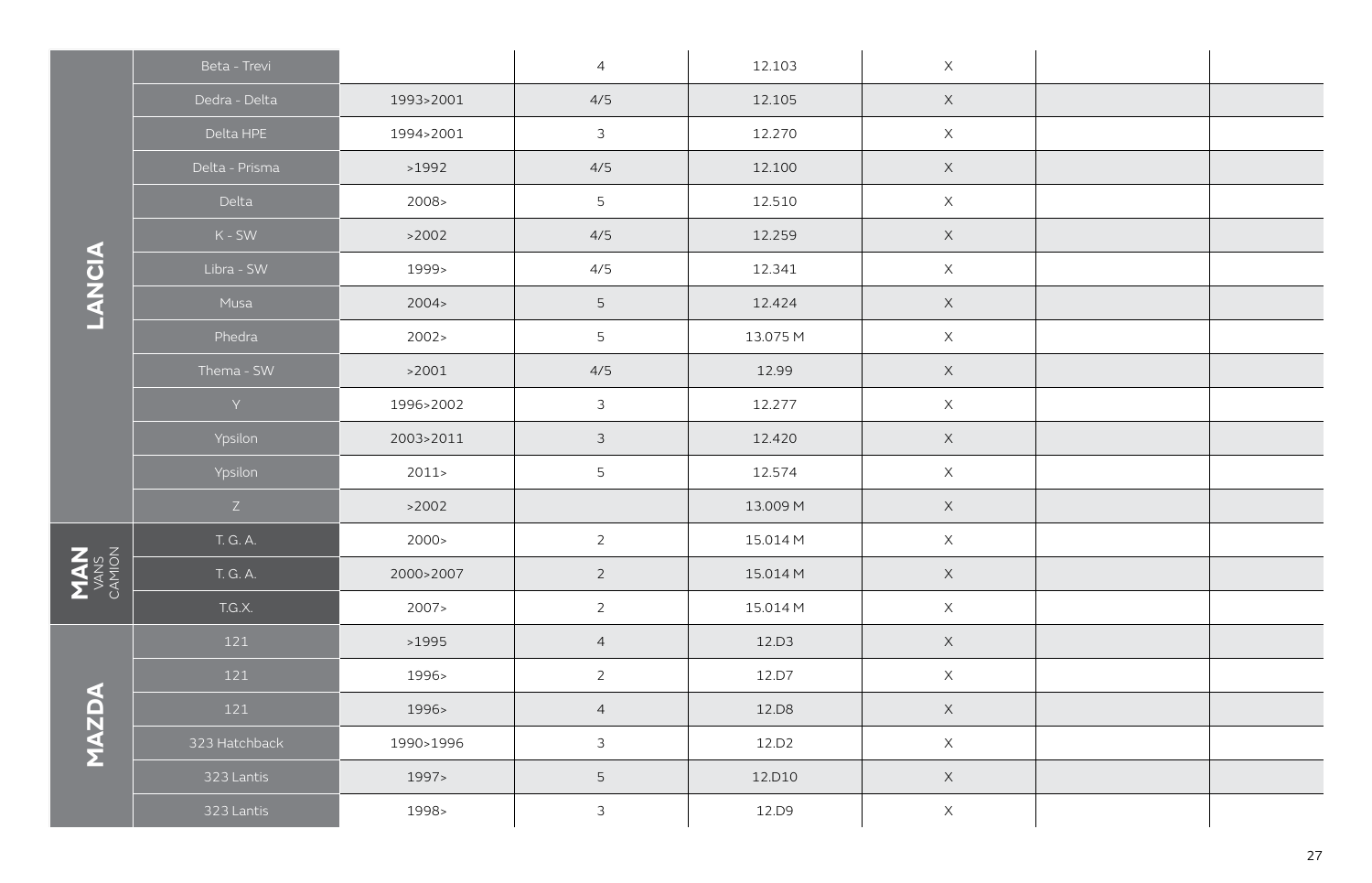|              | MODEL<br>MODELLO | <b>YEARS</b><br><b>ANNI</b> | <b>DOORS</b><br>PORTE | P.NR. - ART. | <b>TYPE</b><br><b>PROFILO</b> | APPROVAL<br><b>OMOLOGA</b><br>ABE H | <b>NOTE</b> |
|--------------|------------------|-----------------------------|-----------------------|--------------|-------------------------------|-------------------------------------|-------------|
|              | 323 F            | 1990>                       | 5                     | 12.D4        | $\mathsf X$                   |                                     |             |
|              | 323 F            | 1999>                       | 5                     | 12.D14       | $\mathsf X$                   |                                     |             |
|              | 323 SF           | 1998>                       | $\overline{4}$        | 12.D15       | $\mathsf X$                   |                                     |             |
|              | 626              | 1993>                       | 5                     | 12.D5        | $\mathsf X$                   |                                     |             |
|              | 626              | 1993>1998                   | $\overline{4}$        | 12.D6        | $\mathsf X$                   |                                     |             |
|              | 626              | 1998>                       | $\overline{4}$        | 12.D12       | $\mathsf X$                   |                                     |             |
|              | 626 - SW         | 1998>                       | 5                     | 12.D13       | $\mathsf X$                   |                                     |             |
|              | Demio            | 1998>                       | 5                     | 12.D11       | $\mathsf X$                   |                                     |             |
| <b>MAZDA</b> | Mazda 2          | 2003>2006                   | 5                     | 12.D17       | $\mathsf X$                   |                                     |             |
|              | Mazda 2          | 2007                        | 5 <sub>1</sub>        | 12.D25       | $\mathsf X$                   |                                     |             |
|              | Mazda 3          | 2003>2008                   | 5                     | 12.D23       | $\mathsf X$                   |                                     |             |
|              | Mazda 3          | 2009>2014                   | 5                     | 12.D28       | $\mathsf X$                   |                                     |             |
|              | Mazda 5          | 2006>                       | 5                     | 12.D24       | $\mathsf X$                   |                                     |             |
|              | Mazda 6 - SW     | 2003>2007                   | 4/5                   | 12.D18       | $\mathsf X$                   |                                     |             |
|              | Mazda 6 - SW     | 2008>2013                   | 4/5                   | 12.D26       | $\mathsf X$                   |                                     |             |
|              | MPV              | >2002                       |                       | 13.052 M     | $\boldsymbol{\mathsf{X}}$     |                                     |             |
|              | MPV              | 2002 >                      | 5                     | 12.D19       | $\mathsf X$                   |                                     |             |
|              | Premacy          | 1999>                       | 5                     | 12.D16       | $\mathsf X$                   |                                     |             |

P.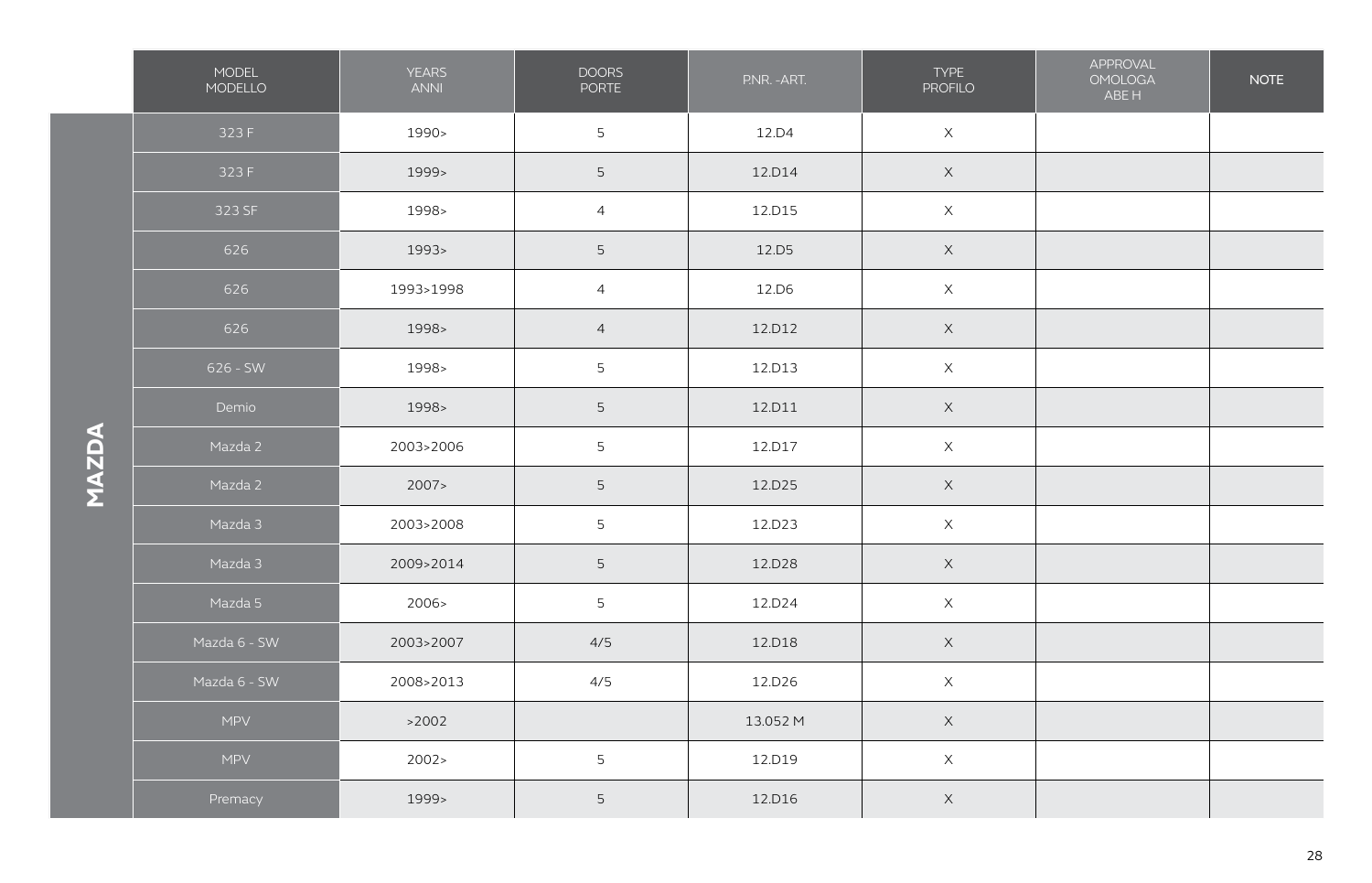| $M_{\rm ALR}^{\rm NMDFDM}$ nt antendree posteriore | <b>MPV</b>                                        | >2002     | 5               | 17.014 KIT | $X+Z$       |  |
|----------------------------------------------------|---------------------------------------------------|-----------|-----------------|------------|-------------|--|
|                                                    | Serie 6 Berlina                                   | 2003      | $\overline{4}$  | 16.046 KIT | $X+Z$       |  |
|                                                    | Serie 6 Hatchback                                 | 2003      | 5               | 16.047 KIT | $X+Z$       |  |
|                                                    | Serie 6 SW                                        | 2003>     | 5               | 16.048 KIT | $X+Z$       |  |
|                                                    | <b>BT 50</b>                                      | 2008 >    | 2/4             | 14.132 M   | $\mathsf X$ |  |
|                                                    | Mazda Cx-5                                        | 2012      | 5               | 14.153M    | $\mathsf X$ |  |
| <b>MAZDA</b><br>OFF ROADS 4X4<br>FUORISTRADA       | Mazda CX-7                                        | 2007>     | $5\phantom{.0}$ | 14.131M    | $\mathsf X$ |  |
|                                                    | Pick-up                                           | 1996>2001 | $\overline{2}$  | 14.054 M   | $\mathsf X$ |  |
|                                                    | B2500 Pick-up                                     | 2001>2007 | 2/4             | 14.089 M   | $\mathsf X$ |  |
|                                                    | s. 123 (200 - 280) (no 4x4)                       | >1996     | $\overline{4}$  | 12.115     | $\mathsf X$ |  |
|                                                    | s. 124 (200 - 300)                                | >1998     | $\overline{4}$  | 12.116     | $\mathsf X$ |  |
|                                                    | s. 201 (190)                                      | >1998     | $\overline{4}$  | 12.114     | $\mathsf X$ |  |
|                                                    | A class                                           | 1997>2003 | 5               | 12.326     | $\mathsf X$ |  |
|                                                    | A class                                           | 2004>2012 | $5\phantom{.}$  | 12.452     | $\mathsf X$ |  |
| <b>MERCEDES</b>                                    | A class                                           | 2012      | 5               | 12.604     | $\mathsf X$ |  |
|                                                    | o A class (W177)                                  | $2018 -$  | 5               | 12.738     | $\mathsf X$ |  |
|                                                    | <b>B</b> class                                    | 2006>2011 | $5\phantom{.0}$ | 12.452     | $\times$    |  |
|                                                    | <b>B</b> class                                    | 2011      | 5               | 12.598     | $\mathsf X$ |  |
|                                                    | o B class (W247)                                  | $2019-$   | 5               | 12.696     | $\mathsf X$ |  |
|                                                    | C class<br>with sticker - fissaggio con biadesivo | >1999     | 4/5             | 12.475     | $\mathsf X$ |  |
|                                                    | C class - SW - W202                               | >1999     | 4/5             | 12.117     | $\mathsf X$ |  |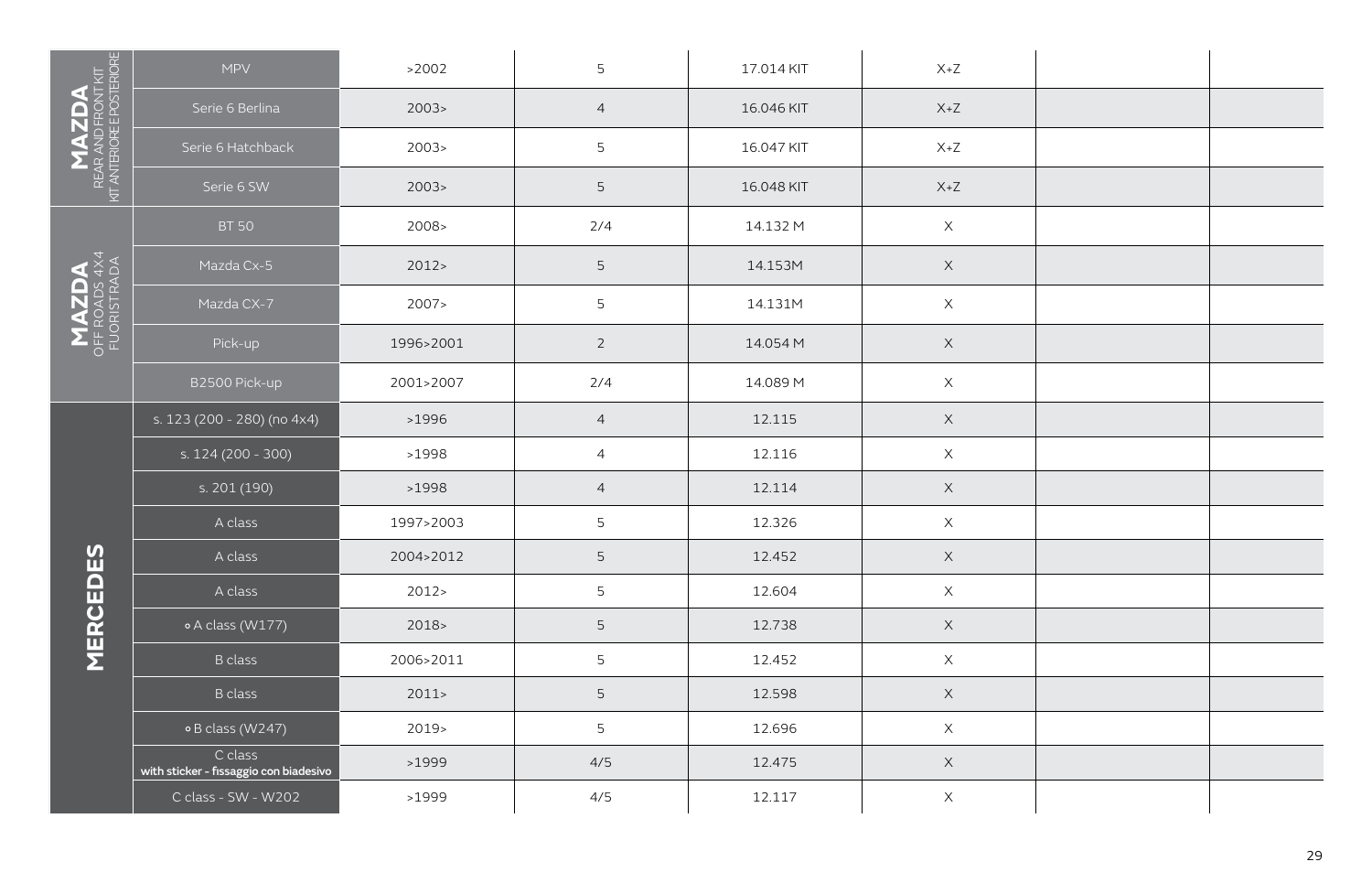|                 | MODEL<br>MODELLO                                         | <b>YEARS</b><br><b>ANNI</b> | <b>DOORS</b><br><b>PORTE</b> | P.NR. - ART. | <b>TYPE</b><br><b>PROFILO</b> | APPROVAL<br><b>OMOLOGA</b><br>ABE H | <b>NOTE</b> |
|-----------------|----------------------------------------------------------|-----------------------------|------------------------------|--------------|-------------------------------|-------------------------------------|-------------|
|                 | C class - SW - W202                                      | >1999                       | 4/5                          | 12.117       | $\mathsf X$                   |                                     |             |
|                 | C class - SW - W203                                      | 2000>2006                   | 4/5                          | 12.379       | $\mathsf X$                   |                                     |             |
|                 | C class - SW - W204                                      | 2007>2013                   | 4/5                          | 12.531       | $\mathsf X$                   |                                     |             |
|                 | C class - SW - W205                                      | 2014                        | 4/5                          | 12.633       | $\mathsf X$                   |                                     |             |
|                 | Citan                                                    | 2012                        | 5                            | 12.525       | $\mathsf X$                   |                                     |             |
|                 | E class - SW - W210                                      | 1997>2002                   | 4/5                          | 12.292       | $\mathsf X$                   |                                     |             |
|                 | E class - SW - W211                                      | 2002>2009                   | 4/5                          | 12.425       | $\mathsf X$                   |                                     |             |
| <b>MERCEDES</b> | E class - W210<br>with sticker - fissaggio con biadesivo | 1997>2002                   | 4/5                          | 12.476       | $\mathsf X$                   |                                     |             |
|                 | E class - W211<br>with sticker - fissaggio con biadesivo | 2002>2009                   | 4/5                          | 12.477       | $\mathsf X$                   |                                     |             |
|                 | $\circ$ GLC                                              | 2016                        | 5                            | 14.183M      | $\mathsf X$                   |                                     |             |
|                 | ML (W164)                                                | 2005>2011                   | 5                            | 14.169M      | $\mathsf X$                   |                                     |             |
|                 | Sport Coupè                                              | 2001                        | $\mathfrak{Z}$               | 12.410       | $\mathsf X$                   |                                     |             |
|                 | E Class SW (W213)                                        | 2016                        | 4/5                          | 12.698       | $\mathsf X$                   |                                     |             |
|                 | Sprinter W906                                            | 2006 >                      | 3/5                          | 13.084M      | $\boldsymbol{\mathsf{X}}$     |                                     |             |
|                 | Sprinter W901                                            | 2000>2006                   | 3/5                          | 13.076M      | $\mathsf X$                   |                                     |             |
|                 | o Sprinter W 907                                         | 2019                        | $\overline{2}$               | 13.109M      | $\mathsf X$                   |                                     |             |
|                 | Vaneo                                                    | 2002 >                      | 5                            | 12.436       | $\boldsymbol{\mathsf{X}}$     |                                     |             |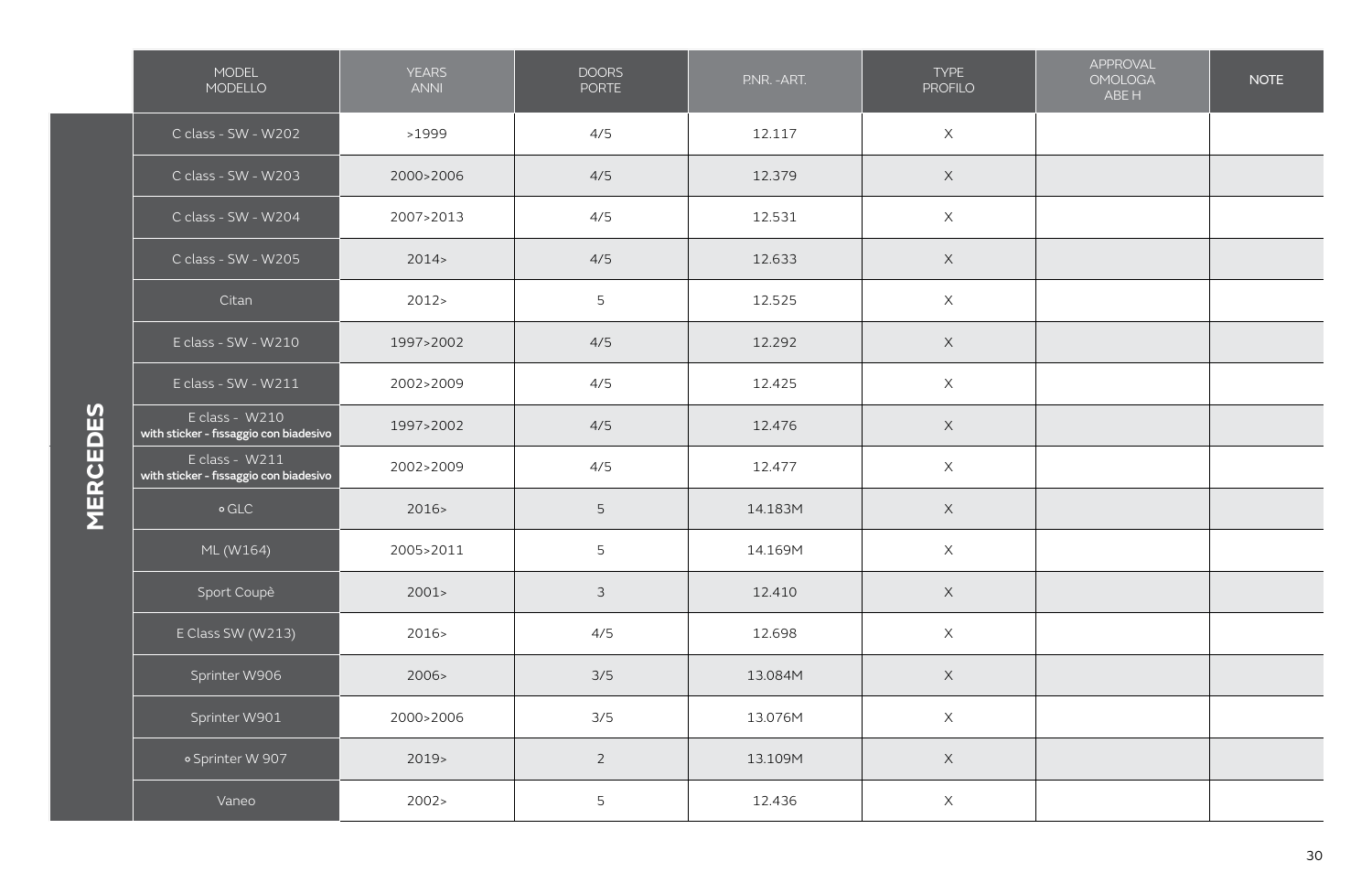|                                                                   | s. 200                 | 1994>     | 2/4             | 14.005 M   | $\mathsf X$               |  |
|-------------------------------------------------------------------|------------------------|-----------|-----------------|------------|---------------------------|--|
|                                                                   | s. 300                 | 1994>     | 2/4             | 14.005 M   | $\mathsf X$               |  |
|                                                                   | Classe G               | 1994>2000 | 3/5             | 14.005 M   | $\mathsf X$               |  |
| <b>MERCEDES</b><br>OFF ROADS 4X4<br>FUORISTRADA                   | Classe M - W163        | 1998>2005 | $5\phantom{.0}$ | 14.087 M   | $\mathsf X$               |  |
|                                                                   | Classe V               | 2014>     | 3/5             | 13.078M    | $\mathsf X$               |  |
|                                                                   | GLK                    | 2008>     | $5\phantom{.0}$ | 14.154M    | $\mathsf X$               |  |
|                                                                   | Classe A               | 2012 >    | 5               | 16.049 KIT | $\mathsf{X}\texttt{+Z}$   |  |
|                                                                   | Classe B               | 2011      | 5               | 16.050 KIT | $X+Z$                     |  |
|                                                                   | Classe C Berlina       | 2007>2014 | $\overline{4}$  | 16.051 KIT | $X+Z$                     |  |
| <b>MERCEDES</b><br>REAR AND FRONT KIT<br>KIT ANTERIORE FOSTERIORE | Classe C Berlina       | 2014      | $\overline{4}$  | 16.052 KIT | $X+Z$                     |  |
|                                                                   | E Class Berlina        | 2000>2006 | $\overline{4}$  | 16.053 KIT | $X+Z$                     |  |
|                                                                   | E Class Berlina (W213) | 2016>     | $\overline{4}$  | 16.003 KIT | $X+Z$                     |  |
|                                                                   | E Class SW             | 2000>2006 | 5               | 16.054 KIT | $X+Z$                     |  |
|                                                                   | $\circ$ GLC            | 2016>     | $\mathsf S$     | 17.048     | $X+Z$                     |  |
|                                                                   | Actros                 | 1998>     | $\overline{2}$  | 15.016 M   | $\mathsf X$               |  |
|                                                                   | Actros                 | 2012 >    | $\overline{2}$  | 15.026 M   | $\mathsf X$               |  |
|                                                                   | Atego                  | 2000 >    | $\overline{2}$  | 15.017 M   | $\mathsf X$               |  |
|                                                                   | Sprinter               | 2000>2006 | $\mathfrak{Z}$  | 13.076 M   | $\mathsf X$               |  |
| <b>MERCEDES</b><br>VANS<br>CAMION                                 | Sprinter               | 2006>     | $\mathfrak{Z}$  | 13.084 M   | $\mathsf X$               |  |
|                                                                   | Vito (W638)            | 1998>2004 | $\mathfrak{Z}$  | 13.060 M   | $\mathsf X$               |  |
|                                                                   | Vito (W639) - Viano    | 2004 >    | 3               | 13.078 M   | $\boldsymbol{\mathsf{X}}$ |  |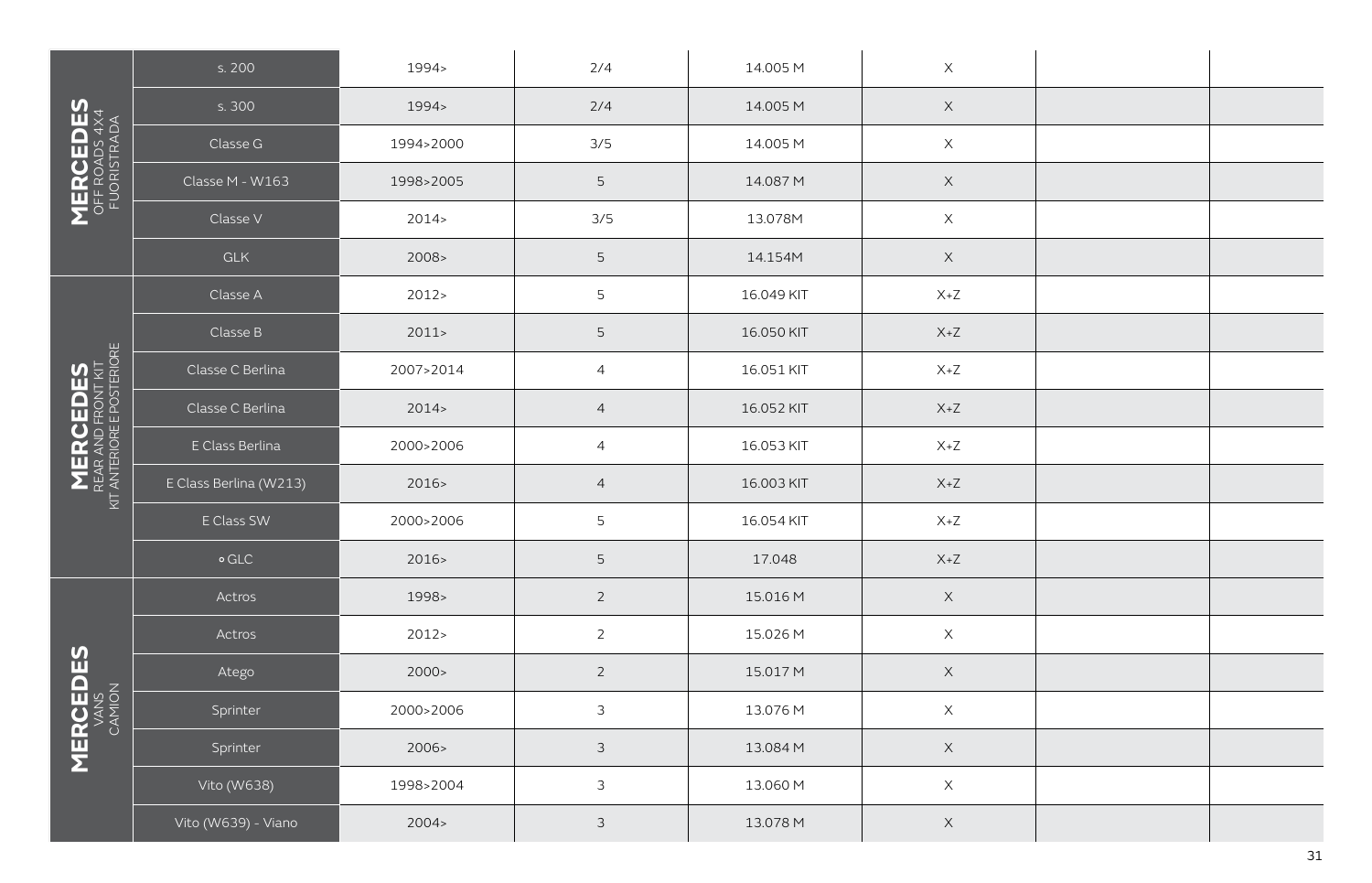|                                                          | MODEL<br>MODELLO                                  | <b>YEARS</b><br><b>ANNI</b> | <b>DOORS</b><br><b>PORTE</b> | P.NR. - ART. | <b>TYPE</b><br><b>PROFILO</b> | APPROVAL<br><b>OMOLOGA</b><br>ABE H | <b>NOTE</b> |
|----------------------------------------------------------|---------------------------------------------------|-----------------------------|------------------------------|--------------|-------------------------------|-------------------------------------|-------------|
|                                                          | Clubman                                           | $2015 -$                    | 5                            | 12.432       | $\mathsf X$                   |                                     |             |
| $\frac{z}{\overline{z}}$                                 | Cooper                                            | 2014                        | 5                            | 12.684       | $\mathsf X$                   |                                     |             |
|                                                          | Countryman                                        | 2010 >                      | 5                            | 12.678       | $\mathsf X$                   |                                     |             |
| MINI<br>Rear and front kit<br>Kit Anteriore e posteriore | o Clubman                                         | 2015                        | $\mathsf S$                  | 16.055 KIT   | $X+Z$                         |                                     |             |
|                                                          | o Countryman                                      | $2010-$                     | $\mathsf S$                  | 16.056 KIT   | $X+Z$                         |                                     |             |
|                                                          | Carisma                                           | 1997>                       | $\overline{4}$               | 12.E9        | $\mathsf X$                   |                                     |             |
|                                                          | Carisma<br>with sticker - fissaggio con biadesivo | 1997>                       | $\overline{4}$               | 12.478       | $\mathsf X$                   |                                     |             |
|                                                          | Colt                                              | 1993>1995                   | $\mathfrak{Z}$               | 12.E1        | $\mathsf X$                   |                                     |             |
|                                                          | Colt                                              | 1997>2004                   | $\mathfrak{Z}$               | 12.E10       | $\mathsf X$                   |                                     |             |
|                                                          | Colt                                              | 2004 >                      | 5                            | 12.E14       | $\mathsf X$                   |                                     |             |
| <b>MITSUBISHI</b>                                        | Colt CZT - CZ3                                    | 2005                        | $\mathfrak{Z}$               | 12.E15       | $\mathsf X$                   |                                     |             |
|                                                          | Evo                                               | 2008 >                      | $\overline{4}$               | 12.E17       | $\mathsf X$                   |                                     |             |
|                                                          | Grandis                                           | 2006>                       | 5                            | 12.E16       | $\mathsf X$                   |                                     |             |
|                                                          | Lancer                                            | 1989>1992                   | $\overline{4}$               | 12.E4        | $\mathsf X$                   |                                     |             |
|                                                          | Lancer                                            | 1992>2007                   | $\overline{4}$               | 12.E6        | $\mathsf X$                   |                                     |             |
|                                                          | Lancer berlina / Evo sportback                    | 2008>                       | 4/5                          | 12.E17       | $\mathsf X$                   |                                     |             |
|                                                          | Lancer Hatchback                                  | 1993>2007                   | $\overline{4}$               | 12.E8        | $\boldsymbol{\mathsf{X}}$     |                                     |             |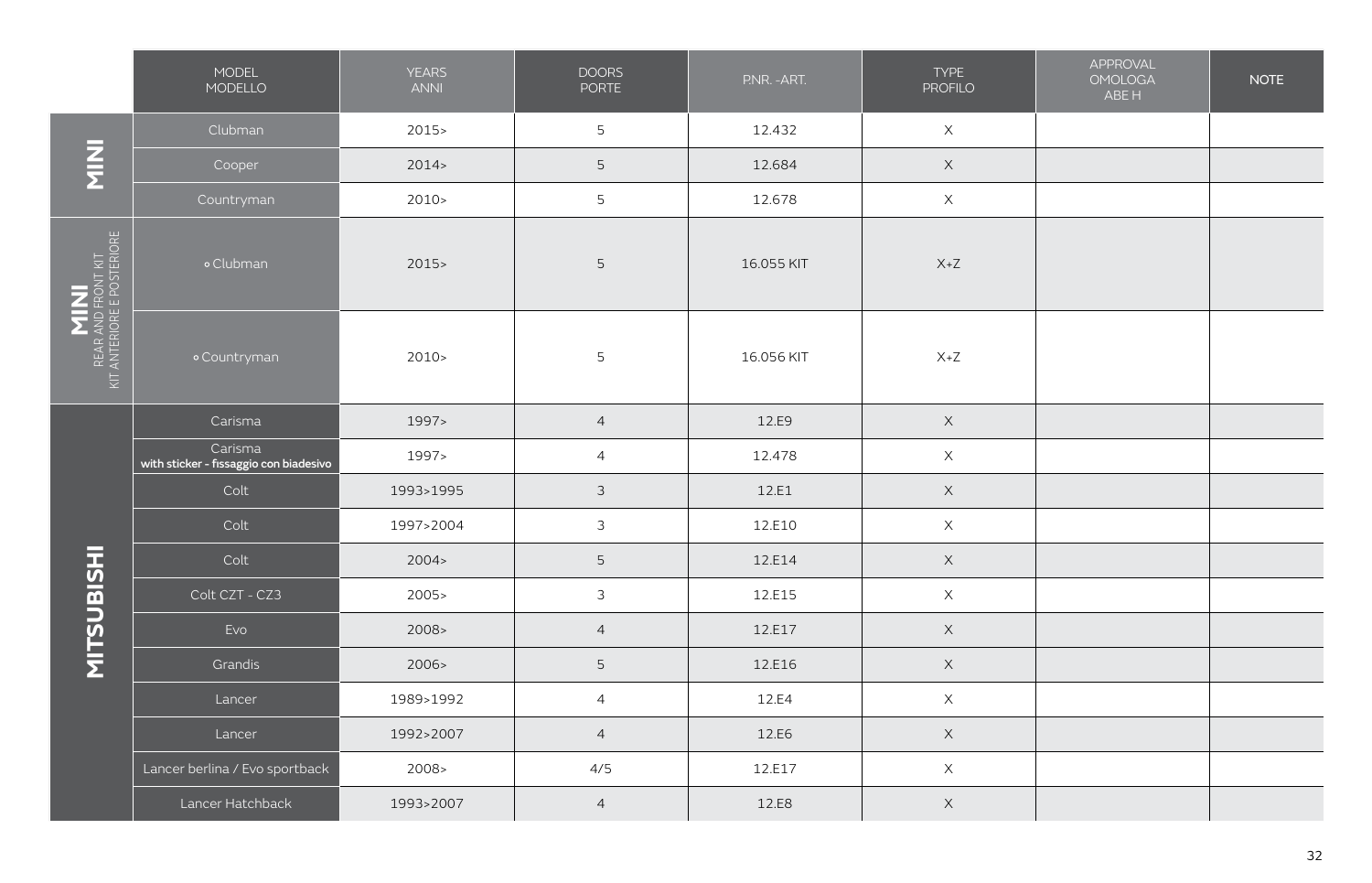|                              | Lancer - SW           | 1993>2007 | $\overline{4}$ | 12.E7    | $\mathsf X$               |  |
|------------------------------|-----------------------|-----------|----------------|----------|---------------------------|--|
|                              | Sedan                 | 1993>     | $\overline{4}$ | 12.E6    | $\mathsf X$               |  |
|                              | Space Runner          | 1993>1999 | 5              | 12.E5    | $\mathsf X$               |  |
|                              | Space Runner          | 1999>     | $\mathsf S$    | 12.E13   | $\mathsf X$               |  |
|                              | Space Star            | 1998>     | 5              | 12.E12   | $\mathsf X$               |  |
|                              | o Space Star          | 2017      | $\mathsf S$    | 12.E23   | $\mathsf X$               |  |
|                              | Space Wagon           | 1992>1998 | 5              | 12.E3    | $\boldsymbol{\mathsf{X}}$ |  |
|                              | Space Wagon           | 1998>     | $\mathsf S$    | 12.E11   | $\mathsf X$               |  |
|                              | Sport Back            | 2008>     | 5              | 12.E17   | $\boldsymbol{\mathsf{X}}$ |  |
|                              | ASX                   | $2010-$   | $\mathsf S$    | 14.136M  | $\mathsf X$               |  |
|                              | o Eclipse Cross       | 2018>     | 5              | 14.204M  | $\boldsymbol{\mathsf{X}}$ |  |
|                              | L 200                 | >1996     | 2/4            | 14.012 M | $\mathsf X$               |  |
|                              | L 200                 | 1997>2005 | $\overline{4}$ | 14.055 M | $\mathsf X$               |  |
|                              | L 200                 | 1998>2005 | $\overline{2}$ | 14.066 M | $\mathsf X$               |  |
|                              | L 200                 | 2006>     | $\overline{4}$ | 14.120 M | $\mathsf X$               |  |
|                              | L 200                 | 2006>     | $\overline{2}$ | 14.122 M | $\mathsf X$               |  |
|                              | L 200                 | 2016>     | $\overline{4}$ | 14.184M  | $\mathsf X$               |  |
| OFF ROADS 4X4<br>FUORISTRADA | Outlander             | 2003>2007 | 5              | 14.095 M | $\mathsf X$               |  |
|                              | Outlander             | 2008>2013 | 5              | 14.136 M | $\mathsf X$               |  |
|                              | Outlander             | 2013      | 5              | 14.164M  | $\times$                  |  |
|                              | Pajero - Shogun - V20 | >1991     | 3/5            | 14.010 M | $\mathsf X$               |  |
|                              | Pajero - Shogun - V60 | 1991>1999 | 3/5            | 14.011 M | $\mathsf X$               |  |
|                              | Pajero - Shogun - V60 | 2000>2006 | 3              | 14.079 M | $\mathsf X$               |  |
|                              | Pajero - Shogun       | 2000>2006 | 5              | 14.076 M | $\times$                  |  |
|                              | Pajero Pinin - Shogun | 1999>     | 3              | 14.075 M | $\mathsf X$               |  |
|                              | Pajero Pinin - Shogun | 2000 >    | $\mathsf S$    | 14.096 M | $\mathsf X$               |  |
|                              | Pajero Sport - Shogun | 1998>     | 5              | 14.065 M | $\boldsymbol{\mathsf{X}}$ |  |

**MITSUBISHI** n

**MITSUBISHI MITSUBISHI**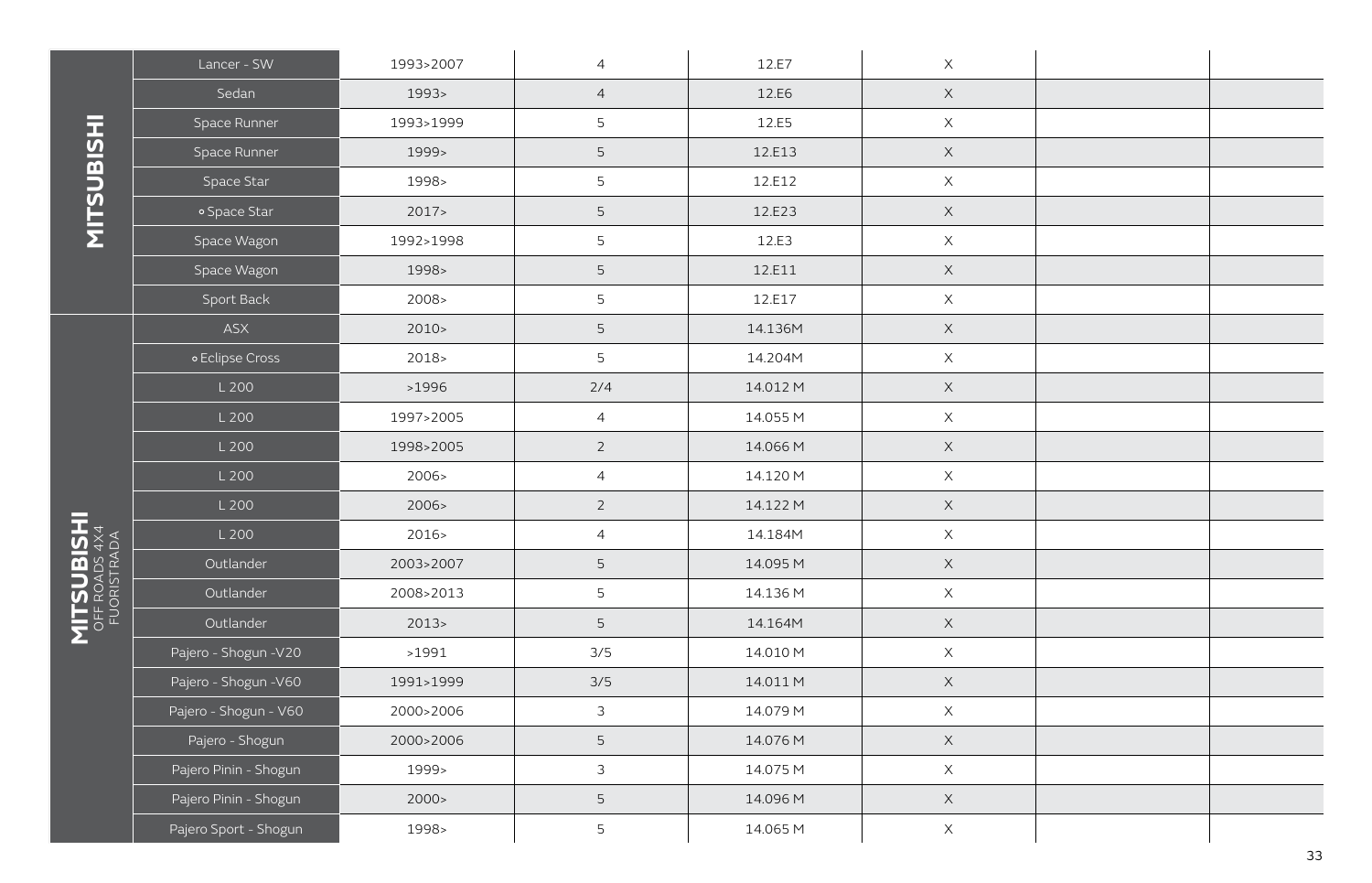|                                                                     | MODEL<br>MODELLO | <b>YEARS</b><br><b>ANNI</b> | <b>DOORS</b><br><b>PORTE</b> | P.NR. - ART. | <b>TYPE</b><br><b>PROFILO</b> | APPROVAL<br><b>OMOLOGA</b><br>ABE H | <b>NOTE</b> |
|---------------------------------------------------------------------|------------------|-----------------------------|------------------------------|--------------|-------------------------------|-------------------------------------|-------------|
|                                                                     | ASX              | $2010-$                     | 5                            | 17.015 KIT   | $X+Z$                         |                                     |             |
|                                                                     | • Eclipse Cross  | 2018>                       | 5                            | 17.053 KIT   | $X+Z$                         |                                     |             |
|                                                                     | L 200            | 2006>                       | $\overline{4}$               | 17.016 KIT   | $X+Z$                         |                                     |             |
| <b>MITSUBISHI</b><br>REAR AND FRONT KIT<br>KIT ANTERIORE POSTERIORE | L 200            | 2016>                       | $\overline{4}$               | 17.032 KIT   | $X+Z$                         |                                     |             |
|                                                                     | Lancer berlina   | 2008 >                      | $\overline{4}$               | 16.059 KIT   | $X+Z$                         |                                     |             |
|                                                                     | Outlander        | 2013                        | 5                            | 17.017 KIT   | $X+Z$                         |                                     |             |
|                                                                     | Pajero           | 2000 >                      | 5                            | 17.018 KIT   | $X+Z$                         |                                     |             |
|                                                                     | o Space star     | 2017                        | 5                            | 16.077       | $X+Z$                         |                                     |             |
| <b>MITSUBISHI</b><br>VANS<br>CAMION                                 | Mitsubishi L 200 | 2016>                       | $\overline{2}$               | 14.185 M     | $\boldsymbol{\mathsf{X}}$     |                                     |             |
|                                                                     | Mitsubishi L 300 | 1996>                       | $\overline{2}$               | 13.012 M     | $\mathsf X$                   |                                     |             |
|                                                                     | Almera           | 1996>2000                   | 3                            | 12.285       | $\mathsf X$                   |                                     |             |
|                                                                     | Almera           | 1996>2000                   | 5                            | 12.293       | $\mathsf X$                   |                                     |             |
|                                                                     | Almera           | 2000 >                      | $\mathfrak{Z}$               | 12.F8        | $\times$                      |                                     |             |
|                                                                     | Almera           | 2000 >                      | $\mathsf S$                  | 12.F9        | $\mathsf X$                   |                                     |             |
|                                                                     | Almera Tino      | 2000 >                      | 5                            | 12.F10       | $\mathsf X$                   |                                     |             |
| NISSAN                                                              | Bluebird         | 1986>1992                   | $\overline{4}$               | 12.F3        | $\mathsf X$                   |                                     |             |
|                                                                     | Cube             | $2010-$                     | 5                            | 12.F14       | $\boldsymbol{\mathsf{X}}$     |                                     |             |
|                                                                     | Micra            | 1992>2003                   | 3                            | 12.F1        | $\mathsf X$                   |                                     |             |
|                                                                     | Micra            | 1992>2003                   | 5                            | 12.F2        | X                             |                                     |             |
|                                                                     | Micra            | 2003>2010                   | $\mathfrak I$                | 12.422       | $\mathsf X$                   |                                     |             |
|                                                                     | Micra            | 2003>2010                   | 5                            | 12.427       | $\boldsymbol{\mathsf{X}}$     |                                     |             |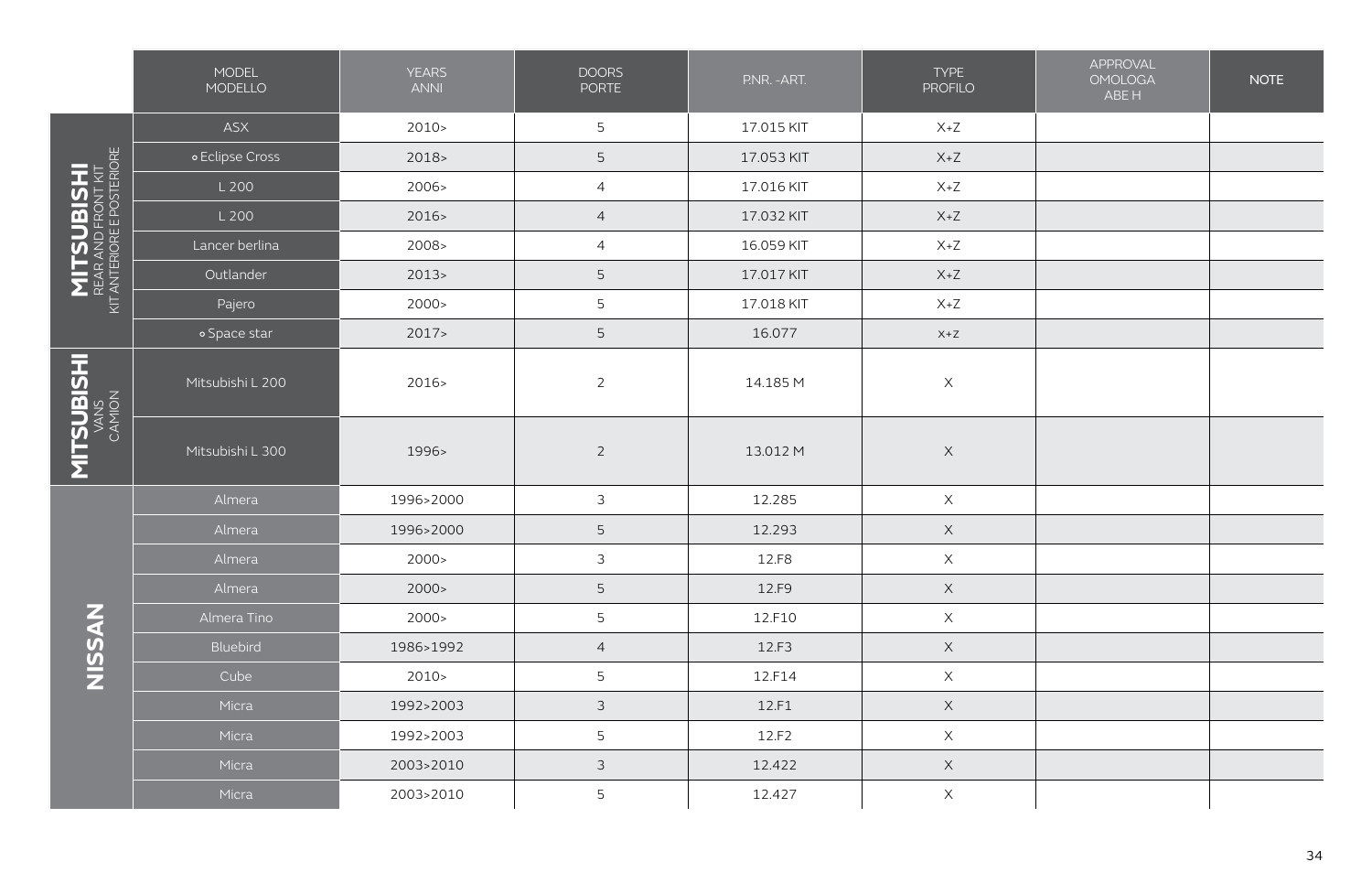|             | Micra                | 2010>2013 | 5              | 12.F15   | $\times$              |  |
|-------------|----------------------|-----------|----------------|----------|-----------------------|--|
|             | Micra                | 2013      | 5              | 12.F21   | $\times$              |  |
|             | o Micra              | 2017      | $\mathsf S$    | 12.F25   | $\mathsf X$           |  |
|             | o Navarra D23        | 2015      | $\overline{4}$ | 14.201   | $\boldsymbol{\times}$ |  |
|             | o Navarra D23        | 2015      | $\overline{4}$ | 17.047   | $X+Z$                 |  |
|             | Note                 | 2006>2013 | 5              | 12.F12   | $\mathsf X$           |  |
|             | Note                 | 2013      | $\mathsf S$    | 12.F20   | $\mathsf X$           |  |
|             | Pixo                 | 2009>     | 5              | 12.F13   | $\mathsf X$           |  |
|             | Primera              | 1990>1996 | $\overline{4}$ | 12.F4    | $\mathsf X$           |  |
|             | Primera - SW         | 1990>1996 | 5              | 12.F5    | $\times$              |  |
|             | Primera - SW         | 1996>2002 | 4/5            | 12.294   | $\mathsf X$           |  |
|             | Primera - SW         | 2002 >    | 4/5            | 12.F11   | $\mathsf X$           |  |
|             | Pulsar               | 2014      | $\overline{5}$ | 12.F23   | $\mathsf X$           |  |
|             | Serena               | 1993>2001 | 5              | 12.F7    | $\mathsf X$           |  |
|             | Sunny                | 1992>1997 | $\mathfrak{Z}$ | 12.F6    | $\mathsf X$           |  |
|             | Sunny                | 1992>1997 | 5              | 12.261   | $\mathsf X$           |  |
|             | Sunny - SW           | 1992>1997 | $\mathsf S$    | 12.262   | $\mathsf X$           |  |
|             | Juke                 | $2010-$   | 5              | 14.149M  | $\mathsf X$           |  |
|             | o Juke II serie      | 2020      | $\mathsf S$    | 14.207M  | $\mathsf X$           |  |
|             | Navarra              | 1999>2005 | 2/4            | 14.080 M | $\mathsf X$           |  |
|             | Navarra - Pathfinder | 2006>     | 2/5            | 14.115 M | $\mathsf X$           |  |
|             | Patrol GR-TR         | 1988>1992 | 2/4            | 14.015 M | $\mathsf X$           |  |
|             | Patrol GR            | 1992>1998 | 2/4            | 14.017 M | $\mathsf X$           |  |
| FUORISTRADA | Patrol GR Y 61       | 1999>2004 | 3/5            | 14.078 M | $\mathsf X$           |  |
|             | Qashqai              | 2007>2013 | 5              | 14.126 M | $\mathsf X$           |  |
|             | Qashqai              | 2014      | 5              | 14.166M  | $\mathsf X$           |  |
|             | Terrano              | 1987>1993 | 2/4            | 14.016 M | $\mathsf X$           |  |
|             | Terrano Pick-up      | 1987>1993 | 2/4            | 14.016 M | $\mathsf X$           |  |
|             | Terrano II           | 1993>     | 2/4            | 14.018 M | $\mathsf X$           |  |
|             | X-Trail 4x4          | 2001>2007 | 5              | 14.092 M | $\mathsf X$           |  |
|             | X-Trail              | 2008-2014 | $\mathsf S$    | 14.139 M | $\mathsf X$           |  |
|             | X-Trail              | 2014      | 5              | 14.174M  | $\mathsf X$           |  |

**NISSAN**

**NISSAN** Off Roads 4x4

35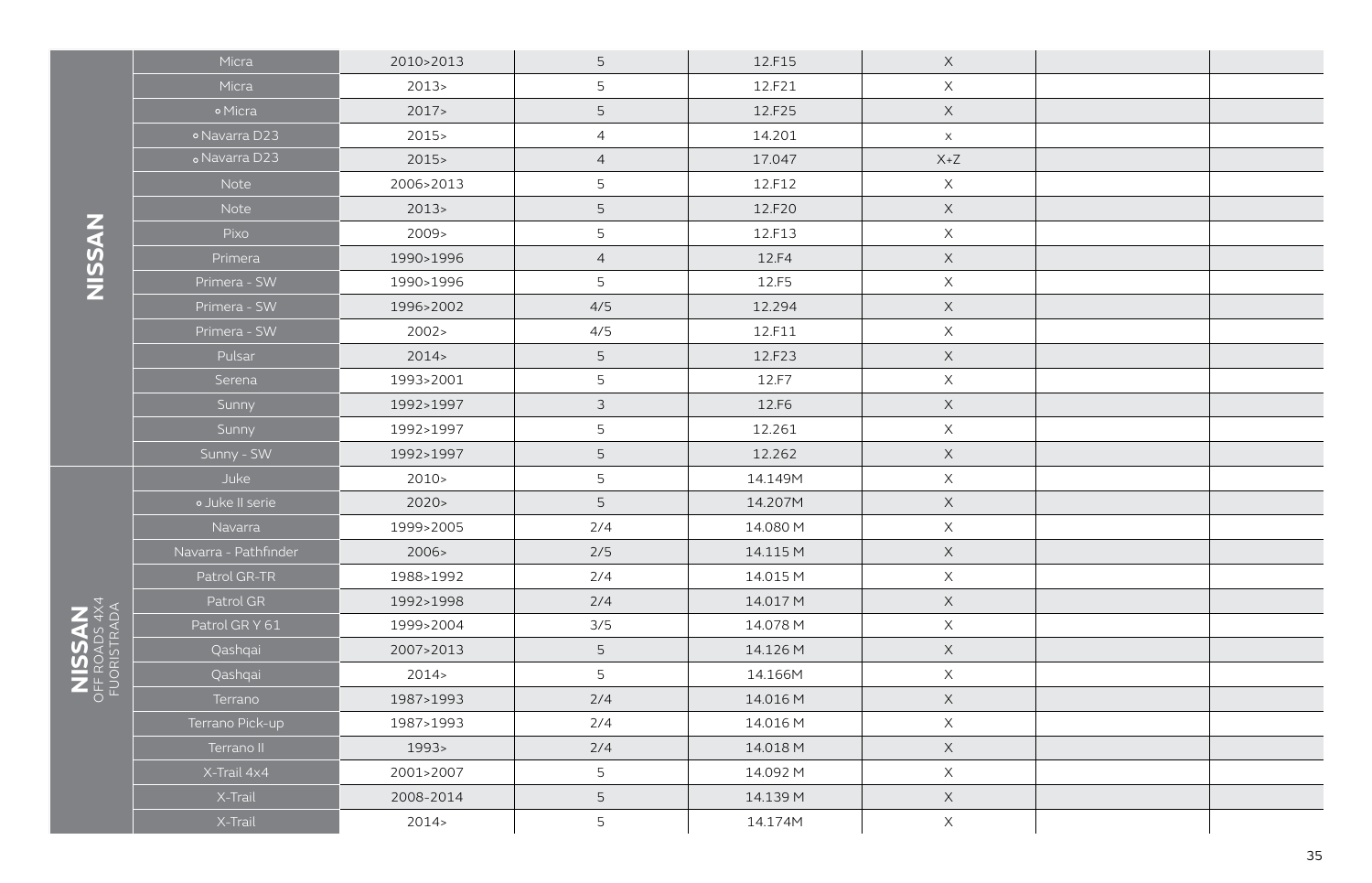|                                                        | MODEL<br>MODELLO                 | <b>YEARS</b><br><b>ANNI</b> | <b>DOORS</b><br><b>PORTE</b> | P.NR. - ART. | <b>TYPE</b><br><b>PROFILO</b>      | APPROVAL<br><b>OMOLOGA</b><br>ABE H | <b>NOTE</b> |
|--------------------------------------------------------|----------------------------------|-----------------------------|------------------------------|--------------|------------------------------------|-------------------------------------|-------------|
| NISSAN<br>REAR AND FRONT KIT<br>KIT ANTENORE POSTERORE | o Juke II serie                  | 2020                        | 5                            | 17.055       | $X+Z$                              |                                     |             |
|                                                        | o Micra                          | $2013-$                     | 5                            | 16.062 KIT   | $\mathsf{X} \texttt{+} \mathsf{Z}$ |                                     |             |
|                                                        | · Micra                          | 2017                        | 5                            | 16.014 KIT   | $X+Z$                              |                                     |             |
|                                                        | · Qashqai                        | 2014                        | 5                            | 17.019 KIT   | $X+Z$                              |                                     |             |
|                                                        | Cab Star                         | 1999>2006                   | $\overline{2}$               | 15.013 M     | $\mathsf X$                        |                                     |             |
|                                                        | CAB Star/NT500                   | $2009 -$                    | $\overline{2}$               | 15.021M      | $\mathsf X$                        |                                     |             |
|                                                        | CAB Star (solo parte superiore)  | 2009                        | $\overline{2}$               | 15.022M      | $\mathsf Z$                        |                                     |             |
|                                                        | Evalia                           | $2010-$                     | $\overline{2}$               | 13.090M      | $\mathsf X$                        |                                     |             |
|                                                        | Interstar                        | 2006>                       |                              | 13.061 M     | $\mathsf X$                        |                                     |             |
| NISSAN                                                 | Interstar (solo parte superiore) | 2006>                       |                              | 13.062 M     | $\mathsf Z$                        |                                     |             |
|                                                        | Kubistar                         | 2007                        |                              | 12.525       | $\times$                           |                                     |             |
|                                                        | <b>NV200</b>                     | $2010-$                     | $\overline{2}$               | 13.090M      | $\boldsymbol{\mathsf{X}}$          |                                     |             |
|                                                        | <b>NV400</b>                     | 2012                        | $\overline{2}$               | 13.091M      | $\mathsf X$                        |                                     |             |
|                                                        | Primestar                        | 2003                        |                              | 13.073 M     | $\mathsf X$                        |                                     |             |
|                                                        | Vanette                          | 1986>2000                   |                              | 13.008 M     | $\mathsf X$                        |                                     |             |
|                                                        | Vanette Cargo                    | 2000>2006                   |                              | 12.F7        | $\mathsf X$                        |                                     |             |
|                                                        | Adam                             | 2013                        | $\mathfrak{Z}$               | 13.097M      | $\mathsf X$                        |                                     |             |
|                                                        | Agila                            | 2000>2007                   | 5                            | 12.361       | $\times$                           |                                     |             |
| OPEL                                                   | Agila                            | 2008 >                      | 5                            | 12.535       | $\mathsf X$                        |                                     |             |
|                                                        | Astra                            | >1997                       | 3                            | 12.136       | $\mathsf X$                        |                                     |             |
|                                                        | Astra - SW 2/3 box - Saloon      | >1997                       | $\overline{4}$               | 12.137       | $\boldsymbol{\mathsf{X}}$          |                                     |             |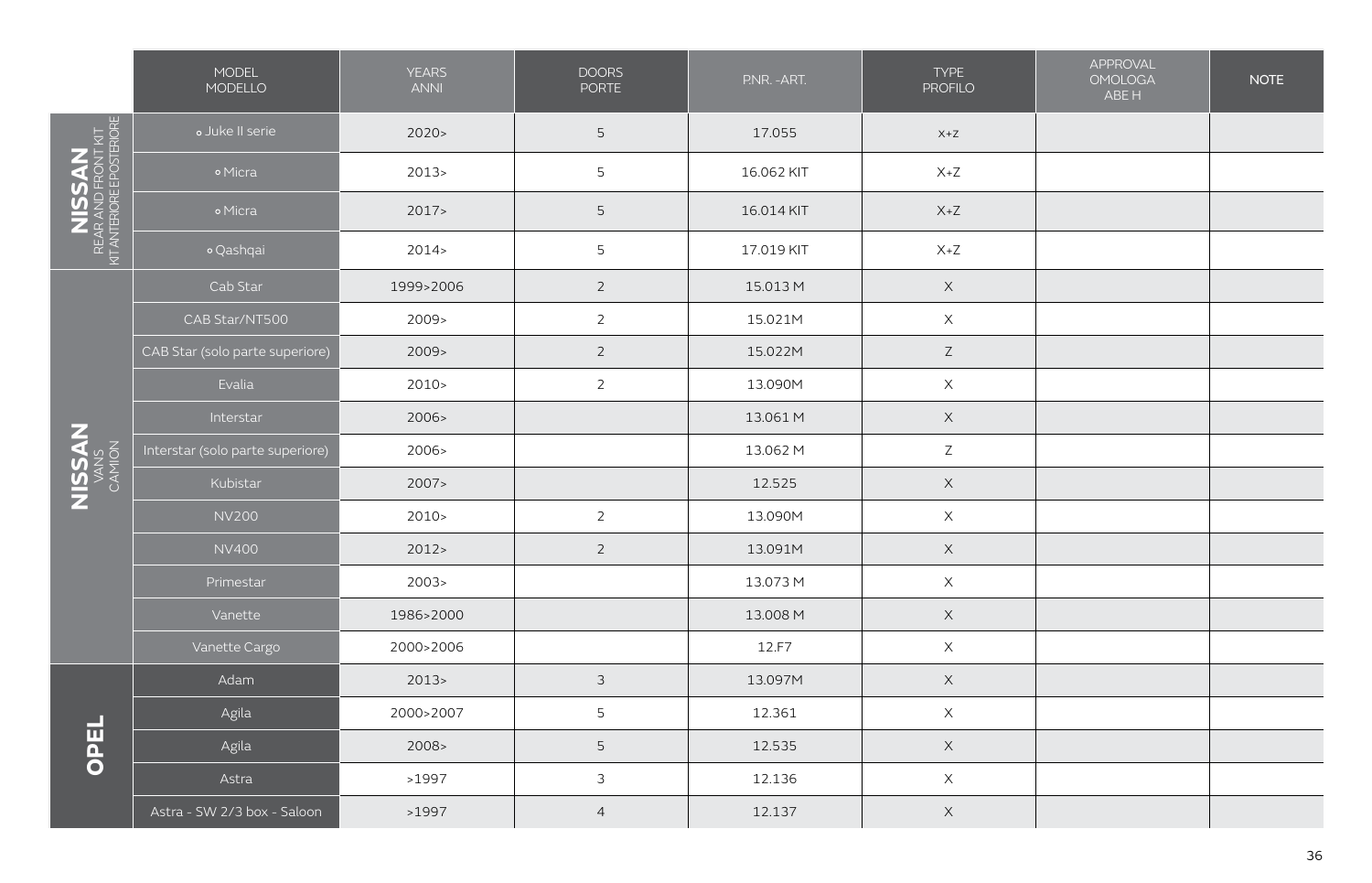| Astra                                           | 1998>2004     | 3              | 12.339  | $\times$    |  |
|-------------------------------------------------|---------------|----------------|---------|-------------|--|
| Astra - SW                                      | 1998>2004     | 5              | 12.320  | $\mathsf X$ |  |
| Astra<br>with sticker - fissaggio con biadesivo | 1998>2004     | 5              | 12.479  | $\times$    |  |
| Astra - SW (H)                                  | 2004>2009     | 5              | 12.445  | $\mathsf X$ |  |
| Astra<br>with sticker - fissaggio con biadesivo | 2004>2009     | 5              | 12.480  | $\times$    |  |
| Astra                                           | 2005          | $\mathfrak{Z}$ | 12.501  | $\mathsf X$ |  |
| Astra - SW (J)                                  | $2010 \times$ | 5              | 12561   |             |  |
| o Astra K sw                                    | $2015 -$      | 5              | 12.690  | $\mathsf X$ |  |
| Combo                                           | 1993>2000     | $\overline{2}$ | 12.139  | $\times$    |  |
| Combo                                           | 2000>2012     | 3              | 12.367  | $\times$    |  |
| Combo                                           | 2002>2012     | 5              | 12.371  | $\times$    |  |
| o Combo Life                                    | 2018          | 3/5            | 13.088M | $\times$    |  |
| Corsa (solo parte superiore)                    | 1983>1992     | $\overline{2}$ | 12.124  | $\mathsf Z$ |  |
| Corsa                                           | 1984>1992     | $\overline{4}$ | 12.125  | $\mathsf X$ |  |
| Corsa                                           | 1993>2000     | 3              | 12.138  | $\times$    |  |
| Corsa - SW                                      | 1993>2000     | 5              | 12.139  | $\mathsf X$ |  |
| Corsa                                           | 2000>2005     | 3              | 12.367  | $\mathsf X$ |  |
| Corsa<br>with sticker - fissaggio con biadesivo | 2000>2005     | 3              | 12.481  | $\mathsf X$ |  |
| Corsa                                           | 2000>2005     | 5              | 12.371  | $\times$    |  |
| Corsa<br>with sticker - fissaggio con biadesivo | 2000>2005     | 5              | 12.482  | $\mathsf X$ |  |
| Corsa                                           | 2006>2014     | 3              | 12.514  | $\times$    |  |
| Corsa                                           | 2006>2014     | 5              | 12.513  | $\times$    |  |
| Corsa                                           | $2015-$       | $\mathfrak{Z}$ | 12.514  | $\times$    |  |
| Corsa                                           | 2015          | 5              | 12.513  | $\mathsf X$ |  |
| o Corsa F                                       | $2019-$       | 5              | 12.737  | $\times$    |  |
| o Grandland                                     | 2017          | 5              | 14.211M | $\times$    |  |
| Insignia SW<br>Country tourer - Sedan           | 2009          | 4/5            | 12.554  | $\times$    |  |
| Kadett E                                        | 1985>1991     | $\overline{2}$ | 12.133  | $\times$    |  |
| Kadett E (Combo 2 doors)                        | 1985>1994     | 5              | 12.132  | $\times$    |  |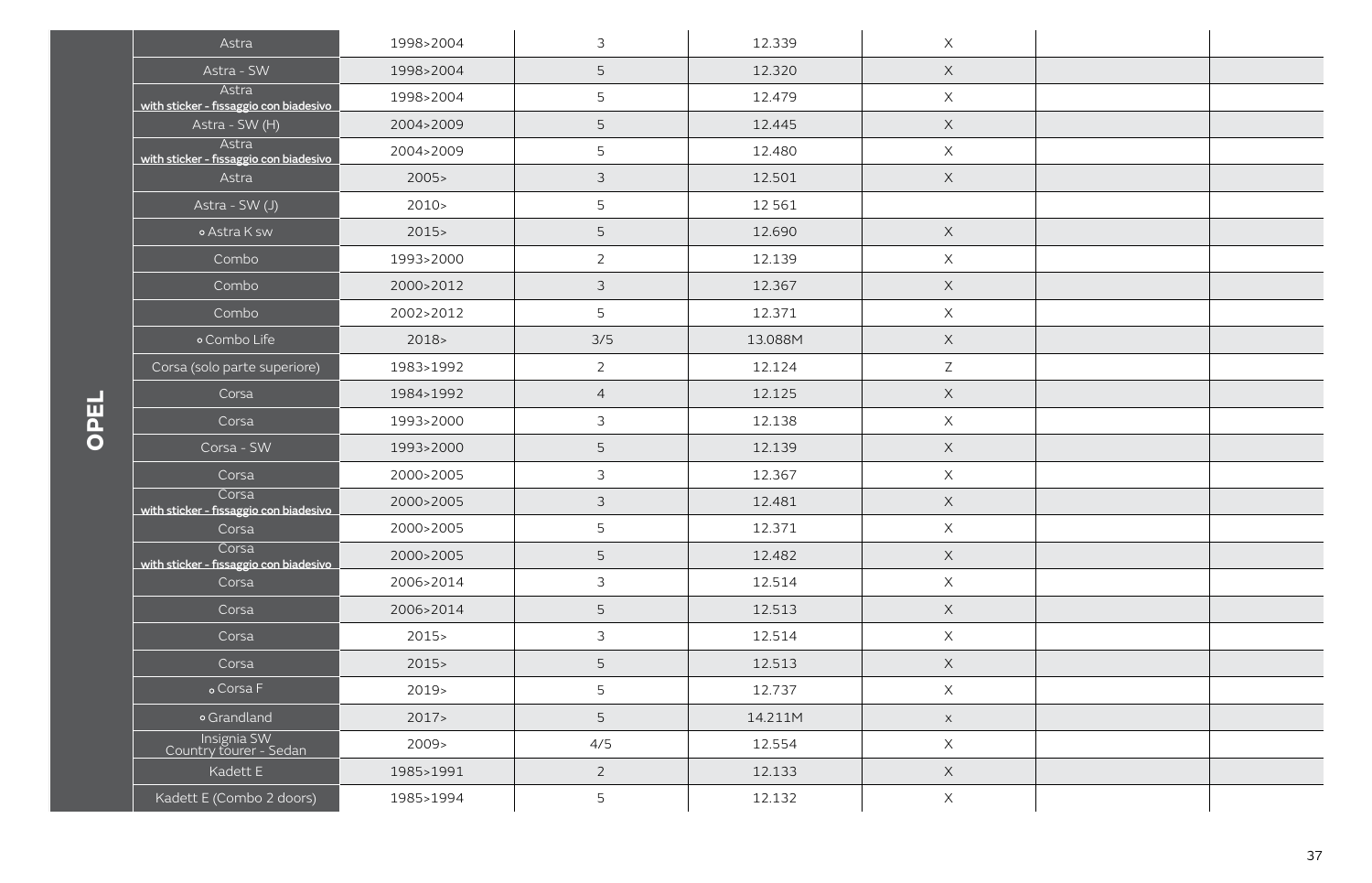|                                                                                                                                             |                                                  | <b>YEARS</b><br><b>ANNI</b> | <b>DOORS</b><br>PORTE | P.NR. - ART. | <b>TYPE</b><br><b>PROFILO</b> | APPROVAL<br><b>OMOLOGA</b><br>ABE H | <b>NOTE</b> |
|---------------------------------------------------------------------------------------------------------------------------------------------|--------------------------------------------------|-----------------------------|-----------------------|--------------|-------------------------------|-------------------------------------|-------------|
|                                                                                                                                             | Karl                                             | 2015                        | 5                     | 12.686       | $\times$                      |                                     |             |
|                                                                                                                                             | Meriva                                           | 2002>2010                   | 5                     | 12.416       | $\times$                      |                                     |             |
|                                                                                                                                             | Meriva                                           | 2010 >                      | 5                     | 12.569       | $\mathsf X$                   |                                     |             |
|                                                                                                                                             | Tigra                                            | 1993>2000                   | $\mathfrak{Z}$        | 12.268       | $\boldsymbol{\times}$         |                                     |             |
|                                                                                                                                             | Vectra                                           | >1996                       | $\overline{4}$        | 12.127       | $\mathsf X$                   |                                     |             |
| OPEL                                                                                                                                        | Vectra<br>with sticker - fissaggio con biadesivo | 1996>2002                   | $\overline{4}$        | 12.483       | $\times$                      |                                     |             |
|                                                                                                                                             | Vectra - SW                                      | 1996>2002                   | 4/5                   | 12.290       | $\mathsf X$                   |                                     |             |
|                                                                                                                                             | Vectra                                           | 2002 >                      | $\overline{4}$        | 12.384       | $\mathsf X$                   |                                     |             |
|                                                                                                                                             | Vectra<br>with sticker - fissaggio con biadesivo | 2002 >                      | 5                     | 12.484       | $\mathsf X$                   |                                     |             |
|                                                                                                                                             | Zafira                                           | 1998>2006                   | 5                     | 13.068 M     | $\mathsf X$                   |                                     |             |
|                                                                                                                                             | Zafira                                           | 2006>2011                   | 5                     | 12.505       | $\mathsf X$                   |                                     |             |
|                                                                                                                                             | Zafira Tourer                                    | 2012                        | 5                     | 13.093M      | $\mathsf X$                   |                                     |             |
|                                                                                                                                             | Antara                                           | 2007>                       | 5                     | 14.130 M     | $\mathsf X$                   |                                     |             |
| $\begin{array}{c}\n\bigcirc \mathsf{PEL}\n\\ \n\circ \mathsf{FF\ ROMDS} \n\downarrow \n\downarrow \n\\ \n\mathsf{FUORISTRADA}\n\end{array}$ | Crossland                                        | 2017                        | 5                     | 14.192M      | $\times$                      |                                     |             |
|                                                                                                                                             | Frontera                                         | 1993>1998                   | 3/5                   | 14.048 M     | $\mathsf X$                   |                                     |             |
|                                                                                                                                             | Frontera                                         | 1998>2006                   | 3/5                   | 14.069 M     | $\times$                      |                                     |             |
|                                                                                                                                             | Mokka                                            | 2013                        | 5                     | 14.158M      | $\mathsf X$                   |                                     |             |
|                                                                                                                                             | o Corsa F                                        | 2019                        | 5                     | 16.082       | $X+Z$                         |                                     |             |
|                                                                                                                                             | Crossland                                        | 2017                        | 5                     | 17.039       | $X+Z$                         |                                     |             |
| NEAR AND FRONT KIT                                                                                                                          | o Grandland                                      | 2017>                       | 5                     | 17.059       | $X+Z$                         |                                     |             |
|                                                                                                                                             | Mokka                                            | 2013                        | 5                     | 17.020 KIT   | $X+Z$                         |                                     |             |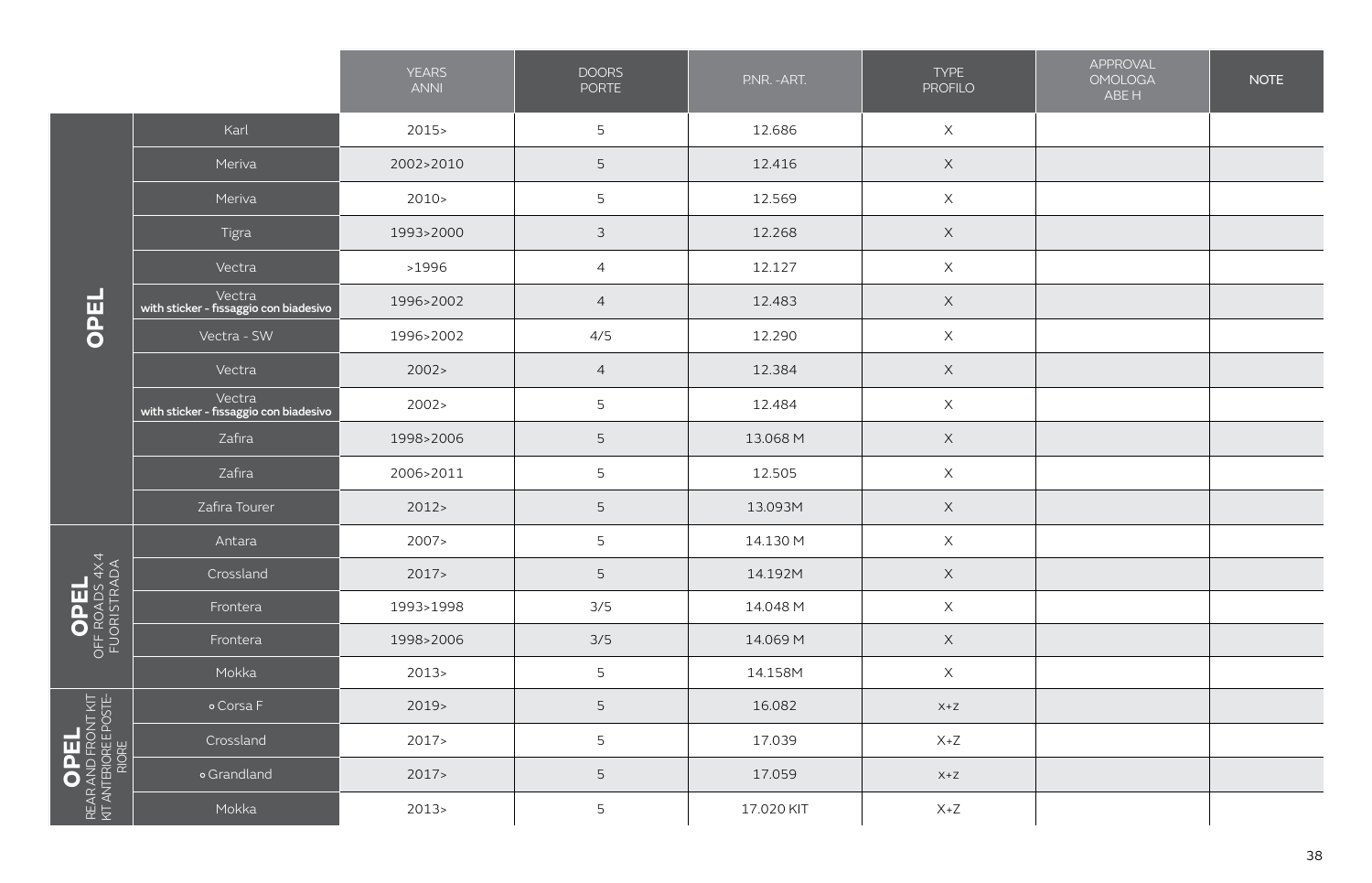|              | Movano                        | 1998>2010 |                | 13.065 M | $\mathsf X$               |                |  |
|--------------|-------------------------------|-----------|----------------|----------|---------------------------|----------------|--|
|              | Movano (solo parte superiore) | 1998-2010 |                | 13.066 M | $\mathsf Z$               |                |  |
|              | Movano                        | 2010      | $\overline{2}$ | 13.091M  | $\mathsf X$               |                |  |
| OPEL<br>VANS | Vivaro A                      | 2001>2014 |                | 13.073 M | $\mathsf X$               |                |  |
|              | o Vivaro B                    | 2014>2019 |                | 13.095 M | $\mathsf X$               |                |  |
|              | Vivaro C                      | $2019-$   | 3/5            | 13.108M  | $\mathsf X$               |                |  |
|              | 106                           | 1992>     | $\mathfrak{Z}$ | 12.150   | $\mathsf X$               |                |  |
|              | 106                           | 1992>     | 5              | 12.151   | $\times$                  |                |  |
|              | 107                           | 2005      | $\mathfrak{Z}$ | 12.499   | $\mathsf X$               |                |  |
|              | 107                           | 2005      | 5              | 12.498   | $\mathsf X$               |                |  |
|              | 108                           | 2014      | $\mathfrak{Z}$ | 12.613   | $\mathsf X$               |                |  |
|              | 108                           | 2014      | 5              | 12.601   | $\mathsf X$               |                |  |
|              | 205                           | >1998     | $\mathfrak{Z}$ | 12.147   | $\mathsf X$               |                |  |
|              | 205                           | >1998     | 5              | 12.146   | $\mathsf X$               |                |  |
|              | $206 / 206 +$                 | 1998>     | $\mathfrak{Z}$ | 12.329   | $\mathsf X$               |                |  |
|              | $206 - SW$                    | 1998>     | 5              | 12.330   | $\mathsf X$               |                |  |
|              | $207 - 207 +$                 | 2006>     | $\mathfrak{Z}$ | 12.503   | $\mathsf X$               |                |  |
| PEUGEOT      | $207 - SW - 207 +$            | 2006>     | 5              | 12.502   | $\mathsf X$               |                |  |
|              | 208                           | 2012 >    | $\mathfrak{Z}$ | 12.579   | $\mathsf X$               | $\blacksquare$ |  |
|              | 208                           | 2012      | 5              | 12.578   | $\mathsf X$               | $\blacksquare$ |  |
|              | 208 2° serie                  | 2019>     | 5              | 12.737   | $\mathsf X$               |                |  |
|              | $\circ$ 2008                  | 2020      | 5              | 12.745   | $\mathsf X$               |                |  |
|              | 301                           | 2013      | $\overline{4}$ | 12.590   | $\mathsf X$               | $\blacksquare$ |  |
|              | 305                           | 1984>1993 | $\overline{4}$ | 12.143   | $\mathsf X$               |                |  |
|              | 306                           | 1994>2002 | $\mathfrak{Z}$ | 12.256   | $\mathsf X$               |                |  |
|              | $306 - SW$                    | 1994>2001 | 4/5            | 12.141   | $\mathsf X$               |                |  |
|              | 307                           | 2001>2007 | $\mathfrak{Z}$ | 12.388   | $\boldsymbol{\mathsf{X}}$ |                |  |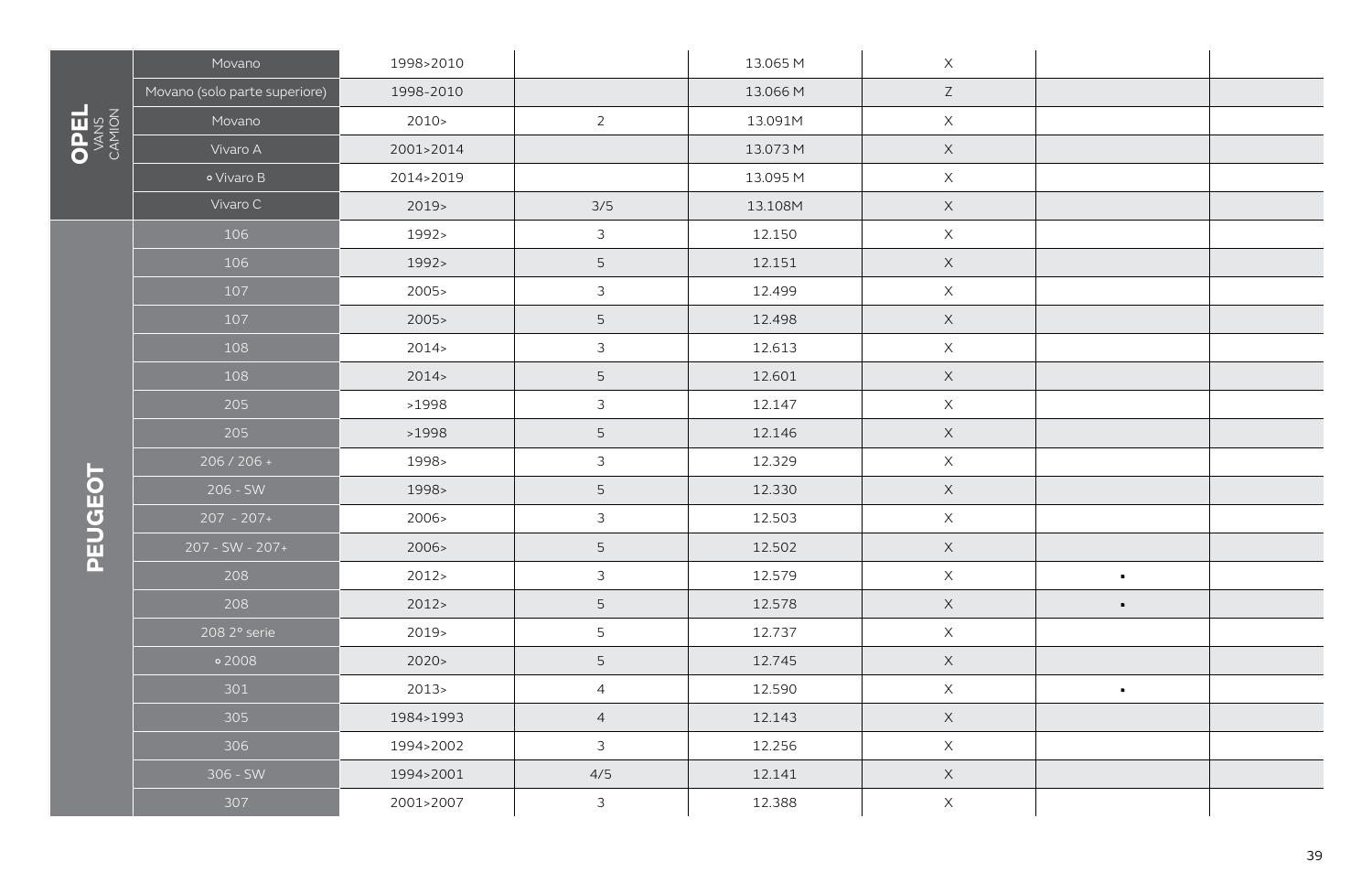|         | MODEL<br>MODELLO | <b>YEARS</b><br><b>ANNI</b> | <b>DOORS</b><br><b>PORTE</b> | P.NR. - ART. | TYPE<br><b>PROFILO</b> | APPROVAL<br><b>OMOLOGA</b><br>ABE H | <b>NOTE</b> |
|---------|------------------|-----------------------------|------------------------------|--------------|------------------------|-------------------------------------|-------------|
|         | 307 - SW         | 2001>2007                   | $5\phantom{.}$               | 12.377       | $\mathsf X$            |                                     |             |
|         | $308 - SW$       | 2008>09/2013                | $\overline{5}$               | 12.529       | $\mathsf X$            |                                     |             |
|         | 308 - SW         | 10/2013>                    | $\overline{5}$               | 12.597       | $\mathsf X$            | $\blacksquare$                      |             |
|         | 309              | >1998                       | $\mathfrak{Z}$               | 12.147       | $\mathsf X$            |                                     |             |
|         | 309              | >1998                       | 5                            | 12.146       | $\mathsf X$            |                                     |             |
|         | $405 - SW$       | >1996                       | 4/5                          | 12.148       | $\mathsf X$            |                                     |             |
|         | 406 - SW         | >2004                       | 4/5                          | 12.272       | $\mathsf X$            |                                     |             |
|         | 407 - SW         | 2004 >                      | 4/5                          | 12.451       | $\mathsf X$            |                                     |             |
|         | 505              | 1980>1989                   | $\overline{4}$               | 12.144       | $\mathsf X$            |                                     |             |
|         | 508/SW           | 2011                        | 4/5                          | 12.570       | $\mathsf X$            | $\blacksquare$                      |             |
| PEUGEOT | 605              | 1989>1999                   | $\overline{4}$               | 12.149       | $\mathsf X$            |                                     |             |
|         | 806 - Expert     | 1994>2002                   | $\mathsf S$                  | 13.009 M     | $\mathsf X$            |                                     |             |
|         | 807              | 2002 >                      | 5                            | 13.075 M     | $\mathsf X$            |                                     |             |
|         | 1007             | 2005                        | $\mathfrak{Z}$               | 12.494       | $\mathsf X$            |                                     |             |
|         | 2008             | 2013                        | $\overline{5}$               | 12.578       | $\mathsf X$            |                                     |             |
|         | 3008             | 2009                        | $\mathsf S$                  | 12.521       | $\mathsf X$            |                                     |             |
|         | 5008             | 2010 >                      | 5                            | 12.521       | $\mathsf X$            |                                     |             |
|         | 3008-5008        | 2016                        | $\mathsf S$                  | 12.691       | $\mathsf X$            | $\blacksquare$                      |             |
|         | Partner-Ranch    | 1998>2007                   | $\mathfrak{Z}$               | 12.298       | $\mathsf X$            |                                     |             |
|         | Partner          | 2008 >                      | 3/5                          | 12.539       | $\mathsf X$            |                                     |             |
|         | Expert           | 2016                        | 3/5                          | 13.108M      | $\mathsf X$            |                                     |             |
|         | Rifter           | $2018 -$                    | 3/5                          | 13.088M      | $\mathsf X$            |                                     |             |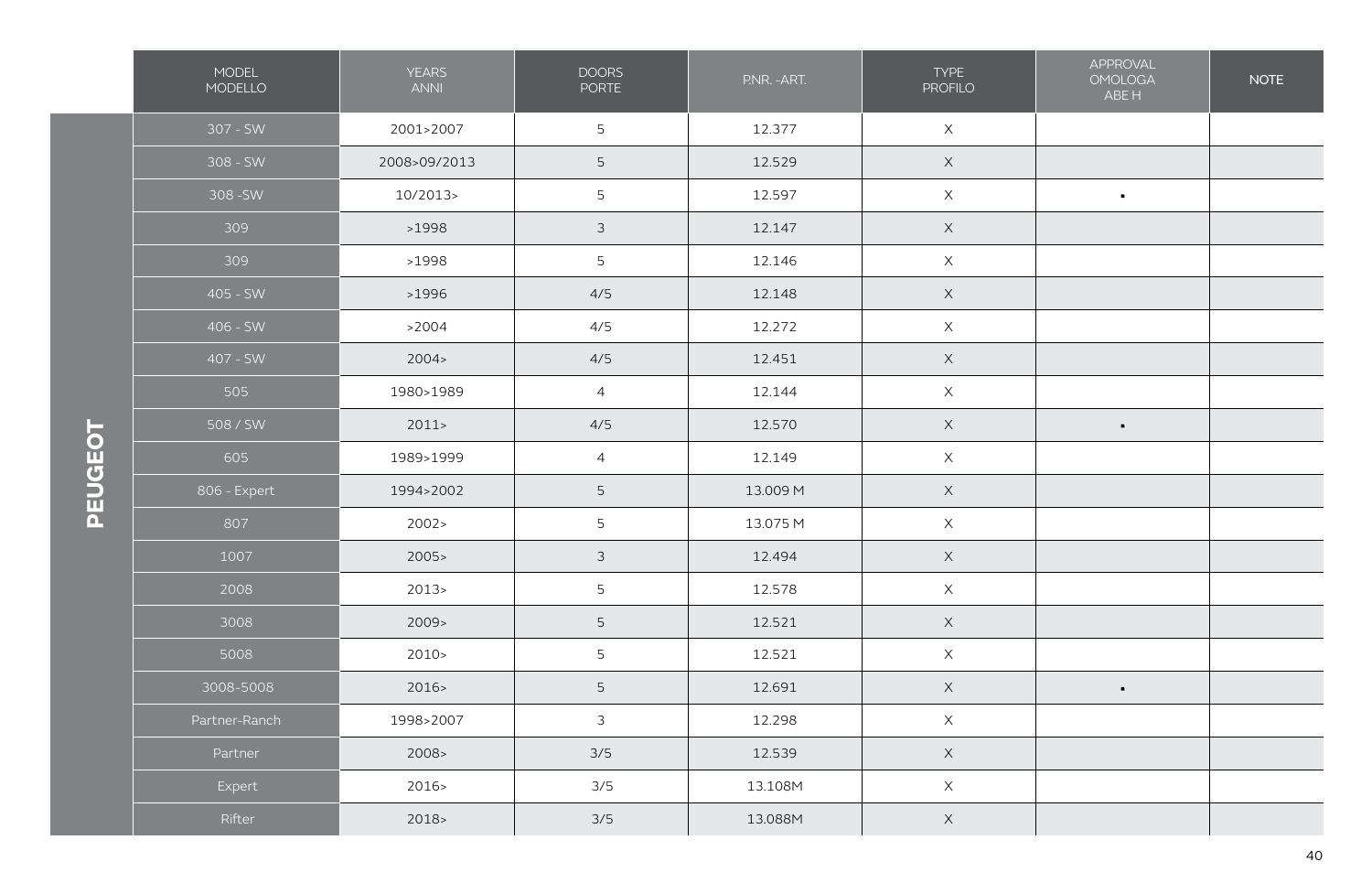| PEUGEOT<br>OFFROADS 4X4<br>FUORISTRADA                    | 4007                         | 2007      | $5\phantom{.0}$ | 14.136M    | $\mathsf X$                        |                |  |
|-----------------------------------------------------------|------------------------------|-----------|-----------------|------------|------------------------------------|----------------|--|
|                                                           | 206                          | 1998>     | 5               | 16.065 KIT | $X+Z$                              |                |  |
|                                                           | $\circ$ 208                  | $2019-$   | 5               | 16.088     | $X+Z$                              |                |  |
| PEUGEOT<br>REAR AND FRONT KIT<br>KIT ANTERIORE POSTERIORE | $\circ$ 2008                 | 2020      | 5               | 16.090     | $X+Z$                              |                |  |
|                                                           | 301                          | 2013      | $\overline{4}$  | 16.066 KIT | $X+Z$                              | $\blacksquare$ |  |
|                                                           | $306 - SW$                   | 1994>2001 | 5               | 16.067 KIT | $\mathsf{X} \texttt{+} \mathsf{Z}$ |                |  |
|                                                           | 307                          | 2001      | 5               | 16.068 KIT | $X+Z$                              |                |  |
|                                                           | 3008                         | 2016>     | 5               | 16.002 KIT | $X+Z$                              |                |  |
|                                                           | Bipper                       | 2008 >    | $\overline{2}$  | 13.087 M   | $\mathsf X$                        |                |  |
|                                                           | Boxer                        | 1998>2006 |                 | 13.007 M   | $\mathsf X$                        |                |  |
| PEUGEOT                                                   | Boxer (solo parte superiore) | 1997>2006 |                 | 13.071 M   | $\mathsf Z$                        |                |  |
|                                                           | Boxer                        | 2006>     | $\overline{2}$  | 13.085 M   | $\mathsf X$                        |                |  |
|                                                           | Boxer (solo parte superiore) | 2006>     | $\overline{2}$  | 13.080 M   | $\mathsf Z$                        |                |  |
|                                                           | Expert                       | 2007>     | $\overline{2}$  | 13.086 M   | $\mathsf X$                        |                |  |
| <b>PIAGGIO</b>                                            | Porter                       |           |                 | 13.044 M   | $\mathsf X$                        |                |  |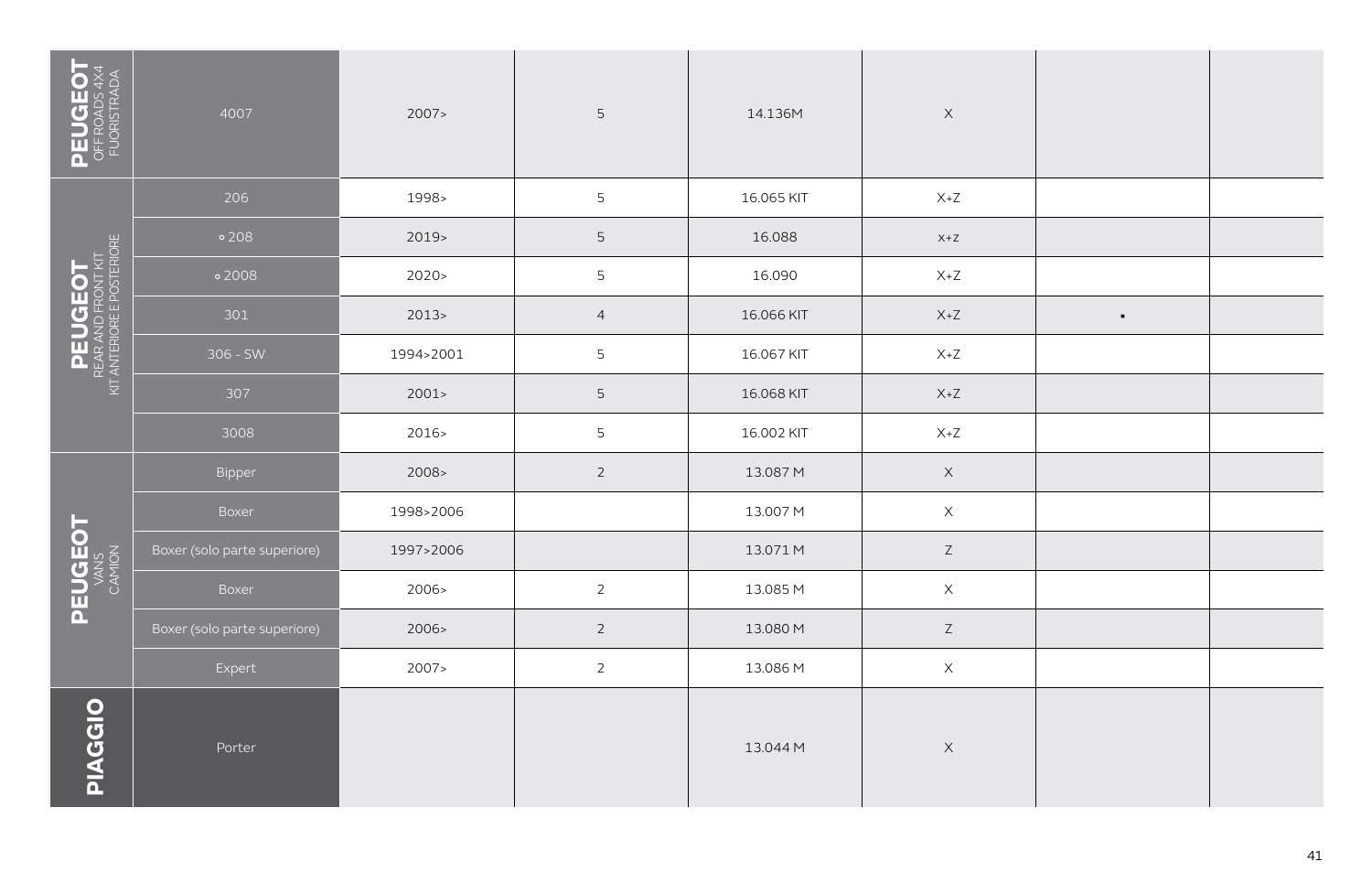|         | <b>MODEL</b><br><b>MODELLO</b>             | <b>YEARS</b><br><b>ANNI</b> | <b>DOORS</b><br><b>PORTE</b> | P.NR. - ART. | <b>TYPE</b><br><b>PROFILO</b> | APPROVAL<br><b>OMOLOGA</b><br>ABE H | <b>NOTE</b> |
|---------|--------------------------------------------|-----------------------------|------------------------------|--------------|-------------------------------|-------------------------------------|-------------|
|         | o Alaskan                                  | 2017                        | $\overline{4}$               | 14.021M      | $\times$                      |                                     |             |
|         | o Alaskan                                  | 2017                        | $\overline{4}$               | 17.047       | $X+Z$                         |                                     |             |
|         | Captur                                     | 2013                        | 5                            | 12.608       | $\times$                      | $\blacksquare$                      |             |
|         | o Captur                                   | 2020                        | 5                            | 12.740       | $\times$                      |                                     |             |
|         | Clio 1ª serie                              | 1991>1997                   | $\mathfrak{Z}$               | 12.166       | $\times$                      |                                     |             |
|         | Clio 1ª serie                              | 1991>1997                   | 5                            | 12.167       | $\mathsf X$                   |                                     |             |
|         | Clio 2ª serie - Clio Storia<br>Clio Campus | 1998>2005                   | $\mathfrak{Z}$               | 12.313       | $\mathsf X$                   |                                     |             |
|         | Clio 2ª serie - Clio Storia<br>Clio Campus | 1998>2005                   | 5                            | 12.314       | $\times$                      |                                     |             |
|         | Clio 3ª serie                              | 2005>2012                   | $\mathfrak{Z}$               | 12.458       | $\times$                      |                                     |             |
|         | Clio 3ª serie                              | 2005>2012                   | 5                            | 12.457       | $\mathsf X$                   |                                     |             |
|         | Clio 4ª serie / Clio Grand Tour            | 2012 >                      | 5                            | 12.594       | $\times$                      | $\blacksquare$                      |             |
| RENAULT | o Clio V Serie                             | $2019-$                     | 5                            | 12.711       | $\mathsf X$                   |                                     |             |
|         | Espace 1ª serie                            | >1990                       |                              | 13.031 M     | $\mathsf X$                   |                                     |             |
|         | Espace 2ª serie                            | >1997                       |                              | 13.032 M     | $\mathsf X$                   |                                     |             |
|         | Espace 3ª serie                            | 1997>2002                   |                              | 13.054 M     | $\times$                      |                                     |             |
|         | Espace 4ª serie                            | 2002 >                      |                              | 13.072 M     | $\mathsf X$                   |                                     |             |
|         | Espace 5ª serie                            | $2015 -$                    | 5                            | 13.106M      | $\mathsf X$                   |                                     |             |
|         | Express 1ª edition                         | >1994                       | $\overline{2}$               | 12.155       | $\mathsf X$                   |                                     |             |
|         | Express 2ª edition                         | 1995>                       | $\overline{2}$               | 12.278       | $\times$                      |                                     |             |
|         | Kadjar                                     | 2015                        | 5                            | 12.615       | $\times$                      | $\blacksquare$                      |             |
|         | Kangoo                                     | 1998>2006                   | 3/5                          | 12.301       | $\times$                      |                                     |             |
|         | Kangoo II                                  | 2007                        | 5                            | 12.525       | $\mathsf X$                   |                                     |             |
|         | <sup>o</sup> Koleos                        | 2017                        | 5                            | 14.186M      | $\times$                      | $\blacksquare$                      |             |
|         | Laguna - SW                                | 1997>2001                   | 5                            | 12.257       | $\times$                      |                                     |             |
|         | Laguna II - SW                             | 2001>2006                   | 4/5                          | 12.364       | $\mathsf X$                   |                                     |             |
|         | Laguna III - SW                            | 2007                        | 5                            | 12.522       | $\times$                      |                                     |             |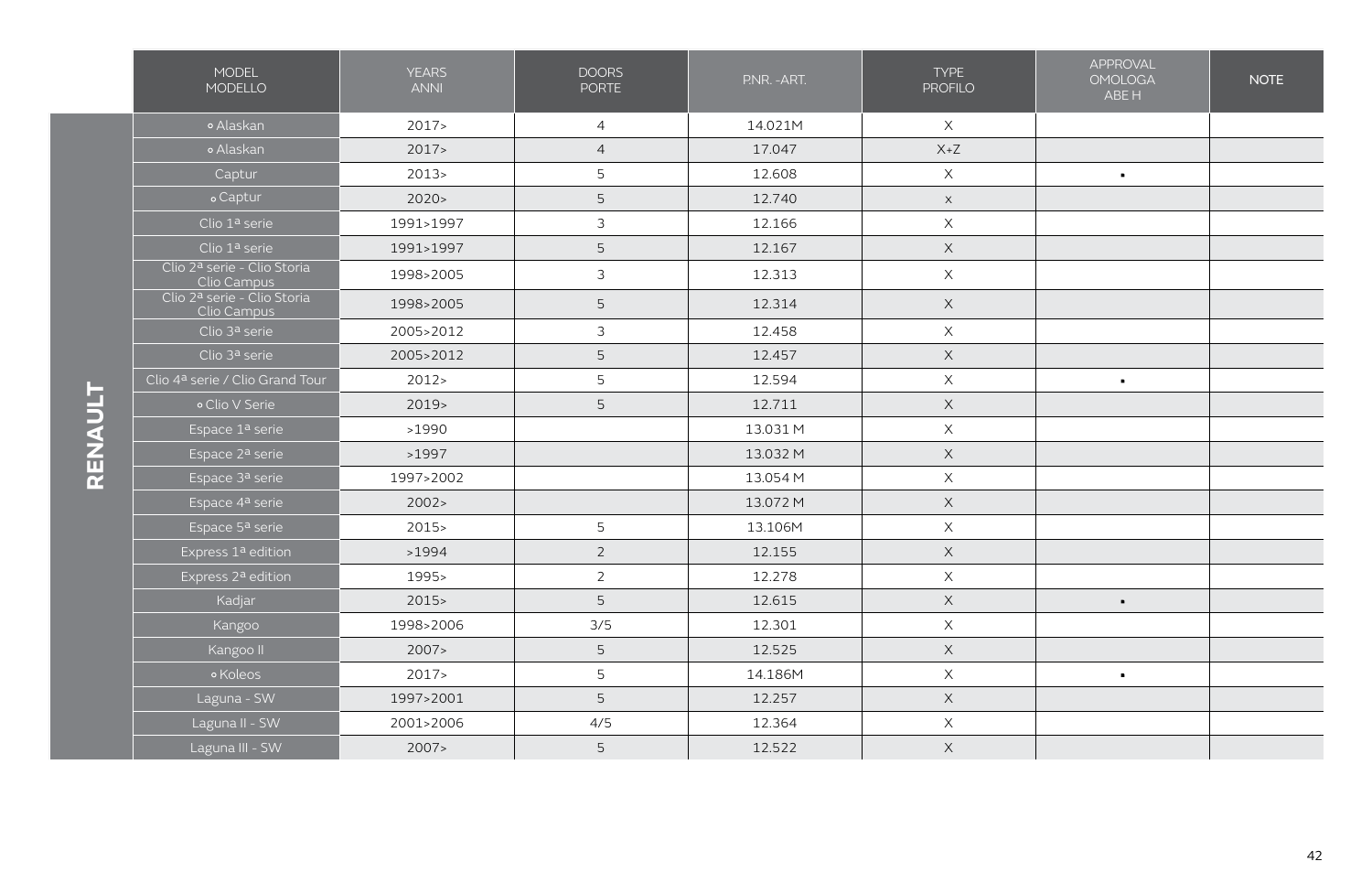| o Mégane - SW                                | 2016      | 5              | 16.063   | $X+Z$       |                |  |
|----------------------------------------------|-----------|----------------|----------|-------------|----------------|--|
| Mégane - Mégane Classic - SW                 | 1996>2002 | 4/5            | 12.279   | $\mathsf X$ |                |  |
| Mégane Coach                                 | 1998>2003 | $\mathfrak{Z}$ | 12.271   | $\mathsf X$ |                |  |
| Mégane Coupé                                 | 2003>2008 | $\mathfrak{Z}$ | 12.418   | $\mathsf X$ |                |  |
| Mégane Berlina - SW                          | 2002>2008 | 5              | 12.413   | $\mathsf X$ |                |  |
| Mégane Coupé                                 | 09/2008>  | $\mathfrak{Z}$ | 12.533   | $\mathsf X$ |                |  |
| Mégane Berlina - SW                          | 09/2008>  | 5              | 12.534   | $\mathsf X$ |                |  |
| Mégane Scenic                                | 1996>2003 | 5              | 13.050 M | $\mathsf X$ |                |  |
| Mégane Scenic - Grand Scenic<br>$(2°$ serie) | 2003>2008 | 5              | 12.426   | $\mathsf X$ |                |  |
| o Megane IV Serie -SW                        | 2016      | 4/5            | 12.683   | $\mathsf X$ | $\blacksquare$ |  |
| Modus                                        | 2004 >    | 5              | 12.447   | $\mathsf X$ |                |  |
| <b>R18</b>                                   |           | $\overline{4}$ | 12.160   | $\mathsf X$ |                |  |
| R19                                          | >1995     | $\mathfrak{Z}$ | 12.165   | $\mathsf X$ |                |  |
| R19                                          | >1995     | 4/5            | 12.164   | $\mathsf X$ |                |  |
| R21                                          |           | $\overline{4}$ | 12.153   | $\mathsf X$ |                |  |
| <b>R25</b>                                   |           | $\overline{4}$ | 12.163   | $\mathsf X$ |                |  |
| Safrane                                      | >1996     | $\overline{4}$ | 12.168   | $\mathsf X$ |                |  |
| Scenic - Xmod Cross<br>Grand Scenic 3°serie  | 2009      | 5              | 12.540   | $\mathsf X$ |                |  |
| o Scenic IV serie                            | 2016      | 5              | 12.642   | $\mathsf X$ | $\blacksquare$ |  |
| Super 5                                      | 1987>     | $\mathfrak{Z}$ | 12.154   | $\mathsf X$ |                |  |
| Super 5                                      | 1987>     | 5              | 12.155   | $\mathsf X$ |                |  |
| o Talisman                                   | 2016>     | 5              | 12.688   | $\mathsf X$ | $\blacksquare$ |  |
| Twingo I                                     | 1995>2006 | $\mathfrak{Z}$ | 12.169   | $\times$    |                |  |
| Twingo II                                    | 2007>     | $\mathfrak{Z}$ | 12.516   | $\mathsf X$ |                |  |
| Twingo / Open Air                            | 2014      | 5              | 12.614   | $\mathsf X$ | $\blacksquare$ |  |
| °Zoe                                         | $2013-$   | 5              | 12.743   | $\mathsf X$ |                |  |
|                                              |           |                |          |             |                |  |

RENAULT **RENAULT**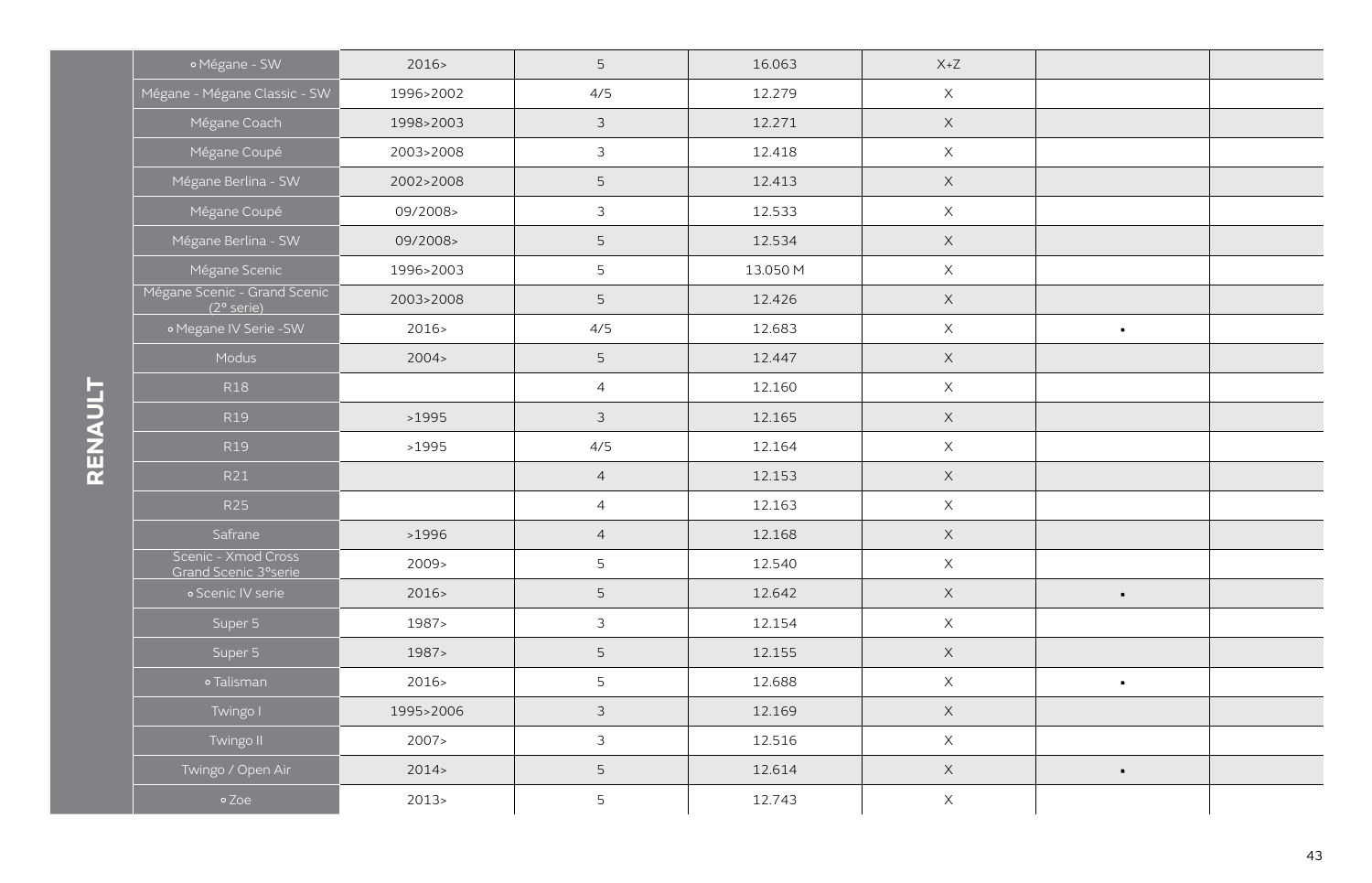|                                                                                                                | MODEL<br>MODELLO                             | <b>YEARS</b><br><b>ANNI</b> | <b>DOORS</b><br><b>PORTE</b> | P.NR. - ART. | <b>TYPE</b><br><b>PROFILO</b> | APPROVAL<br><b>OMOLOGA</b><br>ABE H | <b>NOTE</b> |
|----------------------------------------------------------------------------------------------------------------|----------------------------------------------|-----------------------------|------------------------------|--------------|-------------------------------|-------------------------------------|-------------|
| RENAULT<br>OFFROADS4X4<br>FUORISTRADA                                                                          | Koleos                                       | 2008>                       | 5                            | 14.137 M     | $\mathsf X$                   |                                     |             |
|                                                                                                                | o Captur                                     | 2020                        | 5                            | 16.092       | $X+Z$                         |                                     |             |
|                                                                                                                | o Clio 2ª serie - Clio Storia<br>Clio Campus | 1998>2005                   | 5                            | 16.069 KIT   | $X+Z$                         |                                     |             |
|                                                                                                                | o Laguna II - SW                             | 2001>2006                   | 5                            | 16.070 KIT   | $X+Z$                         |                                     |             |
| $\begin{array}{c}\n\text{RENAME} \\ \text{RERA AND FROM THAT}\n\\ \n\text{AT ANTEROSE POSTERORE}\n\end{array}$ | <sup>o</sup> Mégane Scenic<br>$(1°$ serie)   | 1999-2003                   | 5                            | 16.071 KIT   | $X+Z$                         |                                     |             |
|                                                                                                                | Kerax                                        | 1998>                       |                              | 15.002 M     | $\mathsf X$                   |                                     |             |
|                                                                                                                | Magnum                                       | 1996>                       |                              | 15.006 M     | $\mathsf X$                   |                                     |             |
|                                                                                                                | Master I                                     | >1998                       |                              | 13.056 M     | $\mathsf X$                   |                                     |             |
|                                                                                                                | Master II                                    | 1998>2010                   |                              | 13.061 M     | $\mathsf X$                   |                                     |             |
|                                                                                                                | Master II (solo parte superiore)             | 1998>2010                   |                              | 13.062M      | $\mathsf Z$                   |                                     |             |
|                                                                                                                | Master III                                   | 2010 >                      | $\overline{2}$               | 13.091M      | $\times$                      |                                     |             |
|                                                                                                                | Maxity / D75                                 | 2009>                       | $\overline{2}$               | 15.021M      | $\times$                      |                                     |             |
| RENAULT                                                                                                        | Maxity (solo parte superiore)                | 2009                        | $\overline{2}$               | 15.022M      | $\mathsf Z$                   |                                     |             |
|                                                                                                                | Midler                                       | 2000 >                      |                              | 15.002 M     | $\mathsf X$                   |                                     |             |
|                                                                                                                | Midliner                                     | 1998>                       | $\overline{2}$               | 15.003 M     | $\mathsf X$                   |                                     |             |
|                                                                                                                | Premium - Midlum                             | 1995>2013                   | $\overline{2}$               | 15.002 M     | $\mathsf X$                   |                                     |             |
|                                                                                                                | Premium                                      | 2014                        | $\overline{2}$               | 15.024M      | $\mathsf X$                   |                                     |             |
|                                                                                                                | Trafic                                       | 1991-1998                   |                              | 13.030 M     | $\times$                      |                                     |             |
|                                                                                                                | Trafic 2                                     | 1998-2013                   |                              | 13.073 M     | $\mathsf X$                   |                                     |             |
|                                                                                                                | Trafic 3                                     | 2014                        | $\overline{2}$               | 13.095M      | X                             | $\blacksquare$                      |             |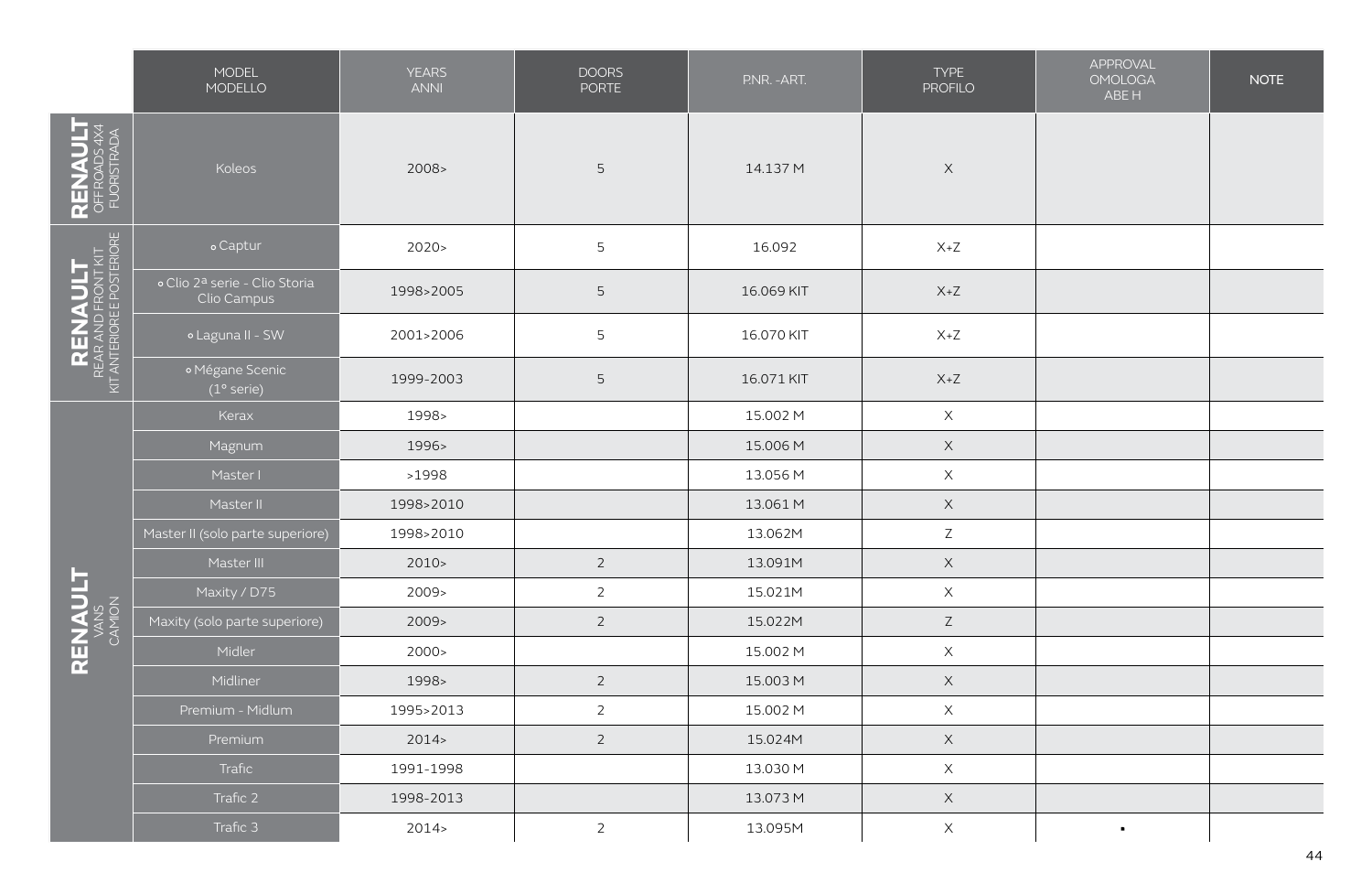|                                                                                                                  | Rover 25                                           | 2000 >    | $\mathfrak{Z}$ | 12.291     | $\mathsf X$ |  |
|------------------------------------------------------------------------------------------------------------------|----------------------------------------------------|-----------|----------------|------------|-------------|--|
|                                                                                                                  | Rover 25                                           | 2000 >    | 5              | 12.295     | $\mathsf X$ |  |
|                                                                                                                  | Rover 45                                           | 2000 >    | $\overline{4}$ | 12.284     | $\mathsf X$ |  |
|                                                                                                                  | s. 200                                             | >1995     | $\overline{4}$ | 12.50      | $\mathsf X$ |  |
| <b>ROVER</b>                                                                                                     | s. 200                                             | 1996>2000 | $\mathfrak{Z}$ | 12.291     | $\times$    |  |
|                                                                                                                  | s. 200                                             | 1996>2000 | 5              | 12.295     | $\mathsf X$ |  |
|                                                                                                                  | s. 400                                             | >1995     | $\overline{4}$ | 12.50      | $\mathsf X$ |  |
|                                                                                                                  | s. 400                                             | 1996>2000 | $\overline{4}$ | 12.284     | $\mathsf X$ |  |
|                                                                                                                  | s. 600                                             | >1999     | $\overline{4}$ | 12.266     | $\mathsf X$ |  |
|                                                                                                                  | Defender<br>with sticker - fissaggio con biadesivo | 1988>     | 3/5            | 14.119 M   | $\times$    |  |
|                                                                                                                  | Discovery I                                        | >1998     | 2/4            | 14.021 M   | $\mathsf X$ |  |
|                                                                                                                  | Discovery II                                       | 1998>2004 | 5              | 14.091 M   | $\mathsf X$ |  |
| $\begin{array}{rl} \textbf{LAND ROVER} \\ \textbf{D} \\ \textbf{OFFROAS 4} \\ \textbf{FLORETRA} \end{array}$     | Discovery III                                      | 2004>2010 | 5              | 14.141 M   | $\mathsf X$ |  |
|                                                                                                                  | Discovery IV                                       | 2010>2015 | 5              | 14.141 M   | $\mathsf X$ |  |
|                                                                                                                  | Freelander                                         | 1998>2006 | $\mathfrak{Z}$ | 14.098 M   | $\mathsf X$ |  |
|                                                                                                                  | Freelander                                         | 1998>2006 | 5              | 14.070 M   | $\mathsf X$ |  |
|                                                                                                                  | Freelander II                                      | 2006>2012 | 5              | 14.143 M   | $\mathsf X$ |  |
|                                                                                                                  | Range Rover                                        | 1994>2002 | 5              | 14.083 M   | $\times$    |  |
|                                                                                                                  | Range Rover classic                                | 2002>2012 | 5              | 14.142 M   | $\mathsf X$ |  |
|                                                                                                                  | Range Rover sport                                  | 2005      | 5              | 14.140 M   | $\mathsf X$ |  |
|                                                                                                                  | Range Rover Evoque                                 | 2011      | 5              | 14.170M    | $\mathsf X$ |  |
| $\begin{array}{c} \text{LAND ROVER} \\ \text{REAR AND FRONIT KIT} \\ \text{KIT ANTERORE POSTERIORE} \end{array}$ | <sup>o</sup> Range Rover                           | 1990>2002 | 5              | 17.021 KIT | $X+Z$       |  |
|                                                                                                                  | <sup>o</sup> Range Rover Evoque                    | 2011      | 5              | 17.022 KIT | $X+Z$       |  |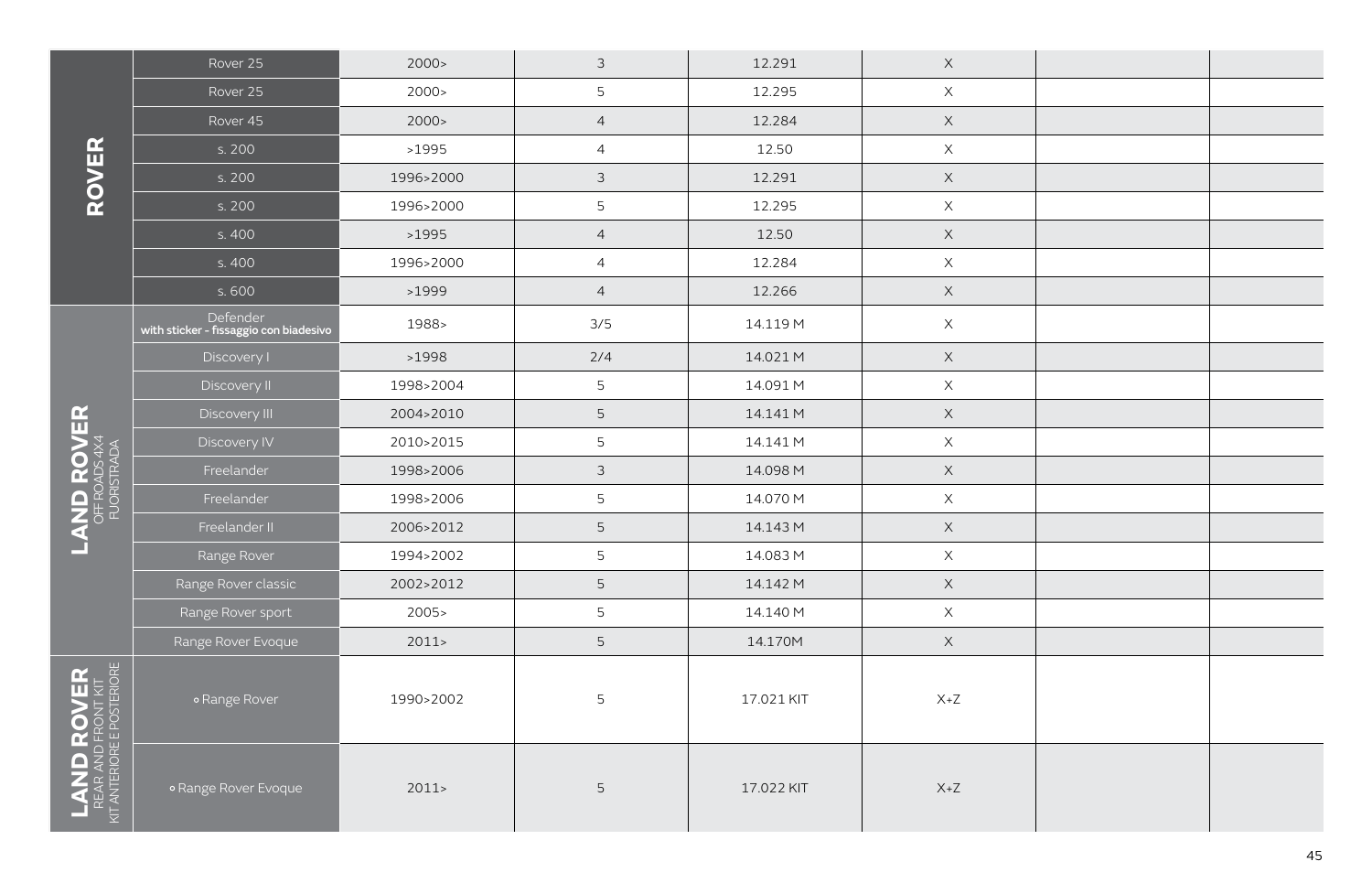|               | <b>MODEL</b><br>MODELLO                                  | <b>YEARS</b><br><b>ANNI</b> | <b>DOORS</b><br><b>PORTE</b> | P.NR. - ART. | <b>TYPE</b><br><b>PROFILO</b> | APPROVAL<br><b>OMOLOGA</b><br>ABE H | <b>NOTE</b> |
|---------------|----------------------------------------------------------|-----------------------------|------------------------------|--------------|-------------------------------|-------------------------------------|-------------|
| <b>SAAB</b>   | 9000                                                     |                             | $\overline{4}$               | 12.99        | $\mathsf X$                   |                                     |             |
|               | Scania R 124 - R 144                                     | 2004>2016                   | $\overline{2}$               | 15.004 M     | $\mathsf X$                   |                                     |             |
| <b>SCANIA</b> | Scania R 124 - R 144<br>(solo parte super.)              | 2004>2016                   | $\overline{2}$               | 15.015 M     | $\mathsf Z$                   |                                     |             |
|               | Scania 2ª / 3ª serie                                     | 1980>2004                   | $\overline{2}$               | 15.010 M     | $\times$                      |                                     |             |
|               | Alhambra                                                 | 1998>2010                   | $\overline{5}$               | 13.049 M     | $\mathsf X$                   |                                     |             |
|               | Alhambra                                                 | 2010 >                      | $\mathsf S$                  | 13.094 M     | $\mathsf X$                   |                                     |             |
|               | Altea - Altea XL                                         | 2004 >                      | 5                            | 12.448       | $\mathsf X$                   |                                     |             |
|               | o Arona                                                  | 2017                        | $\mathsf S$                  | 12.720       | $\mathsf X$                   |                                     |             |
|               | Arosa                                                    | 1996>                       | $\mathfrak{Z}$               | 12.306       | $\mathsf X$                   |                                     |             |
|               | Ateca                                                    | 2016                        | 5                            | 14.187M      | $\times$                      |                                     |             |
|               | Cordoba                                                  | 1993>2002                   | $\mathfrak{Z}$               | 12.83 A      | $\mathsf X$                   |                                     |             |
| <b>SEAT</b>   | Cordoba                                                  | 1993>2002                   | 5                            | 12.84 A      | $\mathsf X$                   |                                     |             |
|               | Cordoba - SW                                             | 2002 >                      | 5                            | 12.400       | $\mathsf X$                   |                                     |             |
|               | Exeo SW                                                  | 2009                        | 4/5                          | 12.374       | $\mathsf X$                   |                                     |             |
|               | Ibiza 1ª serie                                           | 1987>1993                   | $\mathfrak{Z}$               | 12.83        | $\mathsf X$                   |                                     |             |
|               | Ibiza 1ª serie                                           | 1987>1993                   | $\mathsf S$                  | 12.84        | $\mathsf X$                   |                                     |             |
|               | Ibiza 2ª serie                                           | 1993>2001                   | 3                            | 12.83 A      | $\mathsf X$                   |                                     |             |
|               | Ibiza 2ª serie                                           | 1993>2001                   | 5                            | 12.84 A      | $\mathsf X$                   |                                     |             |
|               | lbiza 2ª serie<br>with sticker - fissaggio con biadesivo | 1993>2001                   | 5                            | 12.485       | $\mathsf X$                   |                                     |             |
|               | Ibiza 3ª serie                                           | 2002>2008                   | $\mathfrak{Z}$               | 12.401       | $\mathsf X$                   |                                     |             |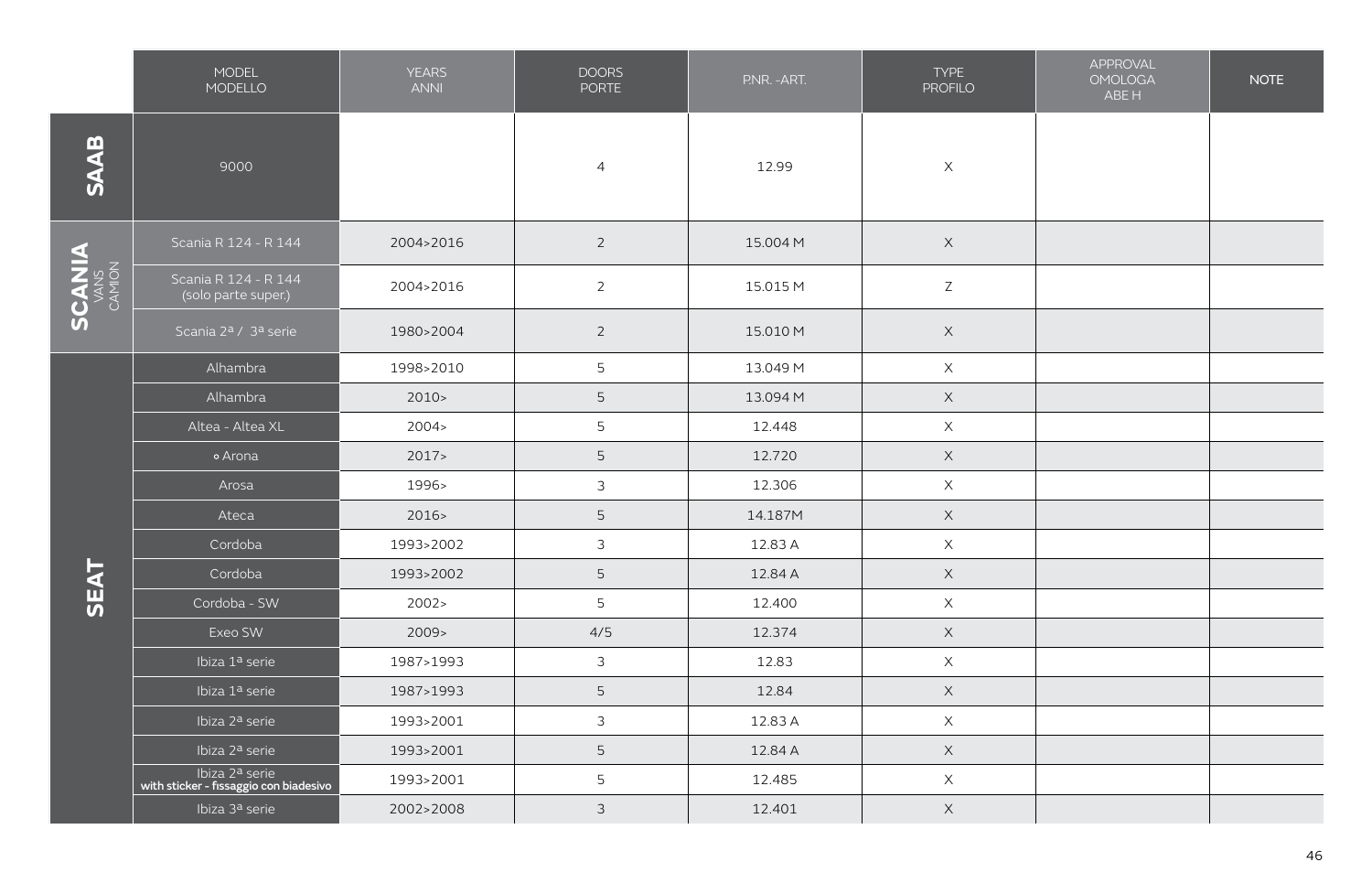|                          | Ibiza 3ª serie                                           | 2002>2008      | 5              | 12.400  | $\times$    |  |
|--------------------------|----------------------------------------------------------|----------------|----------------|---------|-------------|--|
|                          | Ibiza 3ª serie<br>with sticker - fissaggio con biadesivo | 2002>2008      | 5              | 12.487  | $\mathsf X$ |  |
|                          | Ibiza 4ª serie                                           | 2008 >         | 3              | 12.542  | $\times$    |  |
|                          | Ibiza 4ª serie - ST                                      | $2008 -$       | 5              | 12.541  | $\times$    |  |
|                          | o Ibiza                                                  | 2017           | 5              | 12.718  | $\times$    |  |
|                          | Inca                                                     | 11/'95>01/2004 | $\overline{2}$ | 12.84A  | $\times$    |  |
|                          | Leon                                                     | 2000>2004      | 4/5            | 12.342  | X           |  |
|                          | Leon                                                     | 2005>2012      | 5              | 12.500  | $\times$    |  |
|                          | Leon - Leon ST                                           | 2013           | 5              | 12.605  | $\times$    |  |
|                          | Leon SC                                                  | $2013-$        | 3              | 13.099M | $\times$    |  |
|                          | o Seat Leon 4' serie SW                                  | 2020           | 5              | 12.776  | $\times$    |  |
|                          | Malaga                                                   |                | $\overline{4}$ | 12.73   | $\times$    |  |
|                          | Marbella                                                 | 1981>1996      | $\overline{2}$ | 12.69 V | $\times$    |  |
|                          | MII                                                      | 2012           | 3              | 12.592  | $\times$    |  |
|                          | MII                                                      | 2012           | 5              | 12.600  | $\times$    |  |
|                          | Ronda                                                    |                | $\overline{4}$ | 12.73   | $\mathsf X$ |  |
|                          | Terra                                                    | 1981>1996      | $\overline{2}$ | 12.69 V | $\times$    |  |
|                          | o Tarraco                                                | $2019-$        | 5              | 14.188M | $\times$    |  |
|                          | o Tarraco                                                | $2019-$        | 5              | 17.050  | $X+Z$       |  |
|                          | Toledo                                                   | 1990>1999      | $\overline{4}$ | 12.81 A | $\times$    |  |
|                          | Toledo                                                   | 1999>2005      | 4/5            | 12.342  | $\times$    |  |
|                          | <b>Toledo</b><br>with sticker - fissaggio con biadesivo  | 1999>2005      | $\overline{4}$ | 12.486  | $\mathsf X$ |  |
|                          | Toledo                                                   | 2004>2012      | 5              | 12.448  | $\mathsf X$ |  |
|                          | Toledo                                                   | 2013           | $\overline{4}$ | 12.606  | $\times$    |  |
|                          | o Arona                                                  | 2017           | 5              | 16.035  | $X+Z$       |  |
|                          | Ateca                                                    | 2016           | 5              | 17.033  | $X+Z$       |  |
| KTANTEROFE<br>EPOSTEROFE | o Ibiza                                                  | 2017           | 5              | 16.026  | $X+Z$       |  |
|                          | o Seat Leon 4' serie berlina                             | 2020           | 5              | 16.096  | $X+Z$       |  |

**SEAT**

**SEAT** Rearandfront kit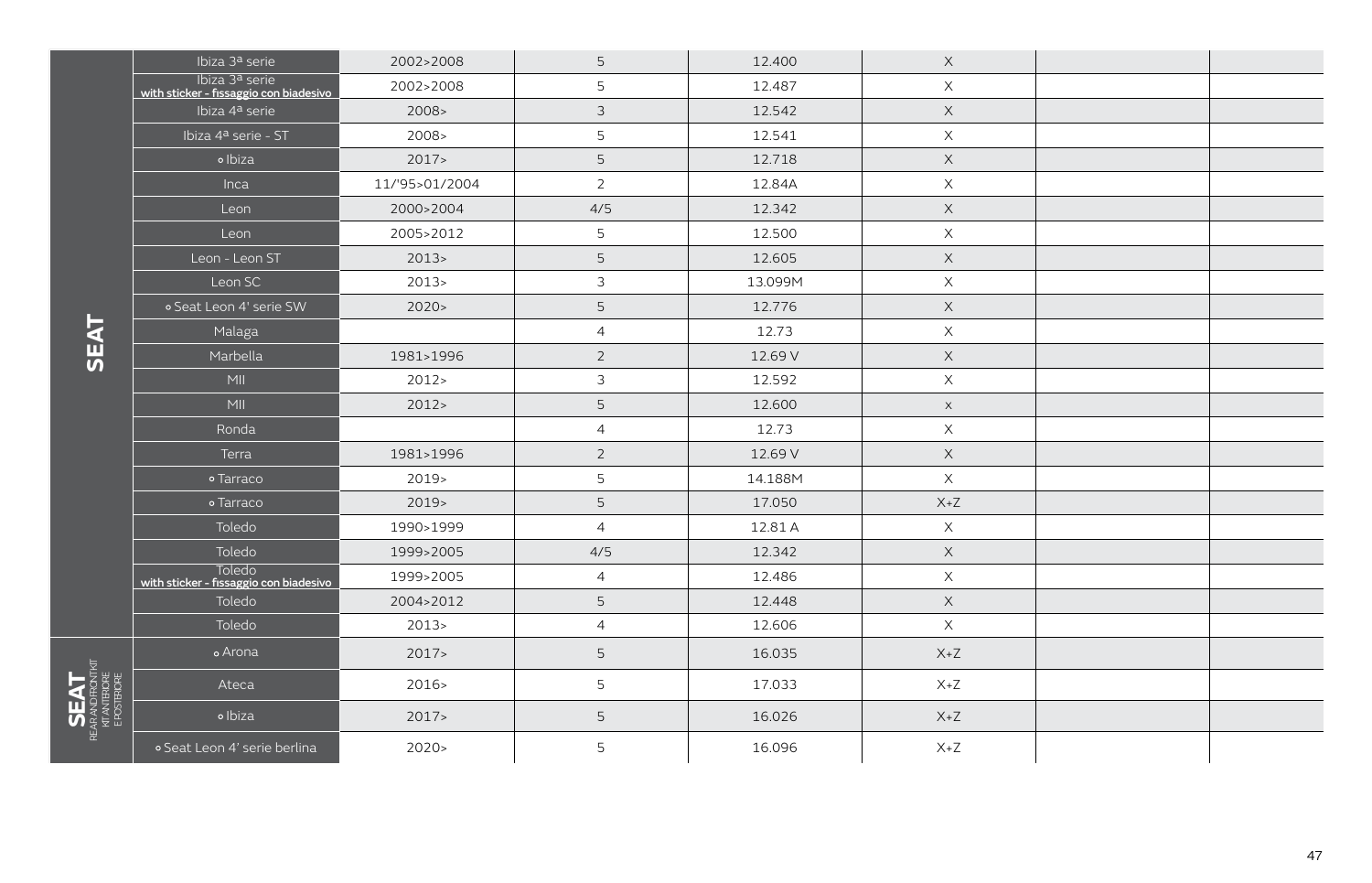|                                            | <b>MODEL</b><br>MODELLO                           | <b>YEARS</b><br><b>ANNI</b> | <b>DOORS</b><br><b>PORTE</b> | PNR. - ART. | <b>TYPE</b><br><b>PROFILO</b> | <b>APPROVAL</b><br><b>OMOLOGA</b><br>ABE H | <b>NOTE</b> |
|--------------------------------------------|---------------------------------------------------|-----------------------------|------------------------------|-------------|-------------------------------|--------------------------------------------|-------------|
|                                            | 105 L - 120 L - 130 GL                            |                             | $\overline{4}$               | 12.170      | $\mathsf X$                   |                                            |             |
|                                            | Citigo                                            | 2012                        | $\mathfrak{Z}$               | 12.592      | X                             |                                            |             |
|                                            | Citigo                                            | 2012                        | $\mathsf S$                  | 12.600      | $\times$                      |                                            |             |
|                                            | Fabia                                             | 2000>2006                   | 5                            | 12.359      | X                             |                                            |             |
|                                            | Fabia                                             | 2007>2014                   | 5                            | 12.526      | $\times$                      |                                            |             |
|                                            | Fabia - SW                                        | 2015                        | 5                            | 12.666      | X                             |                                            |             |
|                                            | Favorit                                           | >04/1998                    | $\overline{4}$               | 12.171      | $\mathsf X$                   |                                            |             |
|                                            | Felicia                                           | >04/1998                    | $\overline{4}$               | 12.171      | X                             |                                            |             |
|                                            | Felicia - SW                                      | 05/1998>                    | 5                            | 12.327      | $\times$                      |                                            |             |
|                                            | • Kamiq                                           | 2019>                       | 5                            | 14.206M     | $\boldsymbol{\mathsf{X}}$     |                                            |             |
|                                            | • Karoq                                           | 2018                        | 5                            | 14.187M     | $\times$                      |                                            |             |
|                                            | Octavia Saloon - SW                               | 1998>2004                   | 4/5                          | 12.328      | $\times$                      |                                            |             |
|                                            | Octavia<br>with sticker - fissaggio con biadesivo | 1998>2004                   | 5                            | 12.489      | $\times$                      |                                            |             |
| <b>FLORIHADA</b>                           | Octavia                                           | 2004>2012                   | $\overline{4}$               | 12.454      | X                             |                                            |             |
|                                            | Octavia<br>with sticker - fissaggio con biadesivo | 2004>2012                   | $\overline{4}$               | 12.488      | $\mathsf X$                   |                                            |             |
|                                            | Octavia SW                                        | 2013 <sub>2</sub>           | 4/5                          | 12.609      | $\mathsf X$                   |                                            |             |
|                                            | · Octavia SW 4^ serie                             | 2020                        | 4/5                          | 12.782      | $\mathsf X$                   |                                            |             |
|                                            | Rapid - SW                                        | 2013                        | $\overline{4}$               | 12.606      | $\boldsymbol{\mathsf{X}}$     |                                            |             |
|                                            | Roomster                                          | 2006>                       | 5                            | 12.508      | $\times$                      |                                            |             |
|                                            | o Scala                                           | $2019-$                     | 5                            | 12.748      | $\mathsf X$                   |                                            |             |
|                                            | o Scala                                           | 2019>                       | 5                            | 16.072      | $X+Z$                         |                                            |             |
|                                            | Superb                                            | 2002>2009                   | $\overline{4}$               | 12.438      | $\mathsf X$                   |                                            |             |
|                                            | Superb SW                                         | 2010 >                      | 4/5                          | 12.560      | X                             |                                            |             |
|                                            | o Superb B8 SW                                    | 2016>                       | 4/5                          | 12.693      | $\mathsf X$                   |                                            |             |
|                                            | Yeti                                              | 2009 <sub>&gt;</sub>        | 5                            | 12 5 5 9    | $\times$                      |                                            |             |
|                                            | o Kodiaq                                          | 2017                        | 5                            | 14.191M     | $\mathsf X$                   |                                            |             |
|                                            | o Kamiq                                           | 2019>                       | 5                            | 17.054      | $X+Z$                         |                                            |             |
|                                            | o Karoq                                           | $2018-$                     | 5                            | 17.046      | $X+Z$                         |                                            |             |
| FRUNT RIT<br>KIT ANTERIORE<br>E POSTERIORE | o Kodiaq                                          | 2017                        | 5                            | 17.038      | $X+Z$                         |                                            |             |
|                                            | o Octavia                                         | 2013                        | 5                            | 16.045      | $X+Z$                         |                                            |             |
|                                            | o Octavia Berlina                                 | 2013                        | $\overline{4}$               | 16.044      | $X+Z$                         |                                            |             |
|                                            | o Octavia SW 4^ serie                             | 2020                        | 4/5                          | 16.099M     | $X+Z$                         |                                            |             |

**SKODA**

**SKODA**<br>Rear and<br>Front kit Front kit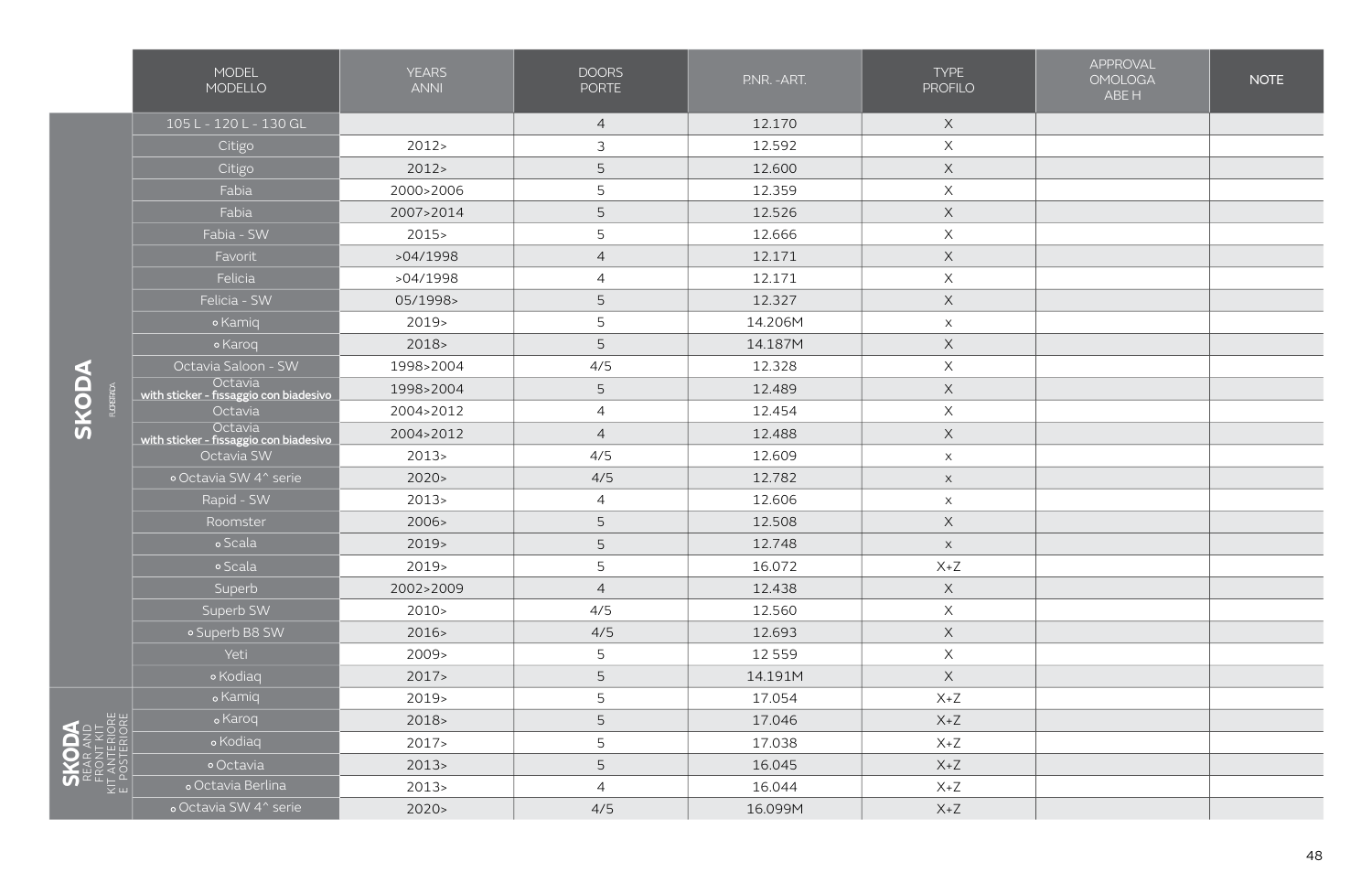|               | For Four  | 2004>2013 | 5               | 12.450    | $\mathsf X$ |  |
|---------------|-----------|-----------|-----------------|-----------|-------------|--|
| SMART         | For Four  | 2014      | 5               | 12.614    | $\mathsf X$ |  |
|               | o Fortwo  | 2014      | $\mathfrak{Z}$  | 12.700    | $\mathsf X$ |  |
|               | Justy     | 1989>     | $\mathfrak{Z}$  | 12.G1     | $\mathsf X$ |  |
|               | Justy     | 1989>2003 | $\mathsf S$     | 12.G2     | $\mathsf X$ |  |
| SUBARU        | Justy     | 2003 >    | 5               | 12.440    | $\mathsf X$ |  |
|               | M 80      | 1993>     | $\mathsf S$     | 12.G4     | $\mathsf X$ |  |
|               | Vivio     | 1992>1999 | $\overline{5}$  | 12.273    | $\mathsf X$ |  |
|               | Alto      | 1997>     | $\mathfrak{Z}$  | 12.H4     | $\mathsf X$ |  |
|               | Alto      | 2002>2009 | $\mathsf S$     | 12.H10    | $\mathsf X$ |  |
|               | Alto      | 2009      | 5               | 12.H16    | $\mathsf X$ |  |
|               | Baleno    | >2001     | $\overline{4}$  | 12.H5     | $\mathsf X$ |  |
| SUZUKI MARUTI | o Baleno  | 2016      | $\mathsf S$     | $12. H11$ | $\mathsf X$ |  |
|               | o Celerio | $2015 -$  | 5               | 12.H19    | $\mathsf X$ |  |
|               | Ignis     | 2000 >    | $\mathsf S$     | $12. H7$  | $\mathsf X$ |  |
|               | o Ignis   | 2017      | 5               | 12.H12    | $\mathsf X$ |  |
|               | Liana     | 2001      | $5\phantom{.0}$ | 12.H9     | $\mathsf X$ |  |
|               | Maruti    | >1989     | $\overline{4}$  | 12.H1     | $\mathsf X$ |  |
|               | S-Cross   | 2013      | $\mathsf S$     | 14.163M   | $\mathsf X$ |  |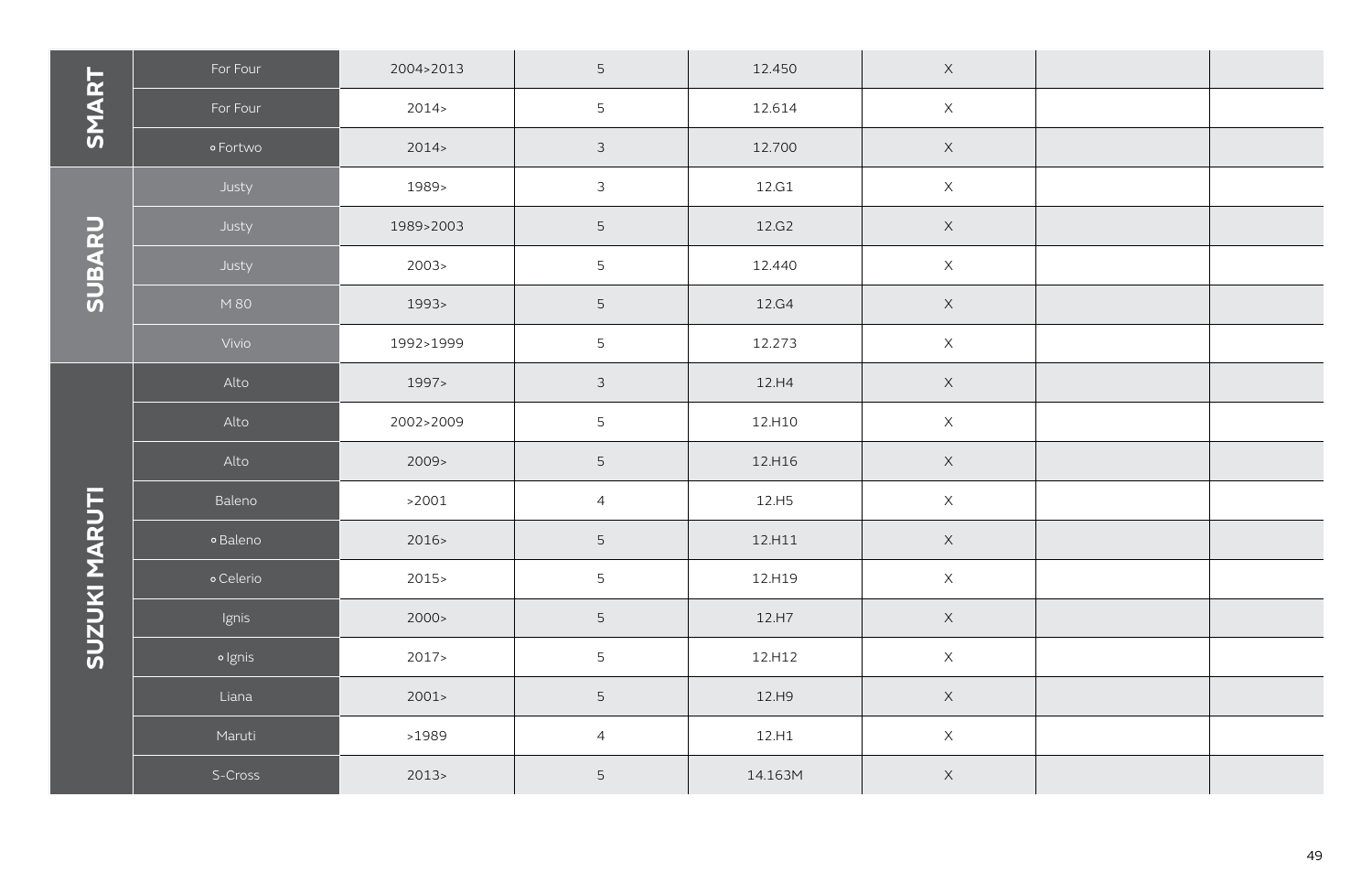|                                             | MODEL<br>MODELLO                                      | <b>YEARS</b><br><b>ANNI</b> | <b>DOORS</b><br><b>PORTE</b> | P.NR. - ART.       | <b>TYPE</b><br><b>PROFILO</b> | APPROVAL<br><b>OMOLOGA</b><br>ABE H | <b>NOTE</b> |
|---------------------------------------------|-------------------------------------------------------|-----------------------------|------------------------------|--------------------|-------------------------------|-------------------------------------|-------------|
| SUZUKI MARUTI                               | Splash                                                | 2008 >                      | 5                            | 12.535             | $\times$                      |                                     |             |
|                                             | Swift                                                 | 1989>2001                   | $\mathfrak{Z}$               | 12.H2              | $\mathsf X$                   |                                     |             |
|                                             | Swift                                                 | 1989>2001                   | 5                            | 12.H3              | $\boldsymbol{\mathsf{X}}$     |                                     |             |
|                                             | Swift                                                 | 2006>                       | $\mathfrak{Z}$               | 12.H15             | $\times$                      |                                     |             |
|                                             | Swift                                                 | 2005>2010                   | 5                            | 12.H13             | $\mathsf X$                   |                                     |             |
|                                             | Swift                                                 | 2010                        | 5                            | 12.H17             | $\mathsf X$                   |                                     |             |
|                                             | o Swift                                               | 2017                        | 5                            | 12.H <sub>22</sub> | $\times$                      |                                     |             |
|                                             | Wagon R+                                              | 2000 >                      | 5                            | 12.H6              | $\mathsf X$                   |                                     |             |
|                                             | Gran Vitara                                           | 1998>2005                   | $\mathfrak{Z}$               | 14.057 M           | $\mathsf X$                   |                                     |             |
|                                             | Gran Vitara<br>with sticker - fissaggio con biadesivo | 1998>2005                   | $\mathfrak{Z}$               | 14.105 M           | $\boldsymbol{\mathsf{X}}$     |                                     |             |
|                                             | Gran Vitara                                           | 1998>2005                   | 5                            | 14.058 M           | $\boldsymbol{\mathsf{X}}$     |                                     |             |
|                                             | Gran Vitara<br>with sticker - fissaggio con biadesivo | 1998>2005                   | 5                            | 14.104 M           | $\mathsf X$                   |                                     |             |
|                                             | Gran Vitara                                           | 2006                        | $\mathfrak{Z}$               | 14.113 M           | $\mathsf X$                   |                                     |             |
|                                             | Gran Vitara                                           | 2005                        | 5                            | 14.111 M           | $\times$                      |                                     |             |
|                                             | Jimny<br>with sticker - fissaggio con biadesivo       | 1998>2008                   | $\mathfrak{Z}$               | 14.106 M           | $\boldsymbol{\mathsf{X}}$     |                                     |             |
|                                             | o Jimny                                               | $2018-$                     | 3                            | 14.200M            | $\times$                      |                                     |             |
| <b>SUZUKI</b><br>OFFROADS 4X4<br>FUORSTRADA | Samurai - SJ - Santana                                | >2001                       | $\overline{2}$               | 14.025 M           | $\times$                      |                                     |             |
|                                             | $S\times4$                                            | 2006>                       | 5                            | 14.109 M           | $\boldsymbol{\mathsf{X}}$     |                                     |             |
|                                             | Vitara                                                | >1997                       | $\mathfrak{Z}$               | 14.026 M           | $\times$                      |                                     |             |
|                                             | Vitara<br>with sticker - fissaggio con biadesivo      | >1997                       | $\mathfrak{Z}$               | 14.107 M           | $\mathsf X$                   |                                     |             |
|                                             | Vitara                                                | >1997                       | $\mathsf S$                  | 14.027 M           | $\boldsymbol{\mathsf{X}}$     |                                     |             |
|                                             | Vitara<br>with sticker - fissaggio con biadesivo      | >1997                       | 5                            | 14.108 M           | $\mathsf X$                   |                                     |             |
|                                             | Vitara                                                | 2015                        | 5                            | 14.176M            | $\mathsf X$                   |                                     |             |
|                                             | YR7 (Jimny)                                           | 1998>2008                   | 3                            | 14.062M            | $\boldsymbol{\mathsf{X}}$     |                                     |             |

50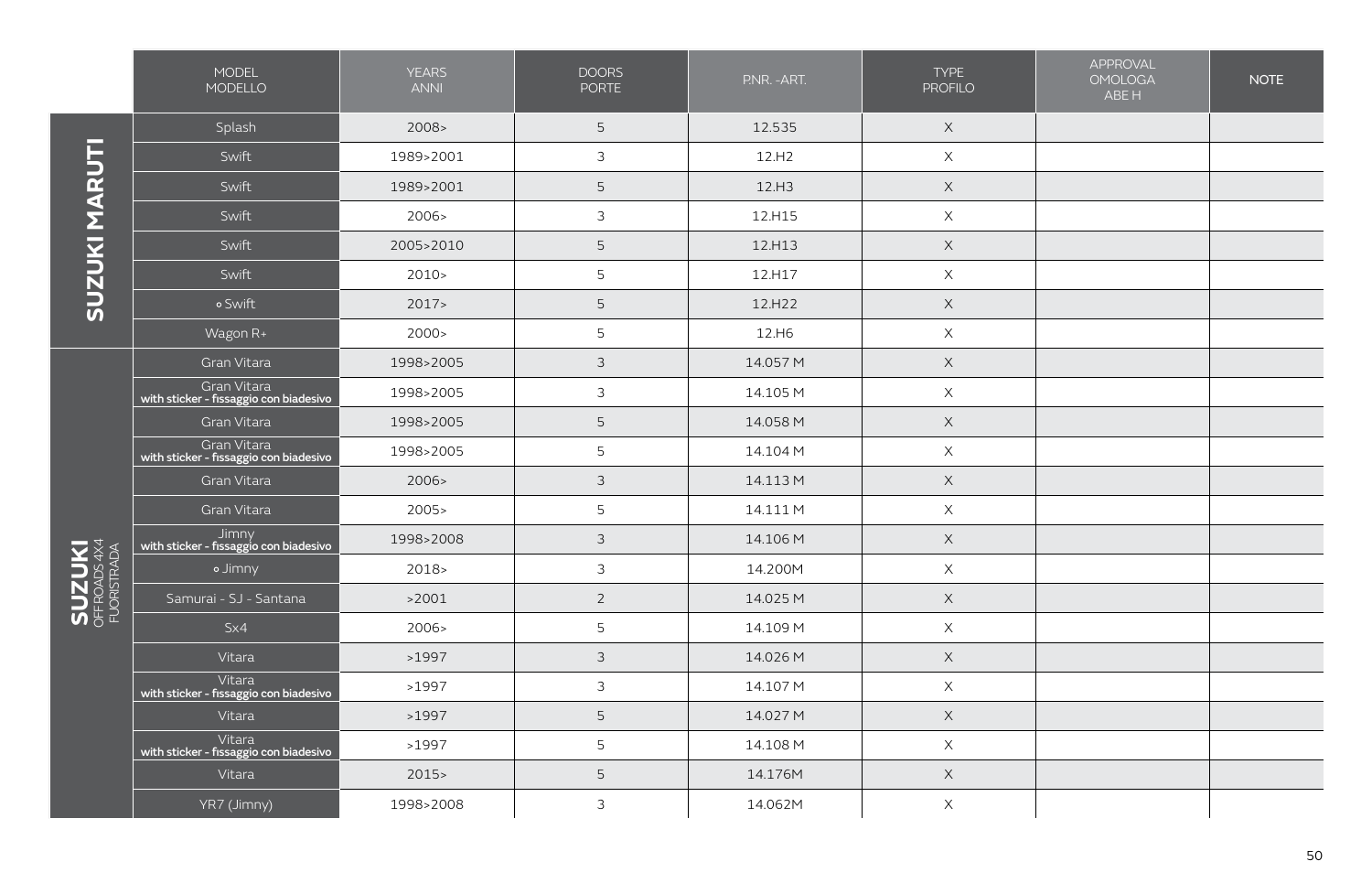|                                                          | o Baleno                                               | 2016      | 5              | 16.040 KIT | $X+Z$       |  |
|----------------------------------------------------------|--------------------------------------------------------|-----------|----------------|------------|-------------|--|
|                                                          | Gran Vitara                                            | 2005      | 5              | 17.023 KIT | $X+Z$       |  |
|                                                          | Ignis                                                  | 2000 >    | 5              | 16.076 KIT | $X+Z$       |  |
|                                                          | · Ignis                                                | 2017      | 5              | 16.004 KIT | $X+Z$       |  |
| SUZUKI<br>REAR AND FRONT KIT<br>KIT ANTERIORE POSTERIORE | S-Cross                                                | 2013      | 5              | 17.024 KIT | $X+Z$       |  |
|                                                          | Swift                                                  | 2005      | 5              | 16.078 KIT | $X+Z$       |  |
|                                                          | o Swift                                                | 2017      | $\mathsf S$    | 16.020 KIT | $X+Z$       |  |
|                                                          | SX4                                                    | 2006>     | 5              | 17.007 KIT | $X+Z$       |  |
|                                                          | Vitara                                                 | 2015      | $5\phantom{.}$ | 17.025 KIT | $X+Z$       |  |
| OFF ROADS 4<br>FUORISTRAD<br>FUORISTRAD<br>TATA          | Telco Line                                             | 1998>     | $\overline{2}$ | 14.100 M   | $\times$    |  |
|                                                          | Auris                                                  | 2007>2012 | $5\phantom{.}$ | 12.L31     | $\mathsf X$ |  |
|                                                          | Auris Berlina - Touring Sports                         | 2013      | 5              | 12.L40     | $\mathsf X$ |  |
|                                                          | Avensis                                                | 1997>2003 | 4/5            | 12.L14     | $\mathsf X$ |  |
|                                                          | Avensis - SW<br>with sticker - fissaggio con biadesivo | 1997>2003 | 4/5            | 12.L19     | $\mathsf X$ |  |
|                                                          | Avensis<br>with sticker - fissaggio con biadesivo      | 2003>2009 | 4/5            | 12.490     | $\mathsf X$ |  |
| TOVOTA                                                   | Avensis Verso                                          | 2002 >    | 5              | 12.L21     | $\mathsf X$ |  |
|                                                          | Avensis - SW                                           | 2003>2009 | 4/5            | 12.L25     | $\mathsf X$ |  |
|                                                          | Avensis - SW                                           | 2009      | 4/5            | 12.L34     | $\mathsf X$ |  |
|                                                          | Aygo                                                   | 2005>2014 | $\mathfrak{Z}$ | 12.L27     | $\mathsf X$ |  |
|                                                          | Aygo                                                   | 2005>2014 | 5              | 12.L28     | $\mathsf X$ |  |
|                                                          | Aygo                                                   | 2014      | $\mathfrak{Z}$ | 12.613     | $\mathsf X$ |  |
|                                                          | Aygo                                                   | 2014      | 5              | 12.601     | $\mathsf X$ |  |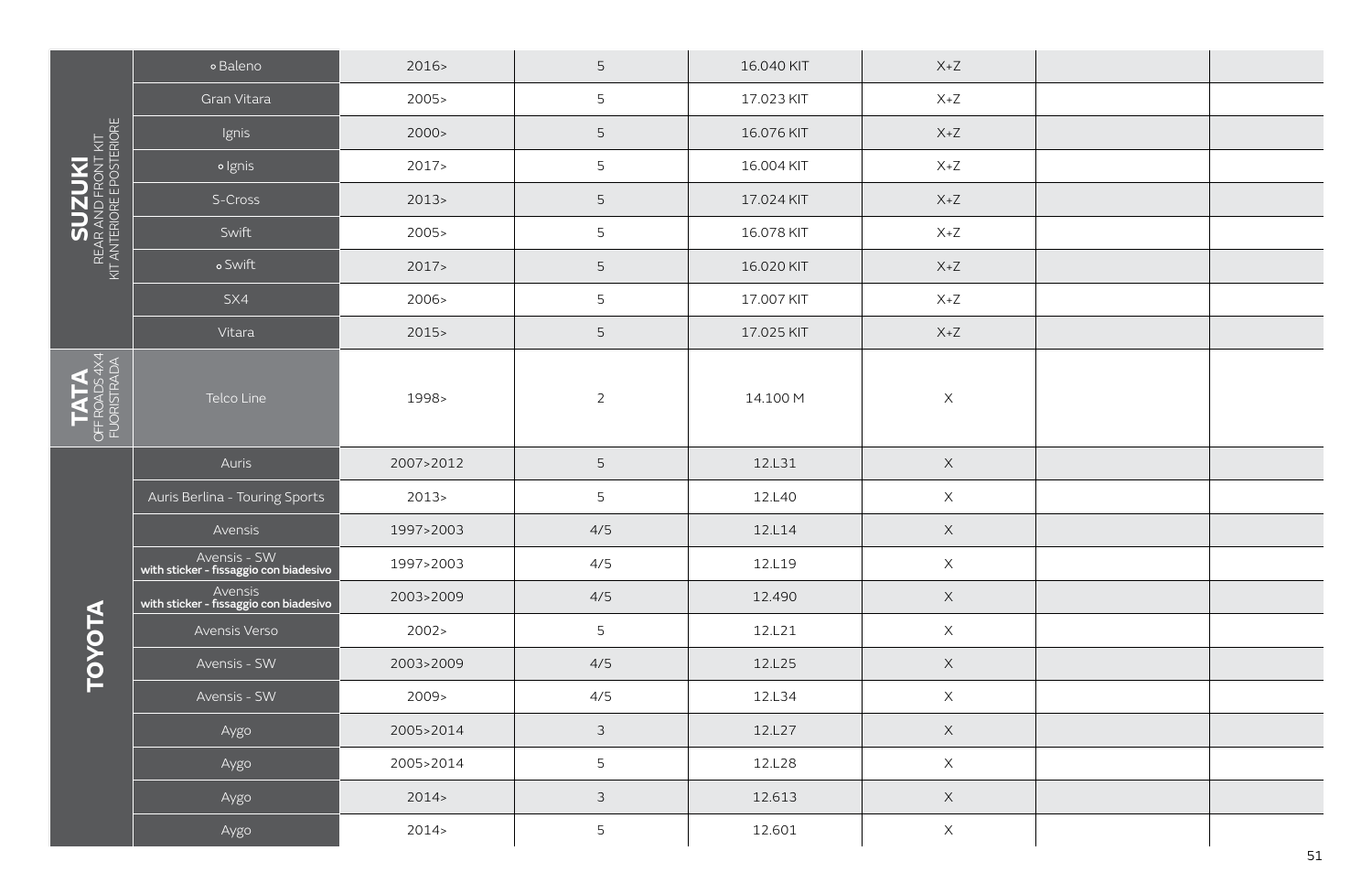|                | <b>MODEL</b><br>MODELLO           | <b>YEARS</b><br><b>ANNI</b> | <b>DOORS</b><br><b>PORTE</b>                                                                                                | P.NR. - ART.                                                                                                                                                                                                                                                                                                                                                                                                                                                                                                                                    | <b>TYPE</b><br><b>PROFILO</b> | APPROVAL<br><b>OMOLOGA</b><br>ABE H | <b>NOTE</b> |
|----------------|-----------------------------------|-----------------------------|-----------------------------------------------------------------------------------------------------------------------------|-------------------------------------------------------------------------------------------------------------------------------------------------------------------------------------------------------------------------------------------------------------------------------------------------------------------------------------------------------------------------------------------------------------------------------------------------------------------------------------------------------------------------------------------------|-------------------------------|-------------------------------------|-------------|
| <b>AICYCIO</b> | Camry                             | 1992>1996                   | $\overline{4}$                                                                                                              | 12.L9                                                                                                                                                                                                                                                                                                                                                                                                                                                                                                                                           | $\mathsf X$                   |                                     |             |
|                | Carina E Liftback - Saloon        | 1992>1998                   | 4/5                                                                                                                         | 12.L4                                                                                                                                                                                                                                                                                                                                                                                                                                                                                                                                           | $\mathsf X$                   |                                     |             |
|                | Carina - SW                       | >1998                       | $\overline{4}$                                                                                                              | $\mathsf X$<br>12.L10<br>$\times$<br>12.L46<br>$\mathsf X$<br>12.L7<br>12.L1<br>$\mathsf X$<br>12.L2<br>$\times$<br>12.L3<br>$\mathsf X$<br>12.L8<br>$\mathsf X$<br>12.L12<br>$\times$<br>$\mathsf X$<br>12.L13<br>$\mathsf X$<br>12.L22<br>12.L23<br>$\times$<br>$\mathsf X$<br>12.L24<br>12.L26<br>$\mathsf X$<br>$\mathsf X$<br>14.189M<br>12.L33<br>$\mathsf X$<br>$\mathsf X$<br>12.L11<br>$\mathsf X$<br>12.L15<br>$\mathsf X$<br>12.L20<br>12.L36<br>$\mathsf X$<br>$\mathsf X$<br>12.L39<br>$\mathsf X$<br>12.L35<br>12.L37<br>$\times$ |                               |                                     |             |
|                | o Corolla                         | $2019-$                     | 5                                                                                                                           |                                                                                                                                                                                                                                                                                                                                                                                                                                                                                                                                                 |                               |                                     |             |
|                | Corolla Compact - Sport Wagon     | >1997                       | $\overline{4}$                                                                                                              |                                                                                                                                                                                                                                                                                                                                                                                                                                                                                                                                                 |                               |                                     |             |
|                | Corolla Hatchback GTI             | 1988>                       | 3<br>5<br>5<br>$\overline{4}$<br>$\mathfrak{Z}$<br>5<br>3<br>5<br>5<br>5<br>5<br>$\mathfrak{Z}$<br>$\mathfrak{Z}$<br>5<br>5 |                                                                                                                                                                                                                                                                                                                                                                                                                                                                                                                                                 |                               |                                     |             |
|                | Corolla Hatchback<br>Saloon Wagon | 1988>1997                   |                                                                                                                             |                                                                                                                                                                                                                                                                                                                                                                                                                                                                                                                                                 |                               |                                     |             |
|                | Corolla Liftback - 4WD            | 1988>1991                   |                                                                                                                             |                                                                                                                                                                                                                                                                                                                                                                                                                                                                                                                                                 |                               |                                     |             |
|                | Corolla Liftback - Saloon         | 1992>1997                   |                                                                                                                             |                                                                                                                                                                                                                                                                                                                                                                                                                                                                                                                                                 |                               |                                     |             |
|                | Corolla E-110                     | 1995>2002                   |                                                                                                                             |                                                                                                                                                                                                                                                                                                                                                                                                                                                                                                                                                 |                               |                                     |             |
|                | Corolla - SW                      | 1995>2002                   |                                                                                                                             |                                                                                                                                                                                                                                                                                                                                                                                                                                                                                                                                                 |                               |                                     |             |
|                | Corolla E-120                     | 2002>2007                   |                                                                                                                             |                                                                                                                                                                                                                                                                                                                                                                                                                                                                                                                                                 |                               |                                     |             |
|                | Corolla E-120                     | 2002>2007                   |                                                                                                                             |                                                                                                                                                                                                                                                                                                                                                                                                                                                                                                                                                 |                               |                                     |             |
|                | Corolla Verso                     | >2004                       |                                                                                                                             |                                                                                                                                                                                                                                                                                                                                                                                                                                                                                                                                                 |                               |                                     |             |
|                | Corolla Verso                     | 2004>2009                   |                                                                                                                             |                                                                                                                                                                                                                                                                                                                                                                                                                                                                                                                                                 |                               |                                     |             |
|                | $\circ$ C-HR                      | 2017                        |                                                                                                                             |                                                                                                                                                                                                                                                                                                                                                                                                                                                                                                                                                 |                               |                                     |             |
|                | IQ                                | 2009                        |                                                                                                                             |                                                                                                                                                                                                                                                                                                                                                                                                                                                                                                                                                 |                               |                                     |             |
|                | Paseo                             | >1998                       |                                                                                                                             |                                                                                                                                                                                                                                                                                                                                                                                                                                                                                                                                                 |                               |                                     |             |
|                | Picnic                            | 1996>2002                   |                                                                                                                             |                                                                                                                                                                                                                                                                                                                                                                                                                                                                                                                                                 |                               |                                     |             |
|                | Previa                            | 2000>2006                   |                                                                                                                             |                                                                                                                                                                                                                                                                                                                                                                                                                                                                                                                                                 |                               |                                     |             |
|                | Prius (no Prius Plus)             | 2009                        | 5                                                                                                                           |                                                                                                                                                                                                                                                                                                                                                                                                                                                                                                                                                 |                               |                                     |             |
|                | Prius+                            | 2013                        | 5                                                                                                                           |                                                                                                                                                                                                                                                                                                                                                                                                                                                                                                                                                 |                               |                                     |             |
|                | Urban Cruiser                     | 2009                        | 5                                                                                                                           |                                                                                                                                                                                                                                                                                                                                                                                                                                                                                                                                                 |                               |                                     |             |
|                | Verso                             | 2009>                       | 5                                                                                                                           |                                                                                                                                                                                                                                                                                                                                                                                                                                                                                                                                                 |                               |                                     |             |

**TOYOTA**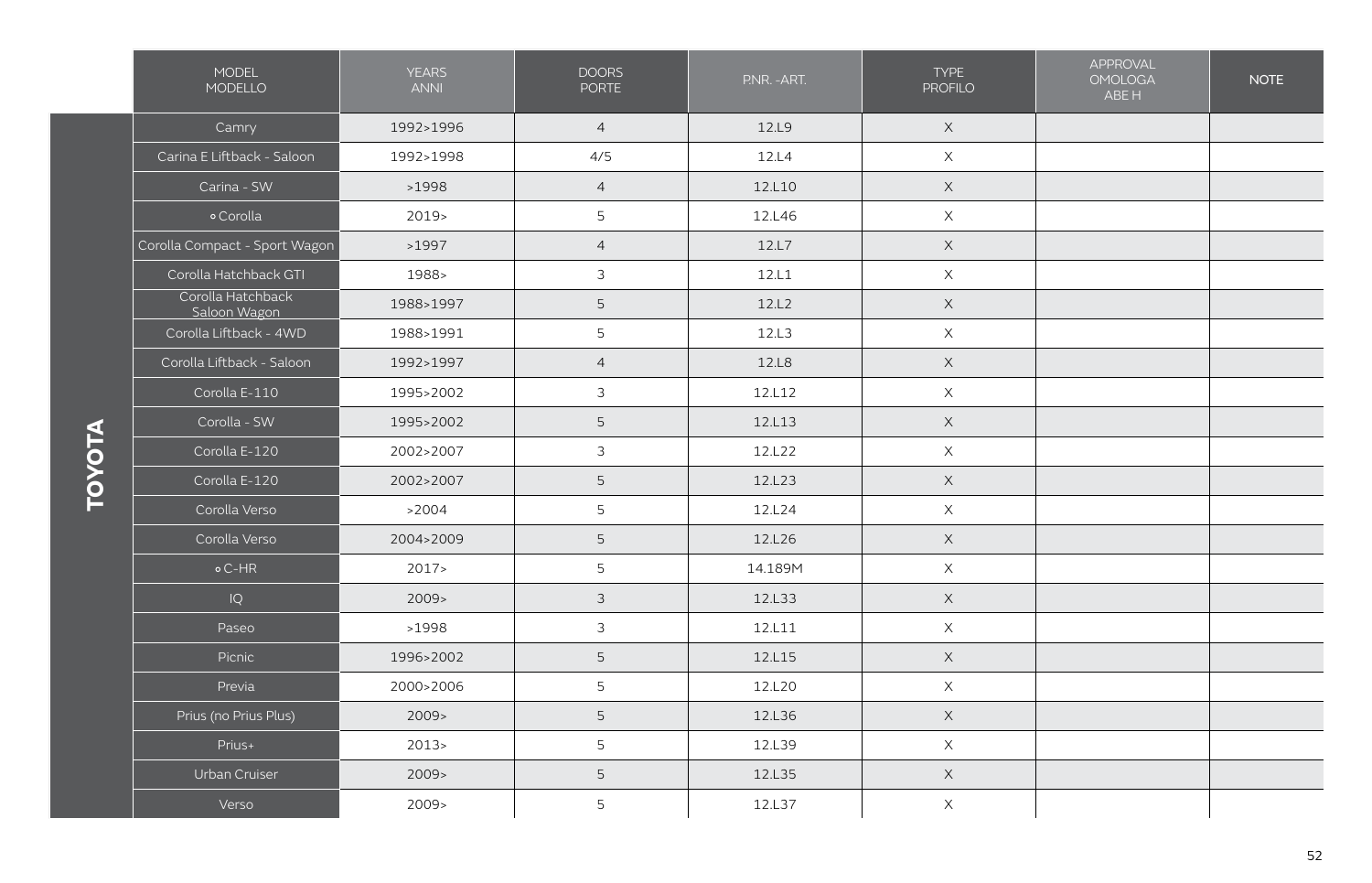|                                             | Verso-S                                                                                                                                                                                                                                                                                                                                                                                                                                                                                                                       | 2011      | 5              | 12.L32      | $\mathsf X$ |                                                                                                                                                                                                                                                                            |  |
|---------------------------------------------|-------------------------------------------------------------------------------------------------------------------------------------------------------------------------------------------------------------------------------------------------------------------------------------------------------------------------------------------------------------------------------------------------------------------------------------------------------------------------------------------------------------------------------|-----------|----------------|-------------|-------------|----------------------------------------------------------------------------------------------------------------------------------------------------------------------------------------------------------------------------------------------------------------------------|--|
| <b>EDNU</b><br>OFF ROADS 4X4<br>FUORISTRADA | Yaris                                                                                                                                                                                                                                                                                                                                                                                                                                                                                                                         | 1999>2005 | $\mathfrak{Z}$ | 12.L16      | $\mathsf X$ |                                                                                                                                                                                                                                                                            |  |
|                                             | Yaris                                                                                                                                                                                                                                                                                                                                                                                                                                                                                                                         | 2000>2005 | 5              | 12.L17      | $\mathsf X$ |                                                                                                                                                                                                                                                                            |  |
|                                             | Yaris<br>2006>2011<br>2006>2011<br>Yaris<br>Yaris<br>2011<br>Yaris Verso<br>2000 ><br>4 Runner<br>1990>1998<br>Hilux<br>>1989<br>Hilux<br>1990>1998<br>Hilux<br>1990>1998<br>Hilux 4x4<br>1998>2006<br>Hilux 4x4<br>1998>2006<br>Hilux<br>2006><br>Hilux<br>2006><br>$\circ$ Hilux<br>2016><br>Land Cruiser - LJ 73<br>1988>1996<br>Land Cruiser RJ - LJ 70<br>>1998<br>Land Cruiser - Serie 90<br>1996>2003<br>Land Cruiser - Serie 120<br>2003>2009<br>Land Cruiser - Serie 150<br>2009<br>Rav 4<br>>2000<br>>2000<br>Rav 4 | 5         | 12.L29         | $\mathsf X$ |             |                                                                                                                                                                                                                                                                            |  |
|                                             |                                                                                                                                                                                                                                                                                                                                                                                                                                                                                                                               |           | $\mathfrak{Z}$ | 12.L30      | $\mathsf X$ | $\mathsf X$<br>$\mathsf X$<br>$\mathsf X$<br>$\mathsf X$<br>$\mathsf X$<br>$\mathsf X$<br>$\mathsf X$<br>$\mathsf X$<br>$\mathsf X$<br>$\mathsf X$<br>$\mathsf X$<br>$\mathsf X$<br>$\mathsf X$<br>$\mathsf X$<br>$\mathsf X$<br>$\mathsf X$<br>$\mathsf X$<br>$\mathsf X$ |  |
|                                             |                                                                                                                                                                                                                                                                                                                                                                                                                                                                                                                               |           | 5              | 12.L38      |             |                                                                                                                                                                                                                                                                            |  |
|                                             |                                                                                                                                                                                                                                                                                                                                                                                                                                                                                                                               |           | 5              | 12.L18      |             |                                                                                                                                                                                                                                                                            |  |
|                                             |                                                                                                                                                                                                                                                                                                                                                                                                                                                                                                                               |           | $\overline{4}$ | 14.034 M    |             |                                                                                                                                                                                                                                                                            |  |
|                                             |                                                                                                                                                                                                                                                                                                                                                                                                                                                                                                                               |           | $\overline{2}$ | 14.032 M    |             |                                                                                                                                                                                                                                                                            |  |
|                                             |                                                                                                                                                                                                                                                                                                                                                                                                                                                                                                                               |           | $\overline{2}$ | 14.047 M    |             |                                                                                                                                                                                                                                                                            |  |
|                                             |                                                                                                                                                                                                                                                                                                                                                                                                                                                                                                                               |           | $\overline{4}$ | 14.034 M    |             |                                                                                                                                                                                                                                                                            |  |
|                                             |                                                                                                                                                                                                                                                                                                                                                                                                                                                                                                                               |           | $\overline{2}$ | 14.059 M    |             |                                                                                                                                                                                                                                                                            |  |
|                                             |                                                                                                                                                                                                                                                                                                                                                                                                                                                                                                                               |           | $\overline{4}$ | 14.060 M    |             |                                                                                                                                                                                                                                                                            |  |
|                                             |                                                                                                                                                                                                                                                                                                                                                                                                                                                                                                                               |           | 3              | 14.114 M    |             |                                                                                                                                                                                                                                                                            |  |
|                                             |                                                                                                                                                                                                                                                                                                                                                                                                                                                                                                                               |           | $\overline{4}$ | 14.124 M    |             |                                                                                                                                                                                                                                                                            |  |
|                                             |                                                                                                                                                                                                                                                                                                                                                                                                                                                                                                                               |           | $\overline{4}$ | 14.190M     |             |                                                                                                                                                                                                                                                                            |  |
|                                             |                                                                                                                                                                                                                                                                                                                                                                                                                                                                                                                               |           | $\overline{2}$ | 14.046 M    |             |                                                                                                                                                                                                                                                                            |  |
|                                             |                                                                                                                                                                                                                                                                                                                                                                                                                                                                                                                               |           | $\overline{2}$ | 14.031 M    |             |                                                                                                                                                                                                                                                                            |  |
|                                             |                                                                                                                                                                                                                                                                                                                                                                                                                                                                                                                               |           | 3/5            | 14.053 M    |             |                                                                                                                                                                                                                                                                            |  |
|                                             |                                                                                                                                                                                                                                                                                                                                                                                                                                                                                                                               |           | 3/5            | 14.093 M    |             |                                                                                                                                                                                                                                                                            |  |
|                                             |                                                                                                                                                                                                                                                                                                                                                                                                                                                                                                                               |           | 3/5            | 14.150 M    |             |                                                                                                                                                                                                                                                                            |  |
|                                             |                                                                                                                                                                                                                                                                                                                                                                                                                                                                                                                               |           | $\mathfrak{Z}$ | 14.051 M    |             |                                                                                                                                                                                                                                                                            |  |
|                                             |                                                                                                                                                                                                                                                                                                                                                                                                                                                                                                                               |           | 5              | 14.068 M    |             |                                                                                                                                                                                                                                                                            |  |

**TOYOTA**

TOYOTA **TOYOTA**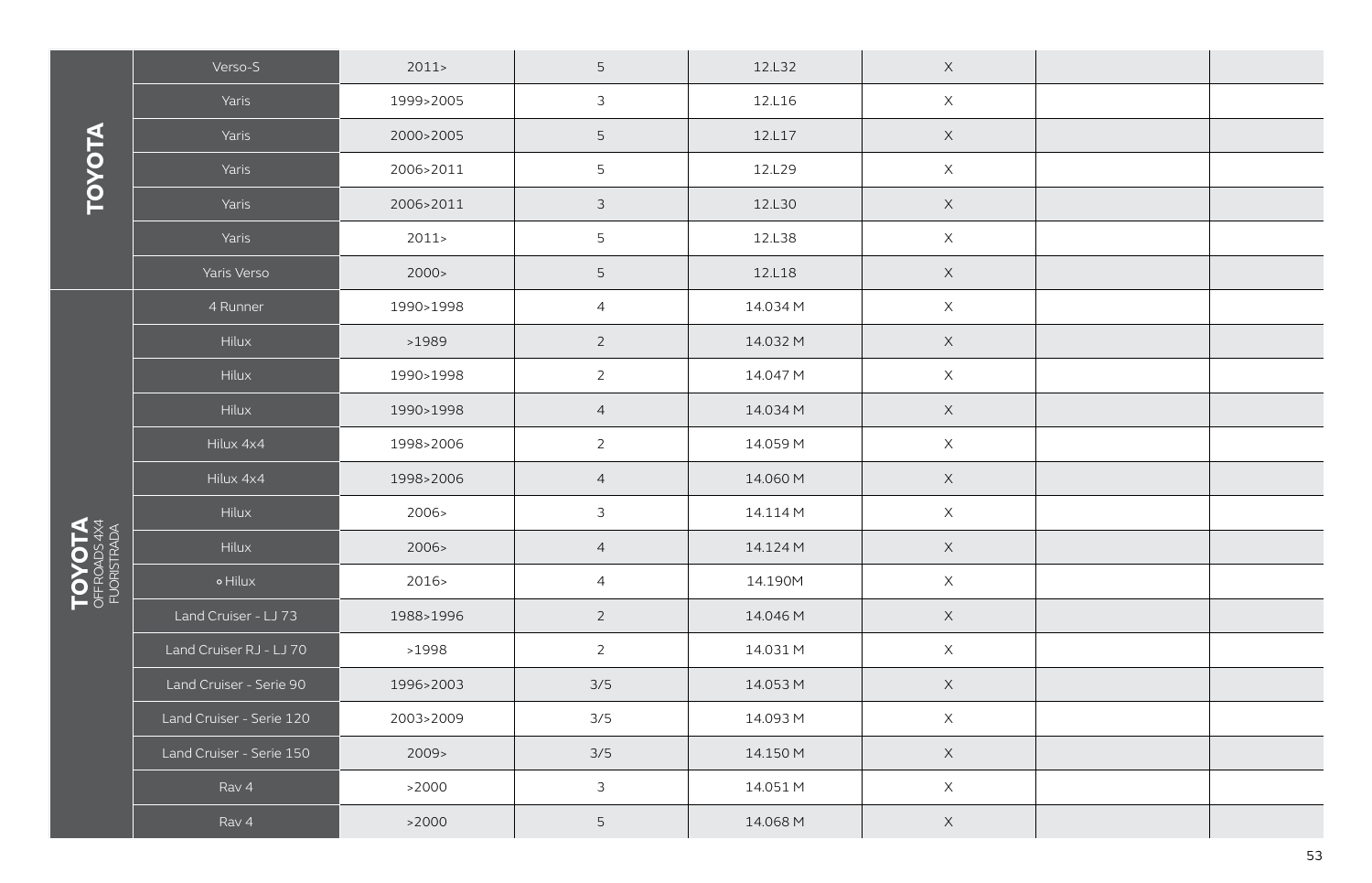|                                                                                                                   | MODEL<br>MODELLO  | <b>YEARS</b><br><b>ANNI</b> | <b>DOORS</b><br><b>PORTE</b> | P.NR. - ART. | <b>TYPE</b><br><b>PROFILO</b>      | <b>APPROVAL</b><br><b>OMOLOGA</b><br>ABE H | <b>NOTE</b> |
|-------------------------------------------------------------------------------------------------------------------|-------------------|-----------------------------|------------------------------|--------------|------------------------------------|--------------------------------------------|-------------|
|                                                                                                                   | Rav 4             | 2000>2005                   | $\mathfrak{Z}$               | 14.081 M     | $\mathsf X$                        |                                            |             |
|                                                                                                                   | Rav 4             | 2000>2005                   | 5                            | 14.082 M     | $\mathsf X$                        |                                            |             |
| TOVOTA<br>OFFROADS4X4<br>FUORISTRADA                                                                              | Rav 4             | 2006>2013                   | 5                            | 14.117 M     | $\mathsf X$                        |                                            |             |
|                                                                                                                   | Rav 4             | 2013                        | 5                            | 14.160M      | $\mathsf X$                        |                                            |             |
|                                                                                                                   | o Rav 4 V serie   | 2019                        | 5                            | 14.202M      | $\mathsf X$                        |                                            |             |
|                                                                                                                   | o Rav 4 V serie   | 2019>                       | 5                            | 17.051       | $X+Z$                              |                                            |             |
| $\left[\begin{array}{c} \text{TOVOTA} \ \text{RFAAND FRONT KIT} \ \text{NIT ENORE FPOSTENORE} \end{array}\right]$ | $\circ$ C-HR      | 2017                        | 5                            | 17.036 KIT   | $X+Z$                              |                                            |             |
|                                                                                                                   | o Corolla E210    | 2019>                       | 5                            | 16.093       | $X+Z$                              |                                            |             |
|                                                                                                                   | Hilux             | 2006 >                      | $\overline{4}$               | 17.027 KIT   | $X+Z$                              |                                            |             |
|                                                                                                                   | o Hilux           | 2016                        | $\overline{4}$               | 17.037       | $X+Z$                              |                                            |             |
|                                                                                                                   | Rav 4             | 2006>2013                   | 5                            | 17.028 KIT   | $X+Z$                              |                                            |             |
|                                                                                                                   | Rav 4             | 2013                        | 5                            | 17.029 KIT   | $\mathsf{X} \texttt{+} \mathsf{Z}$ |                                            |             |
| <b>TOVOTA</b>                                                                                                     | Hiace             | 1991>1997                   |                              | 13.043 M     | $\mathsf X$                        |                                            |             |
|                                                                                                                   | Proace            | 2016>                       | $\overline{2}$               | 13.108M      | $\boldsymbol{\mathsf{X}}$          |                                            |             |
|                                                                                                                   | Bora              | 1998>2006                   | 5                            | 12.315       | $\mathsf X$                        |                                            |             |
|                                                                                                                   | Caddy             | >1983                       | $\overline{4}$               | 12.213       | $\mathsf X$                        |                                            |             |
|                                                                                                                   | Caddy             | 1996>2003                   | 3                            | 12.299       | $\mathsf X$                        |                                            |             |
|                                                                                                                   | Corrado           | 1988>                       | $\mathfrak{Z}$               | 12.221       | $\times$                           |                                            |             |
| VOLKSWAGEN                                                                                                        | Fox               | 2005                        | $\mathfrak{Z}$               | 12.493       | $\mathsf X$                        |                                            |             |
|                                                                                                                   | Golf I - Jetta 1° | >1983                       | 2/3                          | 12.212 V     | $\mathsf X$                        |                                            |             |
|                                                                                                                   | Golf I - Jetta 1° | >1983                       | 4/5                          | 12.213 V     | $\mathsf X$                        |                                            |             |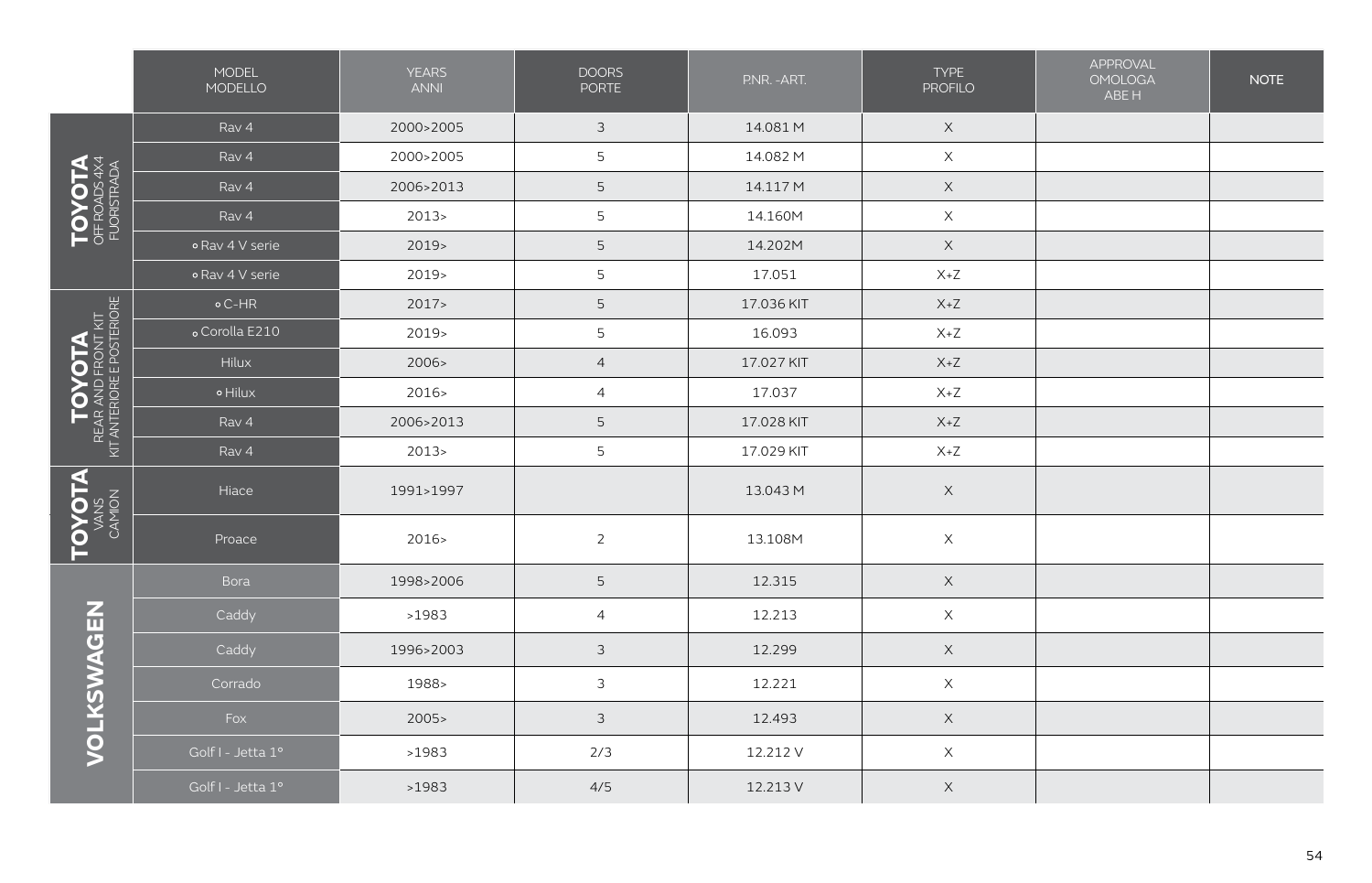| Golf II - Jetta 2°                                | 1984>1987 | $\mathfrak{Z}$ | 12.217 V | $\times$    |  |
|---------------------------------------------------|-----------|----------------|----------|-------------|--|
| Golf II - Jetta 2°                                | 1984>1987 | 4/5            | 12.216 V | $\times$    |  |
| Golf II - Jetta 2º (solo parte<br>superiore)      | 1984>1987 | $\mathfrak{Z}$ | 12.211   | $\mathsf Z$ |  |
| Golf II - Jetta 2º (solo parte<br>superiore)      | 1984>1987 | 4/5            | 12.210   | Z           |  |
| Golf II - Jetta                                   | 1988>1991 | 2/3            | 12.219   | $\mathsf X$ |  |
| Golf II - Jetta                                   | 1988>1991 | 4/5            | 12.218   | $\times$    |  |
| Golf III                                          | 1992>1997 | $\mathfrak{Z}$ | 12.223   | $\times$    |  |
| Golf III - Vento - SW                             | 1992>1997 | 4/5            | 12.224   | $\mathsf X$ |  |
| Golf IV                                           | 1998>2003 | $\mathfrak{Z}$ | 12.332   | X           |  |
| Golf IV                                           | 1998>2003 | $\overline{5}$ | 12.315   | $\times$    |  |
| Golf IV<br>with sticker - fissaggio con biadesivo | 1998>2004 | $\overline{5}$ | 12.491   | $\mathsf X$ |  |
| Golf V                                            | 2003>2008 | $\mathfrak{Z}$ | 12.444   | $\times$    |  |
| o Golf V                                          | 2003>2008 | 5              | 12.443   | $\times$    |  |
| Golf VI                                           | 2008>2012 | $\mathfrak{Z}$ | 12.551   | $\mathsf X$ |  |
| Golf VI                                           | 2008>2012 | 5              | 12.550   | $\mathsf X$ |  |
| Golf VII                                          | 2013      | 5              | 12.602   | $\times$    |  |
| o Golf VIII                                       | 2020      | 5              | 12.778   | $\times$    |  |
| Golf Plus                                         | 2005      | 5              | 12.463   | $\mathsf X$ |  |
| Golf Variant                                      | 1998>2006 | 5              | 12.315   | $\mathsf X$ |  |
| Golf Variant                                      | 2007>2013 | $\overline{5}$ | 12.443   | $\mathsf X$ |  |
| Golf Variant                                      | $2013-$   | 5              | 12.602   | X           |  |

VOLKSWAGEN **VOLKSWAGEN**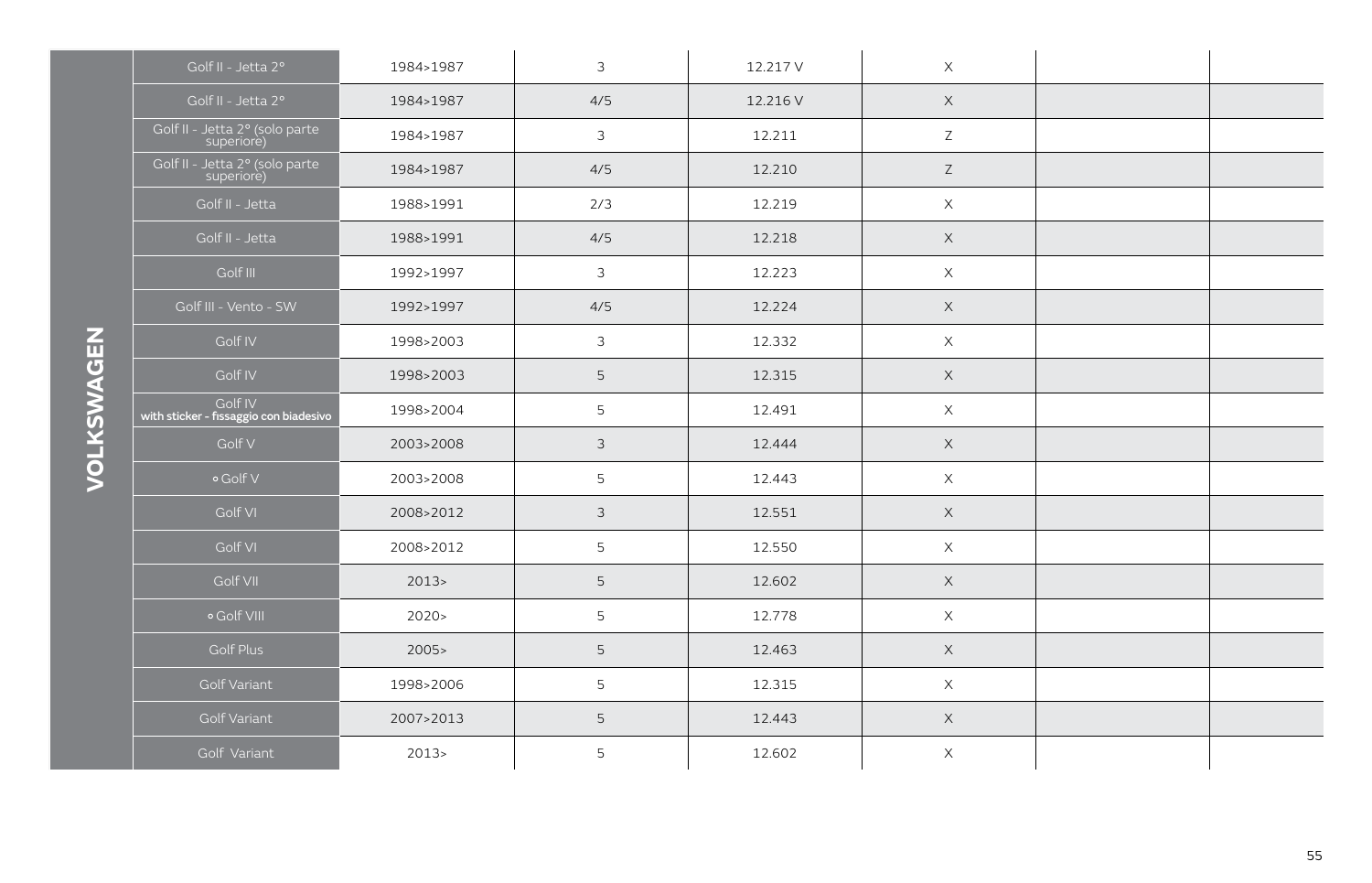|            | MODEL<br>MODELLO                               | <b>YEARS</b><br><b>ANNI</b> | <b>DOORS</b><br><b>PORTE</b> | P.NR. - ART. | <b>TYPE</b><br><b>PROFILO</b> | APPROVAL<br><b>OMOLOGA</b><br>ABE H | <b>NOTE</b> |
|------------|------------------------------------------------|-----------------------------|------------------------------|--------------|-------------------------------|-------------------------------------|-------------|
|            | Jetta                                          | 2011                        | $\overline{4}$               | 12.576       | $\mathsf X$                   |                                     |             |
|            | Lupo                                           | 1998>2004                   | $\overline{2}$               | 12.333       | $\mathsf X$                   |                                     |             |
|            | New Beetle                                     | 1999>                       | $\mathfrak{Z}$               | 12.346       | $\mathsf X$                   |                                     |             |
|            | Passat (solo parte superiore)                  | 1980>1987                   | 4/5                          | 12.215       | Z                             |                                     |             |
|            | Passat - SW                                    | 1988>1996                   | 4/5                          | 12.220       | $\mathsf X$                   |                                     |             |
|            | Passat - SW                                    | 1997>2000                   | 4/5                          | 12.303       | $\mathsf X$                   |                                     |             |
|            | Passat - SW                                    | 2000>2004                   | 4/5                          | 12.369       | $\mathsf X$                   |                                     |             |
|            | Passat - SW                                    | 2005                        | 4/5                          | 12.467       | $\mathsf X$                   |                                     |             |
|            | Passat - SW B8                                 | 2014                        | 4/5                          | 12.664       | $\mathsf X$                   |                                     |             |
| VOLKSWAGEN | Polo Derby (solo parte superiore)              | 1982>1994                   | $\overline{2}$               | 12.214       | $\mathsf Z$                   |                                     |             |
|            | Polo (6N) (6N2)                                | 1995>2000                   | $\mathfrak{Z}$               | 12.263       | $\mathsf X$                   |                                     |             |
|            | Polo (6N) (6N2)                                | 1995>2000                   | 5                            | 12.264       | $\mathsf X$                   |                                     |             |
|            | Polo (9N)                                      | 2002>2006                   | $\mathfrak{Z}$               | 12.403       | $\mathsf X$                   |                                     |             |
|            | Polo (9N)                                      | 2002>2006                   | 5                            | 12.402       | $\times$                      |                                     |             |
|            | Polo<br>with sticker - fissaggio con biadesivo | 2002>2006                   | 5                            | 12.492       | $\mathsf X$                   |                                     |             |
|            | Polo Classic                                   | 2002>2006                   | 5                            | 12.84 A      | $\times$                      |                                     |             |
|            | Polo (9N3)                                     | 2006>2008                   | 5                            | 12.520       | $\mathsf X$                   |                                     |             |
|            | Polo (6R)                                      | 2009                        | 5                            | 12.557       | $\mathsf X$                   |                                     |             |
|            | Polo - Cross (6R)                              | $2010-$                     | $\mathfrak{Z}$               | 12.567       | $\mathsf X$                   |                                     |             |
|            | Polo Variant                                   | 1997>2002                   | 5                            | 12.84 A      | $\mathsf X$                   |                                     |             |
|            | Polo                                           | 2017                        | 5                            | 12.655       | $\mathsf X$                   |                                     |             |
|            | Sharan                                         | 1995>2010                   |                              | 13.049 M     | $\mathsf X$                   |                                     |             |
|            | Sharan                                         | $2010-$                     | 5                            | 13.094 M     | $\mathsf X$                   |                                     |             |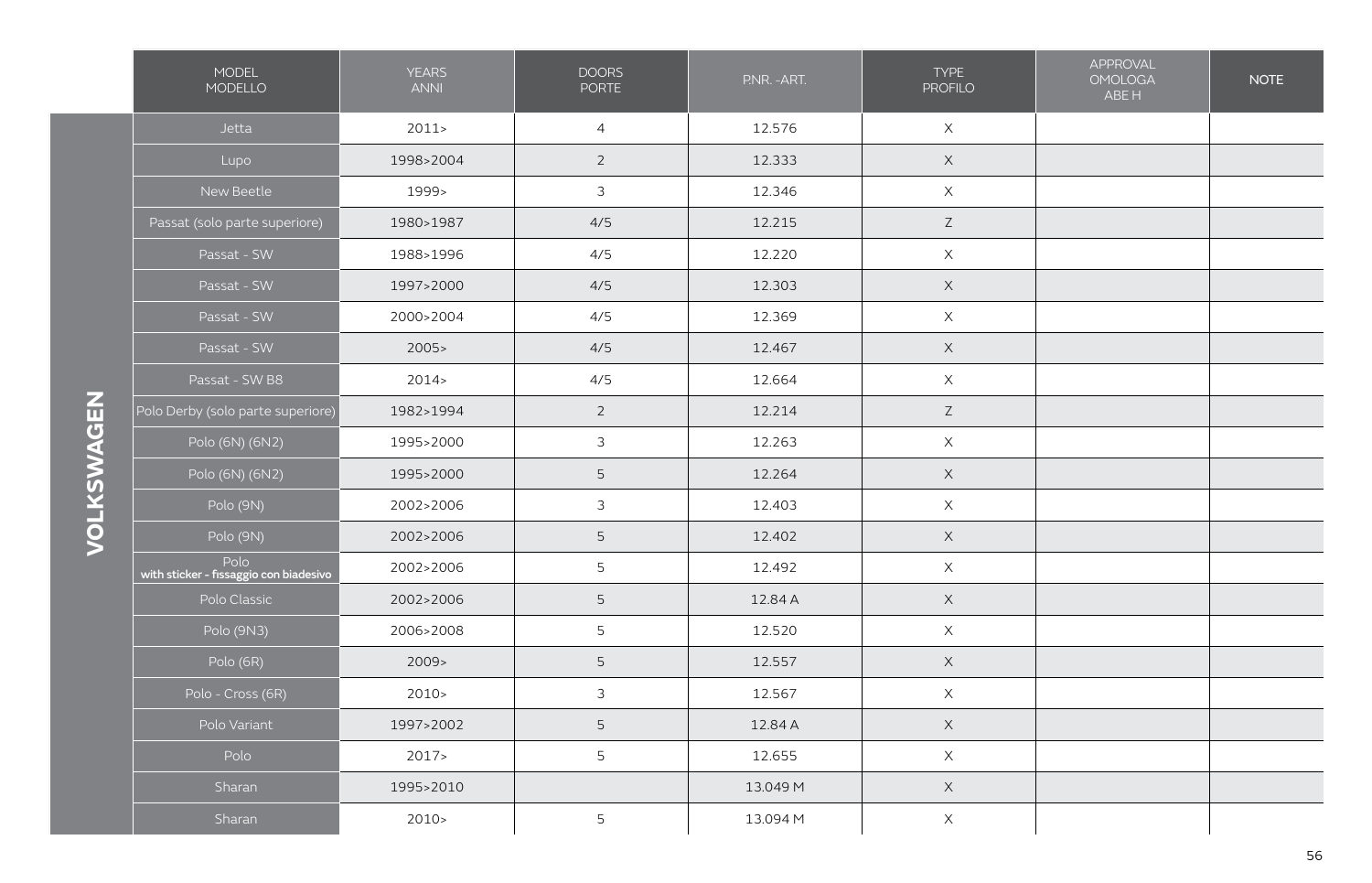|                                                                     | Golf Sportvan                     | 2014      | 5              | 12.667     | $\mathsf X$                        |  |
|---------------------------------------------------------------------|-----------------------------------|-----------|----------------|------------|------------------------------------|--|
|                                                                     | Touran                            | 2003>2015 | 5              | 12.431     | $\mathsf X$                        |  |
|                                                                     | Touran                            | $2015 -$  | 5              | 13.105M    | $\mathsf X$                        |  |
|                                                                     | o T-cross                         | $2019-$   | 5              | 14.203M    | $\mathsf X$                        |  |
|                                                                     | o T-cross                         | $2019-$   | 5              | 17.052     | $\mathsf{X} \texttt{+} \mathsf{Z}$ |  |
| VOLKSWAGEN                                                          | o T-Roc                           | $2018-$   | 5              | 14.197M    | $\mathsf X$                        |  |
|                                                                     | Up                                | 2012      | 3              | 12.592     | $\mathsf X$                        |  |
|                                                                     | Up - Cross Up                     | 2012      | 5              | 12.600     | $\times$                           |  |
| <b>OLKSWA-</b><br>GEN<br>FFROADS 4X4<br>FUORSTRADA                  | Taro                              | 1992>     | $\overline{2}$ | 14.047 M   | $\mathsf X$                        |  |
|                                                                     | Tiguan                            | 2008 >    | 5              | 14.133 M   | $\times$                           |  |
|                                                                     | Tiguan                            | 2016      | 5              | 14.188M    | $\mathsf X$                        |  |
| OFFI<br>FUC                                                         | Touareg (1° serie)                | 2003>2007 | 5              | 14.097 M   | $\times$                           |  |
|                                                                     | Golf IV                           | 1998>2003 | 5              | 16.083 KIT | $\mathsf{X} \texttt{+} \mathsf{Z}$ |  |
|                                                                     | Golf V                            | 2003>2008 | 5              | 16.084 KIT | $X+Z$                              |  |
|                                                                     | Golf VII                          | 2013      | 5              | 16.085 KIT | $X+Z$                              |  |
|                                                                     | o Golf VIII Berlina               | 2020      | 5              | 16.097     | $X+Z$                              |  |
|                                                                     | Polo Berlina                      | 1995>2000 | 5              | 16.086 KIT | $X+Z$                              |  |
| <b>VOLKSWAGEN</b><br>REAR AND FRONT KIT<br>KIT ANTERIORE POSTERIORE | Polo - SW                         | 1995>2000 | 5              | 16.087 KIT | $X+Z$                              |  |
|                                                                     | Polo                              | 2017      | 5              | 16.038 KIT | $X+Z$                              |  |
|                                                                     | Tiguan                            | 2008 >    | 5              | 17.030 KIT | $X+Z$                              |  |
|                                                                     | Tiguan                            | 2016      | 5              | 17.034     | $X+Z$                              |  |
|                                                                     | o T-Roc                           | $2018-$   | 5              | 17.043 KIT | $X+Z$                              |  |
|                                                                     | Caddy - Caddy Maxi 2013           | 2005      | 3/5            | 13.081 M   | $\mathsf X$                        |  |
|                                                                     | Crafter                           | 2006 >    | 3              | 13.084M    | $\mathsf X$                        |  |
|                                                                     | Multivan - California - Caravelle | 2005      | 5              | 13.079 M   | $\mathsf X$                        |  |
|                                                                     | Transporter T4                    | 1991>2002 | $\mathbf{2}$   | 13.042 M   | $\mathsf X$                        |  |
| <b>VOLKSWAGEN</b><br>MANS<br>CAMION                                 | Transporter T5                    | 2003 >    | $\overline{2}$ | 13.077 M   | $\mathsf X$                        |  |
|                                                                     | Transporter T5                    | 2003>2014 | $\overline{2}$ | 13.077 M   | $\times$                           |  |
|                                                                     | Transporter T6                    | 2014      | $\overline{2}$ | 13.077 M   | $\mathsf X$                        |  |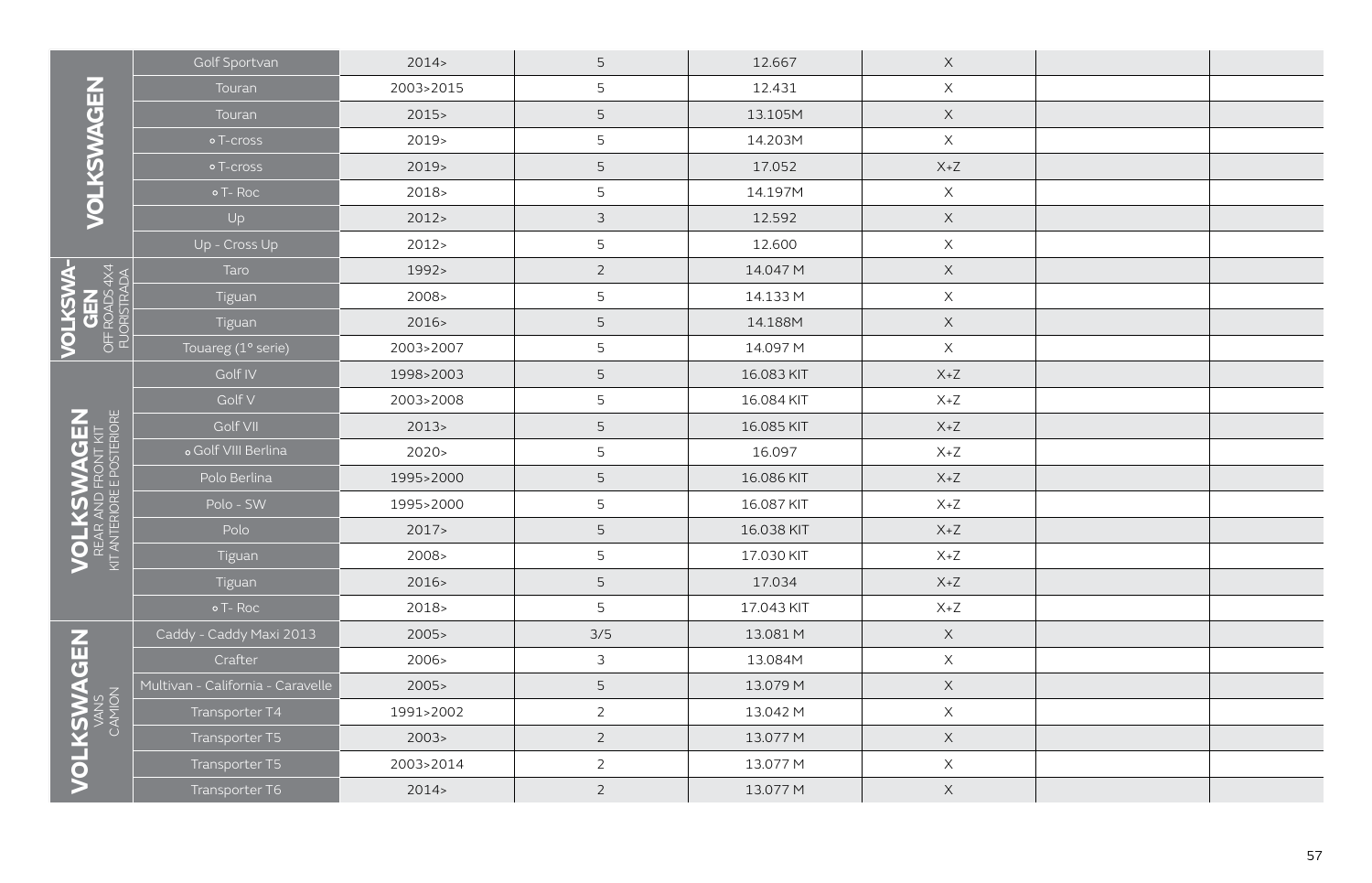|                                                                                                                                                                                                                                                                                                                                                                                                                          | MODEL<br>MODELLO        | <b>YEARS</b><br><b>ANNI</b> | <b>DOORS</b><br><b>PORTE</b> | P.NR. - ART. | <b>TYPE</b><br><b>PROFILO</b> | APPROVAL<br><b>OMOLOGA</b><br>ABE H | <b>NOTE</b> |
|--------------------------------------------------------------------------------------------------------------------------------------------------------------------------------------------------------------------------------------------------------------------------------------------------------------------------------------------------------------------------------------------------------------------------|-------------------------|-----------------------------|------------------------------|--------------|-------------------------------|-------------------------------------|-------------|
|                                                                                                                                                                                                                                                                                                                                                                                                                          | $440 - 460$             | >1990                       | $\overline{4}$               | 12.201       | $\mathsf X$                   |                                     |             |
|                                                                                                                                                                                                                                                                                                                                                                                                                          | 480                     | >1991                       | $\mathfrak{S}$               | 12.202       | $\mathsf X$                   |                                     |             |
|                                                                                                                                                                                                                                                                                                                                                                                                                          | 740 - 760 - 940 - 960   | 1982>1998                   | $\overline{4}$               | 12.200 V     | $\mathsf X$                   |                                     |             |
|                                                                                                                                                                                                                                                                                                                                                                                                                          | 850 - SW                | >1997                       | 4/5                          | 12.203       | $\mathsf X$                   |                                     |             |
|                                                                                                                                                                                                                                                                                                                                                                                                                          | C30                     | 2007>2013                   | $\mathfrak{Z}$               | 13.101M      | $\mathsf X$                   |                                     |             |
|                                                                                                                                                                                                                                                                                                                                                                                                                          | s. 200                  | >1988                       | $\overline{4}$               | 12.197 V     | $\mathsf X$                   |                                     |             |
|                                                                                                                                                                                                                                                                                                                                                                                                                          | s. 300                  | >1983                       | $\overline{4}$               | 12.198 V     | $\mathsf X$                   |                                     |             |
| <b>OLION</b>                                                                                                                                                                                                                                                                                                                                                                                                             | S 60                    | 2000>2009                   | $\overline{4}$               | 12.530       | $\mathsf X$                   |                                     |             |
|                                                                                                                                                                                                                                                                                                                                                                                                                          | S 60-Polestar           | 2010                        | $\overline{4}$               | 12.583       | $\boldsymbol{\mathsf{X}}$     |                                     |             |
|                                                                                                                                                                                                                                                                                                                                                                                                                          | S90-V90                 | 1982>1998                   | $\overline{4}$               | 12.200V      | $\mathsf X$                   |                                     |             |
|                                                                                                                                                                                                                                                                                                                                                                                                                          | $V$ 40                  | 2013                        | 5                            | 12.621       | $\boldsymbol{\mathsf{X}}$     |                                     |             |
|                                                                                                                                                                                                                                                                                                                                                                                                                          | V60                     | 2010                        | 5                            | 12.583       | $\mathsf X$                   |                                     |             |
|                                                                                                                                                                                                                                                                                                                                                                                                                          | V 70                    | 2000>2007                   | 5                            | 12.530       | $\mathsf X$                   |                                     |             |
|                                                                                                                                                                                                                                                                                                                                                                                                                          | <b>XC60</b>             | 2009                        | 5                            | 14.156M      | $\mathsf X$                   |                                     |             |
| $\label{eq:1} \textbf{WOLVO}\xspace^{-1} \textbf{WOL} \textbf{WOL} \textbf{W} \textbf{W} \textbf{W} \textbf{W} \textbf{W} \textbf{W} \textbf{W} \textbf{W} \textbf{W} \textbf{W} \textbf{W} \textbf{W} \textbf{W} \textbf{W} \textbf{W} \textbf{W} \textbf{W} \textbf{W} \textbf{W} \textbf{W} \textbf{W} \textbf{W} \textbf{W} \textbf{W} \textbf{W} \textbf{W} \textbf{W} \textbf{W} \textbf{W} \textbf{W} \textbf{W}$ | $V$ 40                  | 2013                        | 5                            | 16.089 KIT   | $X+Z$                         |                                     |             |
|                                                                                                                                                                                                                                                                                                                                                                                                                          | XC60                    | 2009                        | 5                            | 17.031 KIT   | $X+Z$                         |                                     |             |
|                                                                                                                                                                                                                                                                                                                                                                                                                          | FH Euro 6               | 2014                        | $\overline{2}$               | 15.023M      | $\mathsf X$                   |                                     |             |
|                                                                                                                                                                                                                                                                                                                                                                                                                          | FH Euro 6               | 2014                        | $\overline{2}$               | 15.027M      | $\mathsf Z$                   |                                     |             |
| VOLV5                                                                                                                                                                                                                                                                                                                                                                                                                    | FH12 / FH16 / F12 / F16 | 1995>                       | $\overline{c}$               | 15.005 M     | $\boldsymbol{\mathsf{X}}$     |                                     |             |
|                                                                                                                                                                                                                                                                                                                                                                                                                          | FH/FM                   | 1998>                       | $\overline{2}$               | 15.005 M     | $\mathsf X$                   |                                     |             |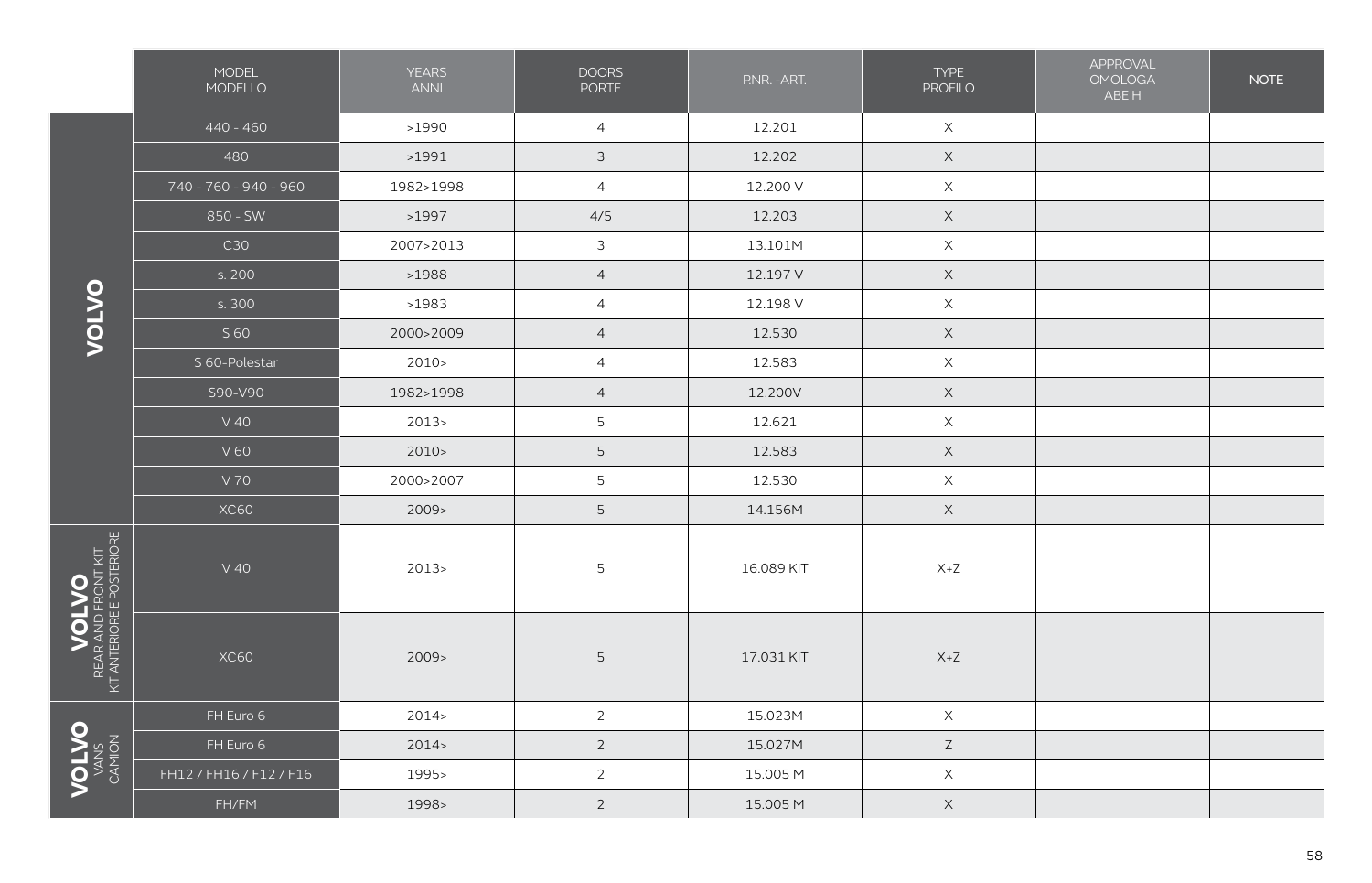MODEL TYPE = NEWS / NOVITÀ

L ABE H: APPROVAL - OMOLOGA

V: SCREW FITTING-FIXATION AVEC VIS-FISSAGGIO CON VITI

Type-Profilo:

**x** front / anteriore **z z** rear / posteriore





Kit: front / anteriore (x) + (z) rear / posteriore

## **x + z**